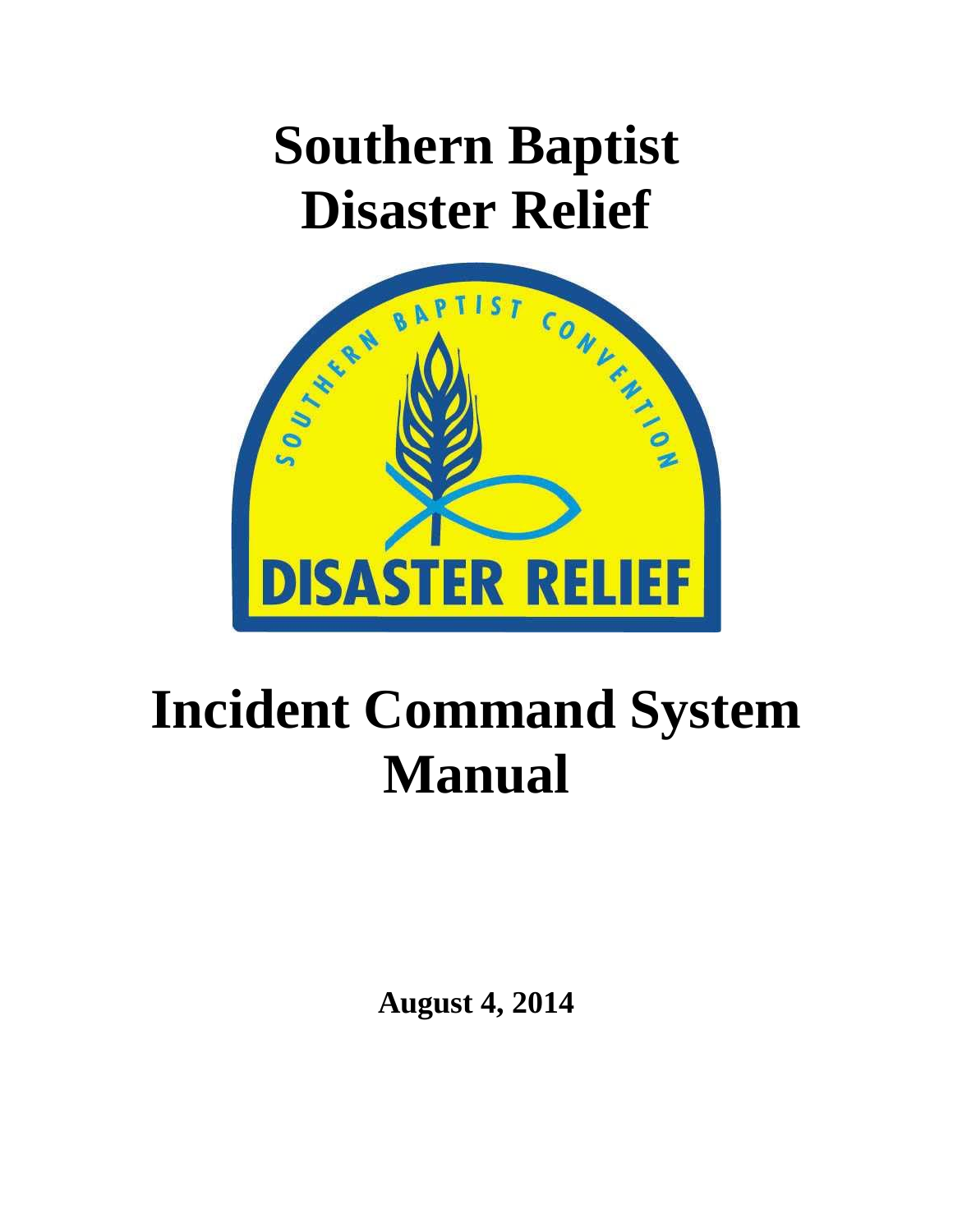# **Table of Contents**

| <b>CHAPTER ONE</b>   |  |
|----------------------|--|
| <b>CHAPTER TWO</b>   |  |
|                      |  |
|                      |  |
|                      |  |
| <b>CHAPTER THREE</b> |  |
|                      |  |
|                      |  |
|                      |  |
|                      |  |
|                      |  |
|                      |  |
|                      |  |
| <b>CHAPTER FOUR</b>  |  |
|                      |  |
|                      |  |
|                      |  |
|                      |  |
|                      |  |
|                      |  |
|                      |  |
|                      |  |
|                      |  |
|                      |  |
|                      |  |
|                      |  |
|                      |  |
|                      |  |
|                      |  |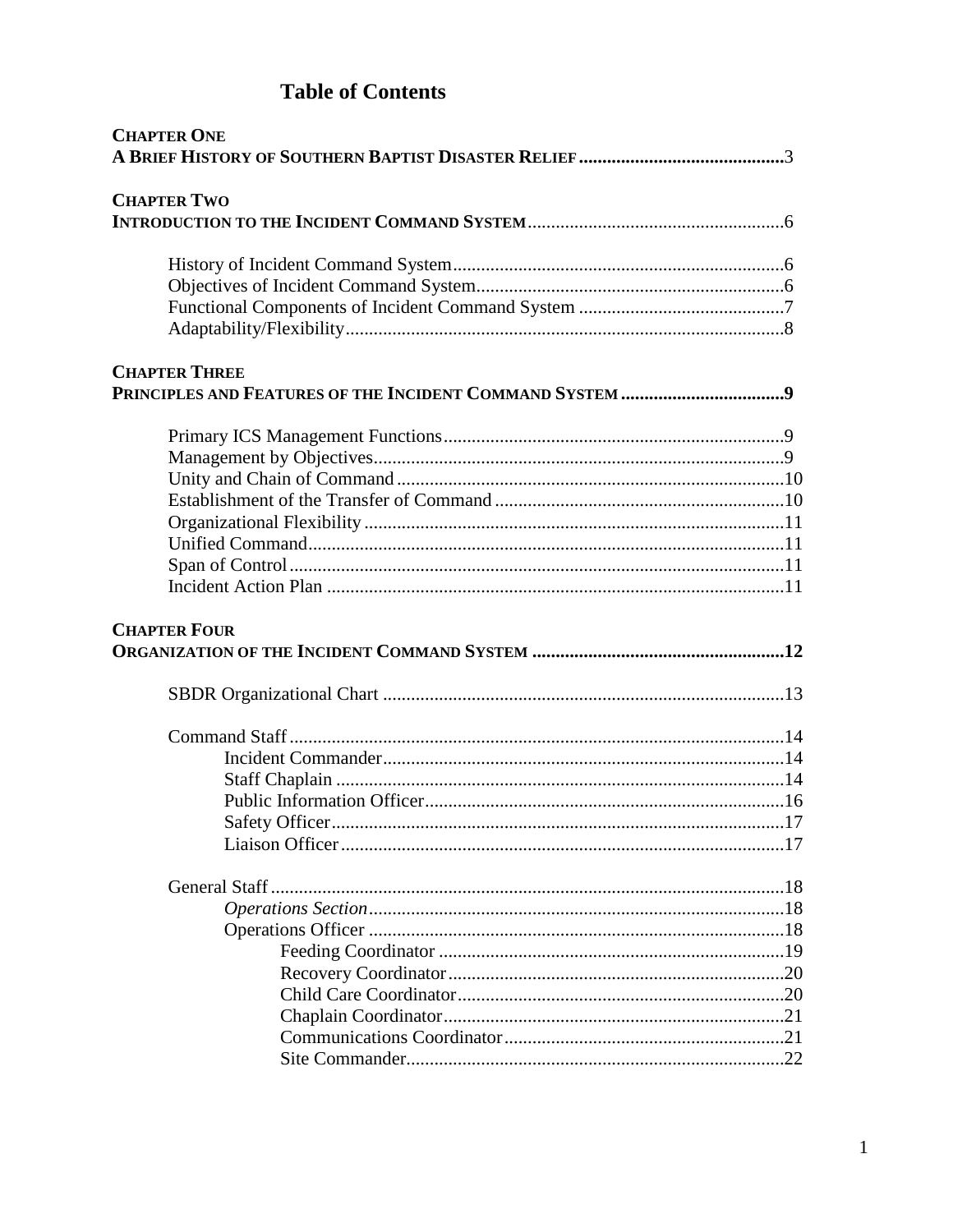| <b>Checklists and Guides</b> |  |
|------------------------------|--|
|                              |  |
|                              |  |
|                              |  |
|                              |  |
|                              |  |
|                              |  |
|                              |  |
|                              |  |
|                              |  |
|                              |  |
|                              |  |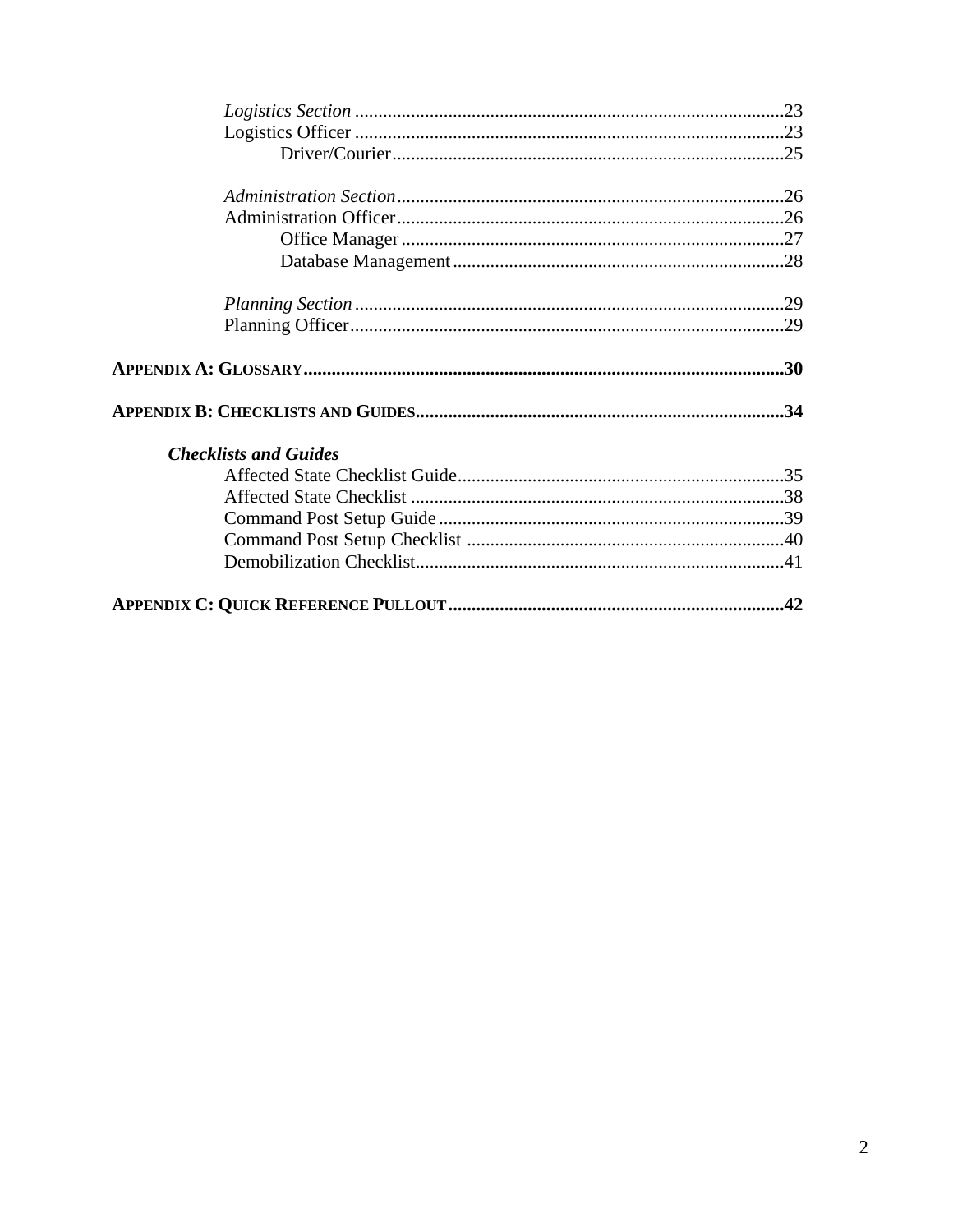# **Chapter One A Brief History of Southern Baptist Disaster Relief**

Southern Baptist Disaster Relief traces its beginnings to the actions of the Southern Baptist Convention in 1966, at which time \$50,000 was authorized for the Home Mission Board to use in relief efforts.

In 1967, Hurricane Beulah ravaged the Rio Grande Valley and northern Mexico. Robert E. (Bob) Dixon had just moved from the First Baptist Church of Memphis, Tenn., to work with Royal Ambassadors and Texas Baptist Men. Following the devastation of Hurricane Beulah, Dixon used camp craft skills and turned 1-gallon cans into miniature stoves called "buddy burners," which were used to prepare hot food for people affected by the disaster as well as the volunteer workers. Texas Baptist Men again provided hot meals and the love of God to disaster survivors in response to a tornado that cut a deadly swath through Lubbock and to Hurricane Celia's devastation of Corpus Christi.

The 1971 Mary Hill Davis Texas State Mission Offering allotted \$25,000 for a disaster relief mobile feeding unit for Texas Baptist Men. With these funds Dr. John LaNoue and other volunteers purchased and converted a used 18-wheeler into the first mobile feeding unit. The mobile feeding unit made its maiden voyage in 1972 when a flash flood struck the Seguin/New Braunfels area of central Texas. The unit prepared and served more than 2,500 hot meals to the disaster survivors and disaster relief workers.

So began the tradition still followed today by Southern Baptist Disaster Relief—responding quickly to needs, setting up ministry in the midst of devastation, and providing for the physical and spiritual needs of disaster survivors and relief workers. As LaNoue said in 1972, "We're just trying to do what Jesus said to do."

In 1973, Southern Baptist Disaster Relief volunteers responded to the first international disaster. An earthquake affected Managua, Nicaragua, and volunteers constructed buildings to house seven congregations. In 1974, the 18-wheel mobile feeding unit and volunteers responded to Hurricane Fifi in Honduras.

By 1976 four more state Baptist conventions (Oklahoma, Louisiana, Mississippi, and Kansas/Nebraska) had established disaster relief mobile units and joined Texas in this new area of ministry. By 1988 nine more state Baptist conventions had joined the disaster relief ministry: Tennessee (1979), Alabama (1981), Illinois, Arkansas, North Carolina, Missouri, Kentucky, Florida, and Ohio. A total of 17 mobile units now made up the Southern Baptist Disaster Relief fleet operated by 14 state Baptist conventions. Between 1966 and 1988 Southern Baptists responded to more than 200 disasters domestically and internationally and met the needs of thousands of disaster survivors.

As the disaster relief ministry became a part of more state Baptist conventions, the annual state leader meetings at the Brotherhood Commission included times of discussion, planning, and review. Following Hurricane Andrew (August 1992), there was a three-day debrief of the Southern Baptist response. A result of this meeting was the beginning of the development of the Disaster Relief Operational Procedures Manual (DROP) to formalize training and establish operational protocols. In 1994, the state Baptist convention disaster relief directors officially adopted the DROP Manual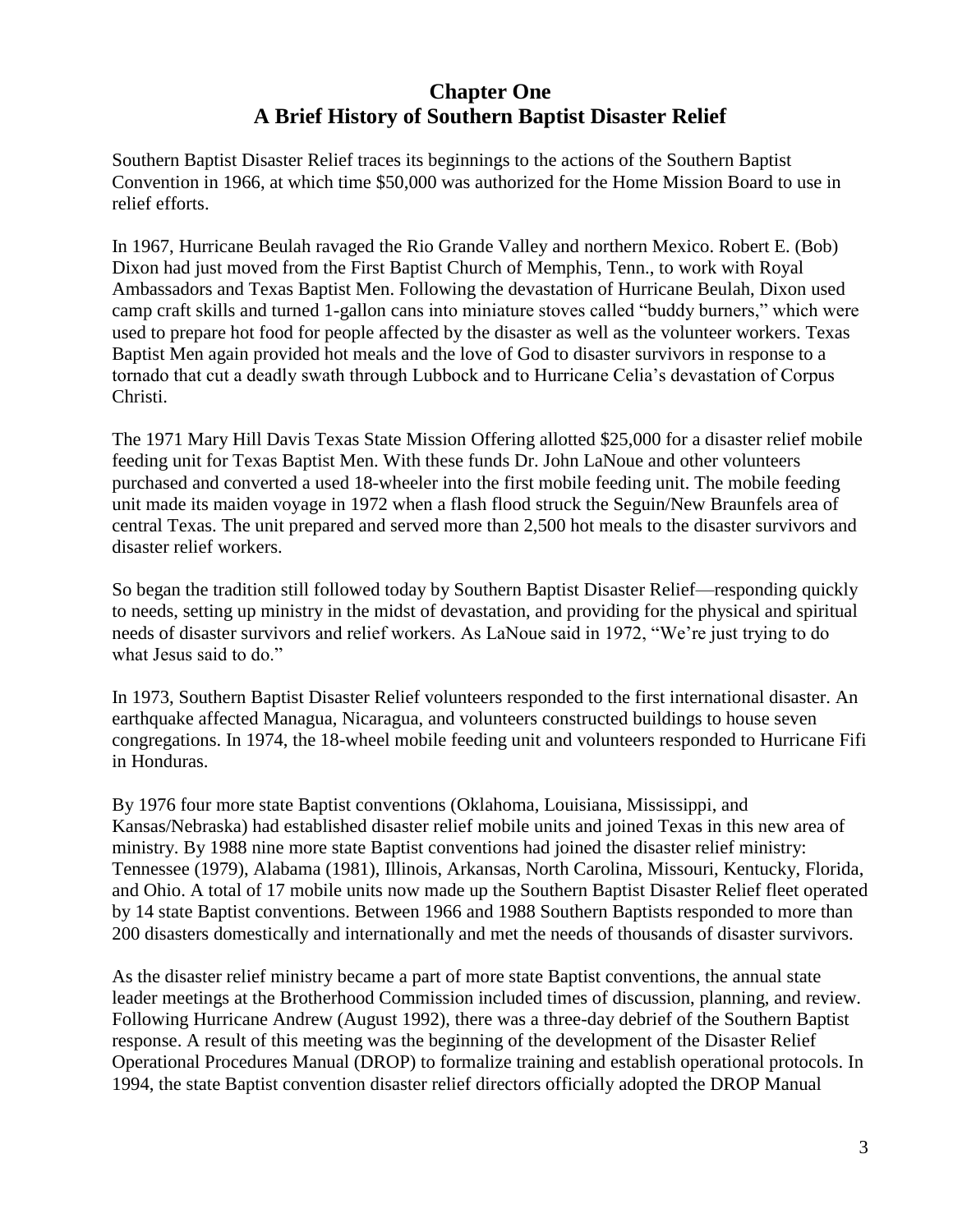during their annual disaster relief meeting. This manual continues to be the foundation of protocols and training and is currently in its third edition.

This also began the tradition of an annual DR Roundtable meeting that takes place during the last week of April. During this time policies and procedures are reviewed and approved by state Baptist convention disaster relief directors. It is also a time of fellowship, training, worship, and networking for state and national leadership. Partner organizations also participate with review of the year's activities and plans for the future.

While the Brotherhood Commission in Memphis, Tennessee had initially been responsible for the disaster relief ministry, in 1997 during the annual Southern Baptist Convention (SBC) meeting in Dallas, Texas, messengers adopted the *Covenant for the New Century*. The SBC was reorganized and three national agencies—the Brotherhood Commission, Radio and Television Commission, and the Home Mission Board—were consolidated into one new national agency called the North American Mission Board (NAMB). One of the nine ministry assignments given to NAMB was "to assist churches in the United States and Canada in relief ministries to survivors of disaster." Disaster relief along with other ministries of the Brotherhood Commission moved to the North American Mission Board located in Alpharetta, Ga.

The ministry continued to grow as volunteers returned from the field and shared their experiences with others. The 1995 activity and fleet report of Southern Baptist Disaster Relief documented 95 mobile units and 3,000 trained volunteers ready to respond to needs around the world. The 2009 activity and fleet report documented 2,000 mobile units and more than 88,000 trained volunteers from 42 state Baptist conventions. Southern Baptist Disaster Relief has units in feeding, communication, chainsaw, rebuild, mud-out, showers, laundry, water purification, child care, and chaplaincy. While each year a report is generated that gives the numbers of volunteers who responded and the services provided, there is no way to know the full scope of ministry actually being done.

As the ministry has grown, the leadership structure has also evolved. In the beginning, a small group of volunteers with a limited ministry capacity was available. A team leader (known as the blue cap) and a few individuals would move into a community and provide hot meals, listening ears, and loving hearts. They would often enlist the members of local congregations in the serving lines. This strategy provided a link between the disaster relief ministry and the local congregation. Once the disaster relief units left the affected community, the local church and its members could continue to provide ongoing ministry to the community. With the signing of the American Red Cross Statement of Understanding in 1986, a more formal leadership team was needed. The state Baptist convention disaster relief directors developed more blue caps (unit directors) to give proper direction and guidance to each unit.

The development of the white cap position was approved by the state Brotherhood directors during the 1994 annual meeting. In addition to the national and state director, provision was made to deploy a white cap to give overall coordination to an area affected by disaster. White caps also provided coordination of multiple units of a particular ministry type (i.e., feeding, child care, or recovery). It was not unusual to need a team of eight to 12 people to give leadership and coordination to a large, multistate disaster relief response.

Another development in the operational leadership of disaster relief was the institution of the Disaster Operations Center (DOC) in 1999. The DOC is located in the NAMB Volunteer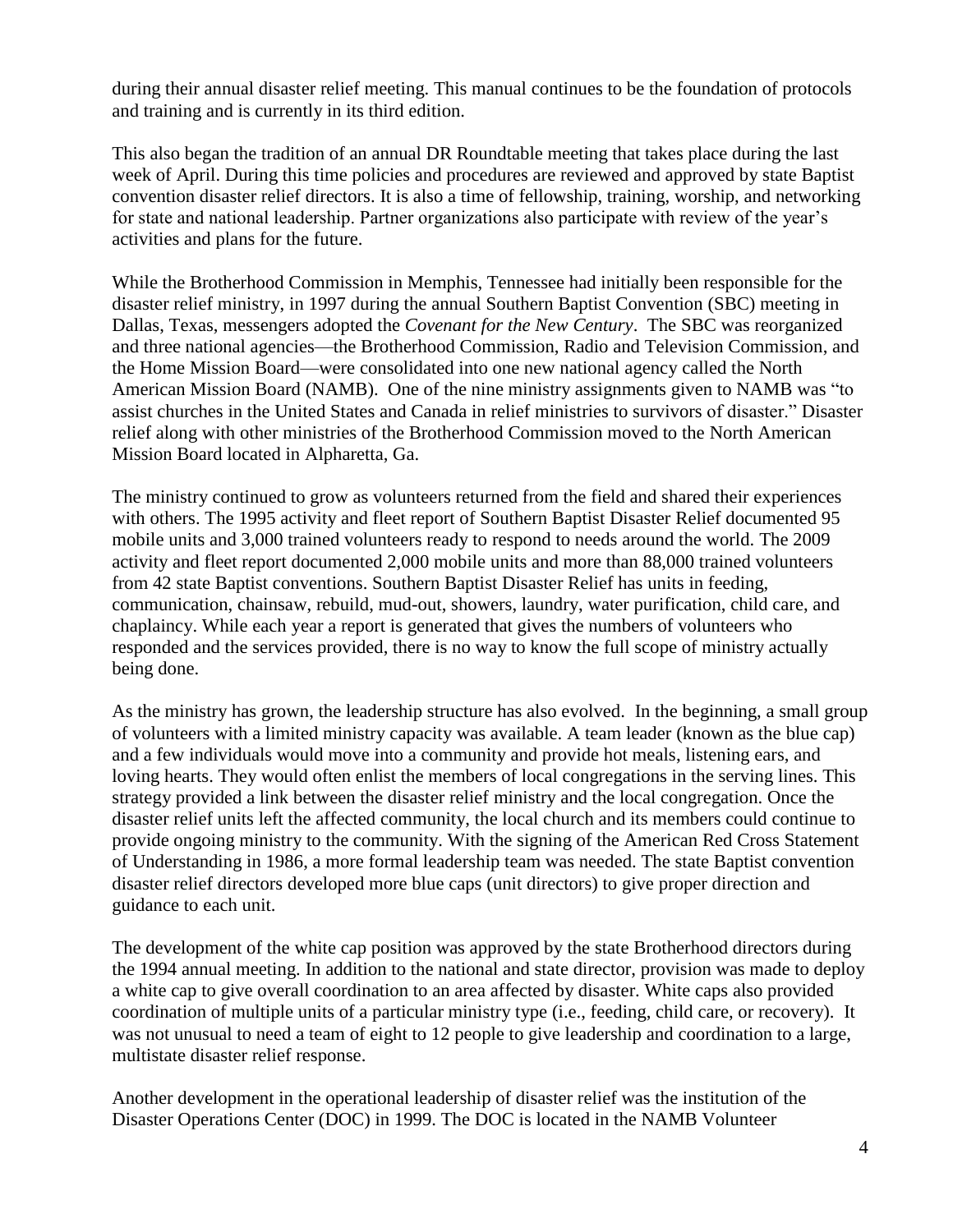Mobilization Center and becomes operational during a multistate response. In addition to the activation and deployment of volunteers and units, the DOC also keeps the official log of the operation. It is staffed by members of the Adult Volunteer Mobilization Team at NAMB and disaster relief volunteers who are called in to assist.

The institution of the Incident Command System (ICS) of management during Hurricane Lili in 2002 is a result of the continued growth of the disaster relief ministry. Proper stewardship of resources and good partnership principles led to using a central command system to handle the number of volunteers, state conventions, and types of ministries involved in a large response.

For example, during the September 11, 2001 response to the terrorist attacks in New York City, western Pennsylvania, and Washington, D.C., 32 state Baptist conventions were involved with more than 4,000 volunteers ministering during this very critical time in our nation's history. The need for using the ICS model was realized and steps were taken to implement the system. It was first fully used during the following major responses. In 2003, the Hurricane Isabel response in North Carolina, Virginia, Maryland, and Delaware involved 168 units and teams from 24 state Baptist conventions utilizing approximately 2,245 volunteers. In 2005, the response to Hurricane Katrina involved over 500 units from 41 state Baptist conventions utilizing over 21,000 volunteers. Since Hurricane Katrina in 2005 the ICS model has been the standard for operations involving multistate responses. The Hurricane Katrina response remains the largest deployment of units to date in the history of Southern Baptist Disaster Relief.

The growth of the disaster relief ministry is also reflected by the Statements of Understanding (SOU) that Southern Baptist Disaster Relief has signed with partner organizations. The first SOU between Southern Baptist Disaster Relief and the American Red Cross was signed in 1986, when the former Brotherhood Commission was responsible for disaster response. In 1995, an SOU was signed between the International Mission Board and the North American Mission Board to set up a process for Southern Baptists to respond to international disasters. September 11, 2001 marked another historical event for Southern Baptist Disaster Relief. In response to the terrorist attacks, Southern Baptist Disaster Relief and The Salvation Army worked hand-in-hand to staff the kitchens at Ground Zero and Staten Island. The result of this cooperative operation was an SOU signed in 2002. In 2003, Mercy Medical Airlift approached Southern Baptist Disaster Relief about the possibility of establishing an SOU to provide transportation for Southern Baptist disaster relief personnel and small cargo if the air transportation system was grounded by the Department of Homeland Security and the Federal Aviation Administration—as happened on September 11, 2001. This agreement was signed in 2004. An official agreement with the Department of Homeland Security, Federal Emergency Management Agency was signed April 2005.

Since 1967, when a handful of Texans answered God's call, Southern Baptist Disaster Relief has grown into one of the three largest volunteer disaster relief agencies in the United States (along with the American Red Cross and The Salvation Army). Trained volunteers stand ready to be called out when disaster strikes anywhere in the world. As Lloyd Jackson of Virginia states, "Disaster relief provides a unique opportunity to translate the message and person of Jesus Christ into flesh and blood as His followers respond in love and compassion to hurting people regardless of circumstances, social status, financial situation, language, political persuasion, theological stance, education or race. 'As you do unto these, you do unto me' remains the guideline for ministry to people in and through disaster relief." To God be the glory!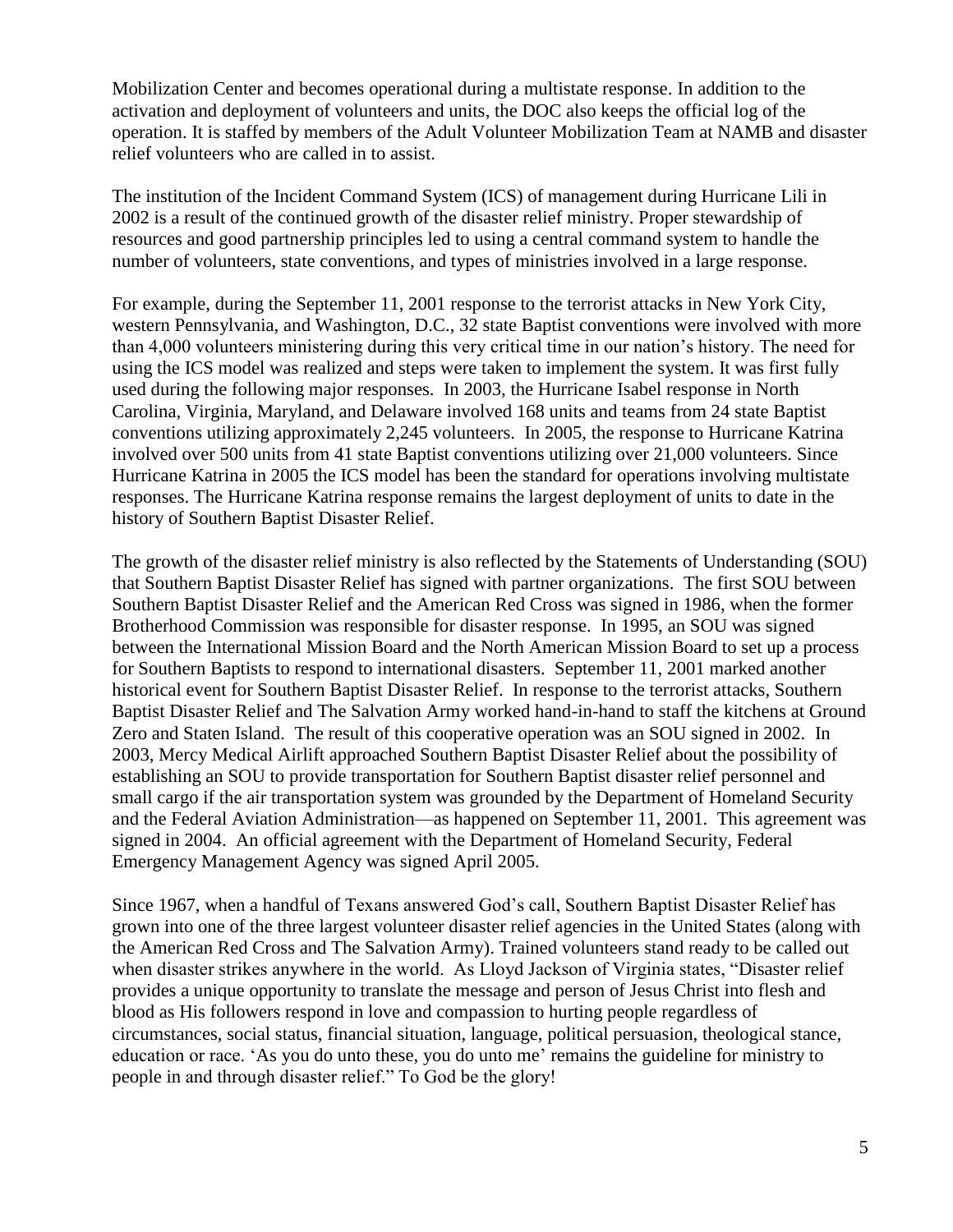# **Chapter Two Introduction to the Incident Command System**

In the field of disaster relief services and organizations, the process of managing the disaster response is referred to as the Incident Command System (ICS) or Incident Management System. ICS is a disaster management process that has proven to be an effective and valuable tool. ICS is the model tool for *command, control, and coordination* of a response. ICS provides the necessary structure which is repeatable as often as necessary to manage a disaster regardless of the size of the operation. With the increase in the number of disaster responses that Southern Baptists are involved in, along with the complex issues of managing a multi-ministry response, it seemed prudent for Southern Baptists to adopt this method of disaster response management.

This course will provide you with the necessary information to understand the ICS and apply it in your setting. It will show you how ICS can be used in all types of incidents regardless of the scope and size. The basic structure of ICS will be examined and adapted to meet the needs of a Southern Baptist Disaster Relief operation. The course will also show you how to expand and contract the ICS depending on the needs and situation of a disaster relief operation.

# **History of Incident Command System**

ICS was developed in the 1970's in response to a series of major wildfires in southern California. At that time, municipal, county, state, and federal fire authorities collaborated to form the Firefighting Resources of California Organization for Potential Emergencies (FIRESCOPE). FIRESCOPE identified several recurring problems involving multi-agency responses such as:

- Nonstandard terminology among responding agencies
- Lack of capability to expand and contract as required by the situation
- Nonstandard and nonintegrated communications
- Lack of consolidated action plans
- Lack of designated facilities

Efforts to address these difficulties resulted in the development of the original ICS model for effective incident management. Although originally developed in response to wildfires, ICS has evolved into an all-risk system that is appropriate for all types of fire and non fire emergencies. Much of the success of ICS has resulted directly from applying the following:

- A common organization structure
- Key management principles in a standardized way

#### **Objectives of ICS**

The objectives of ICS are to:

- Establish a centralized command and control structure
- Provide command level coordination
- Limit the amount of detail that one individual must deal with. This is called "span of control"
- Provide a method to mobilize and demobilize a disaster response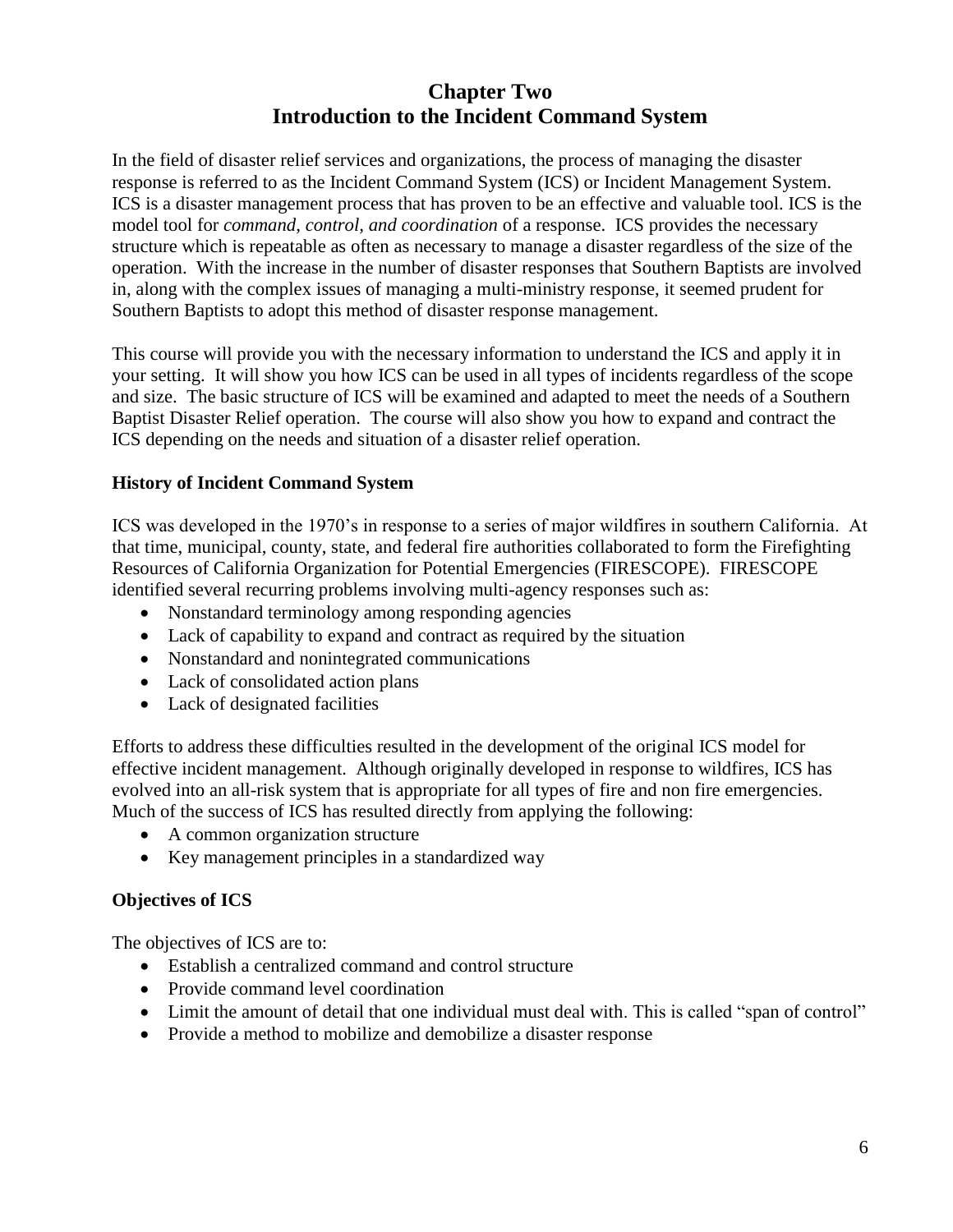# **Functional Components of ICS**

ICS is built around five major management functions:

- 1. Command
- 2. Operations
- 3. Logistics
- 4. Administration
- 5. Planning



#### **Command**

Sets objectives and priorities, has overall responsibility for the incident or event

#### **Operations**

Conducts direct ministries to carry out tactical operations for the disaster response, the local organization, and directs all resources of the operation

#### **Logistics**

Provides support, resources and all other services to meet the incident needs

#### **Administration**

Responsible for reporting, data gathering, in processing, database, credentials, data processing, and financial services of the operation

#### **Planning**

Develops actions plans to accomplish stated objectives, collects and evaluates information, maintains liaison relationships with internal and external groups. The planning section is responsible to dispatch and track assets and teams to the disaster site and coordinate the recovery of units and teams from the disaster site.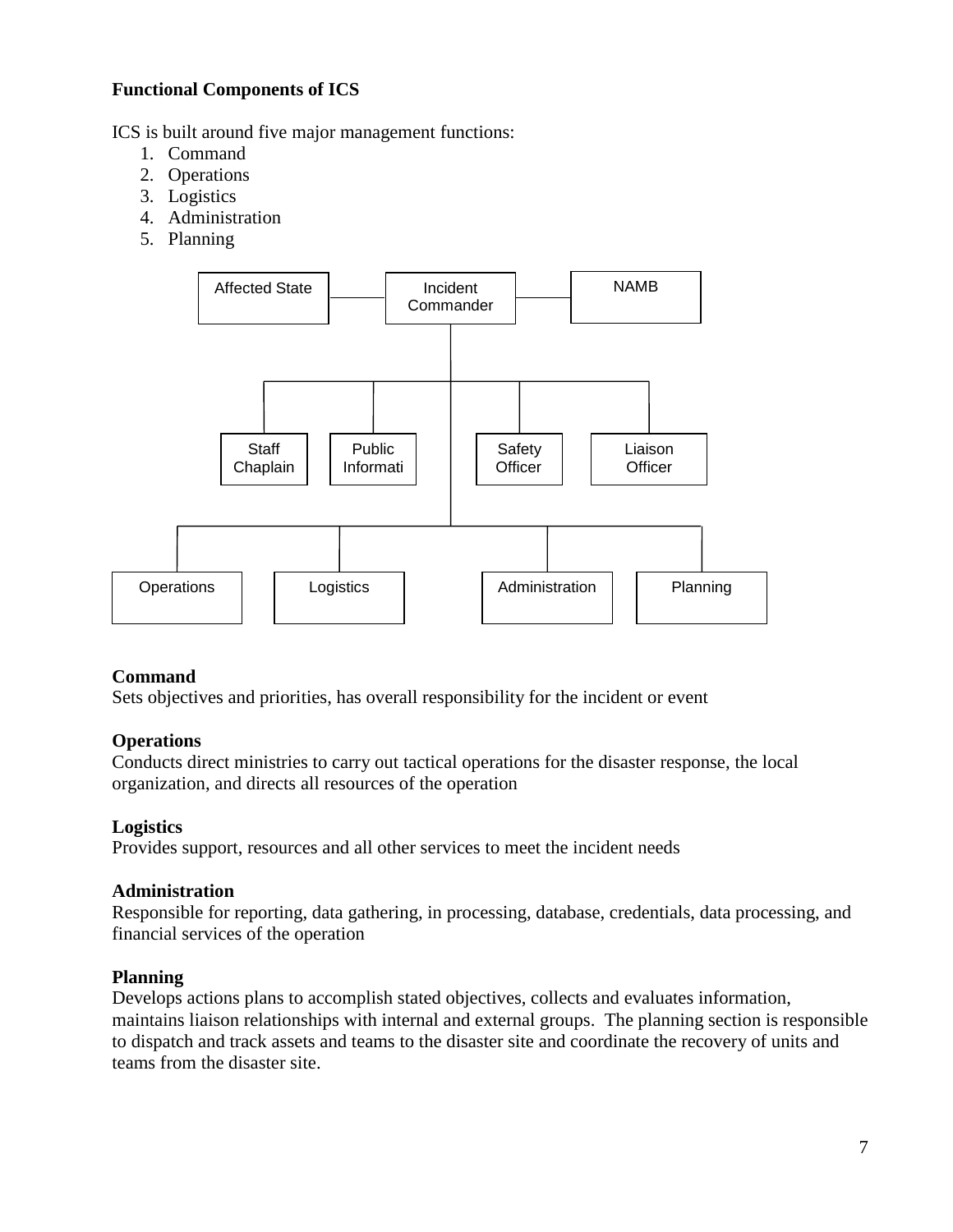# **Adaptability/Flexibility of Southern Baptist Disaster Relief within ICS**

The incident command system was originally developed to bring direction and management to chaotic crisis situations. One of the strong points of Southern Baptist disaster relief ministry is our ability to be flexible in the midst of the disaster. Fundamental to our ability to respond is our ability to adapt to a rapidly changing situation. The ICS organization has the capability to expand and contract to meet the needs of the incident. From the simple single unit response to the large multistate response, the ICS structure is uniquely suited to adapt and be as flexible as the situation may dictate. As the disaster response operation grows, so does the ICS organization. As the response gets smaller, so does the ICS organization. The key to making the ICS organization work for Southern Baptist Disaster Relief is to make sure that we have adequately staffed the functions needed to manage the size of the disaster. Regardless of the size of the incident, all incidents will have an Incident Commander (IC). It should also be noted that any function not assigned and filled by an individual will fall back upon the IC.

The more the ICS model is used in the state conventions and in smaller operations, the easier the ICS organization will be to use in the larger, more complex responses.

The ICS organization for Southern Baptist Disaster Relief is modeled after the ICS developed and used by the National Wildfire Coordinating Group. While birthed in the fire service, the ICS is used by many disaster response agencies and emergency operations centers across the country. We have adapted the ICS to meet our specific and special needs as a faith-based disaster response organization. One of our partners, The Salvation Army, has adopted the ICS as its disaster response management system, and therefore many of the same terms and concepts will apply to both organizations.

We desire to be wise and faithful stewards of the resources that have been given to us as well as effectively partner with other agencies involved in disaster responses in a standard fashion. In short, implementing the incident command system enables us to better serve Christ in crisis.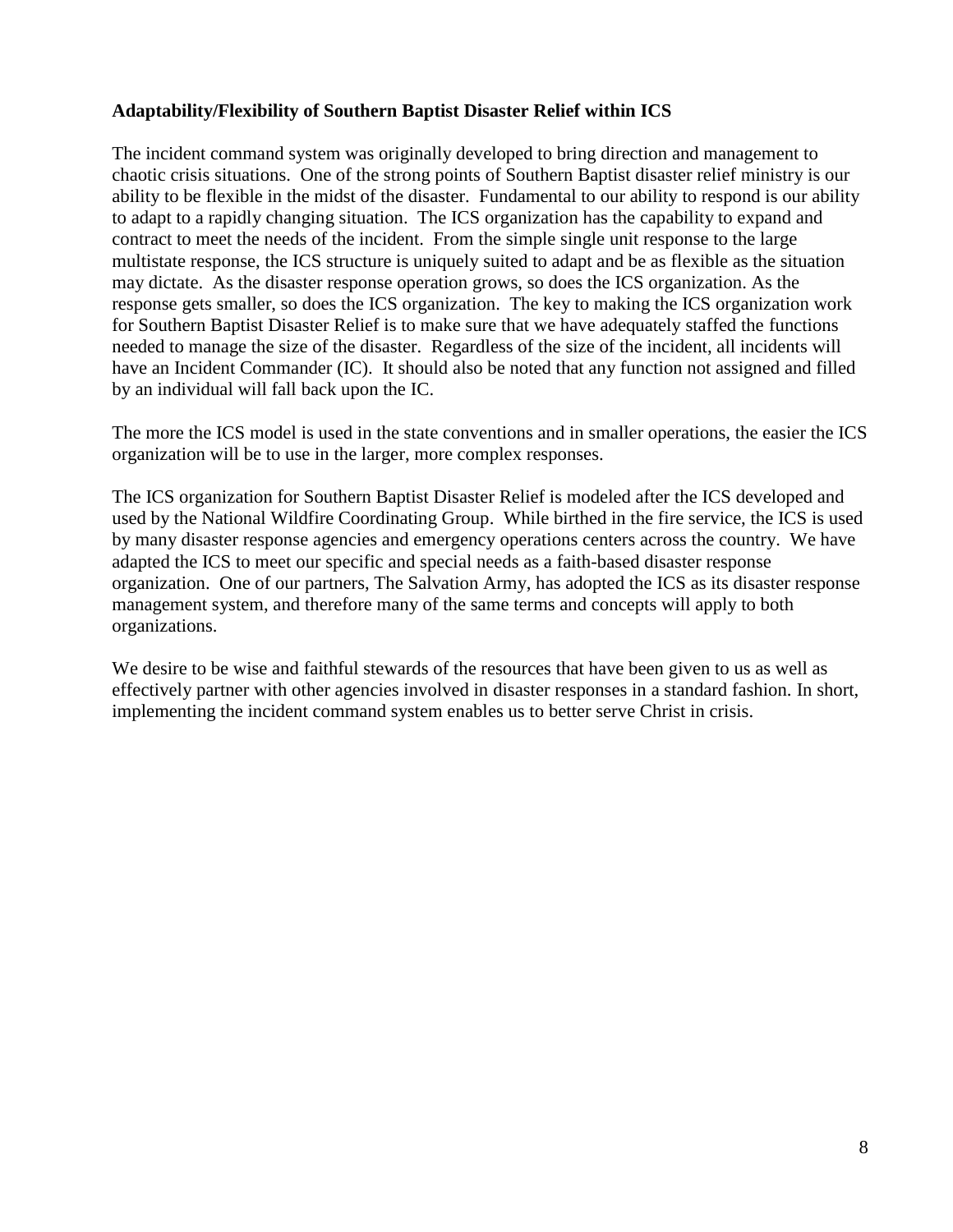# **Chapter Three Principles and Features of the Incident Command System**

The Incident Command System is a **management** system which can be used in any size incident from the smallest operation to the largest multistate operation. Southern Baptist Disaster Relief has adopted this system as its disaster relief management system. ICS has the flexibility and adaptability to be applied to a wide variety of incidents and events, both small and large.

#### **Primary ICS Management Functions**

- Command
- Operations
- Logistics
- **•** Administration
- Planning

The individual designated as the Incident Commander (IC) has responsibility for all functions. That person may elect to perform all functions or delegate authority to perform functions to other people in the organization. Delegation does not, however, relieve the Incident Commander from overall responsibility.

*Remember: Any functional assignment in the ICS structure not filled falls back on the Incident Commander.*

#### **Management by Objectives**

Within the ICS, management by objectives covers four essential steps. These steps take place during every incident regardless of size or complexity.

- 1. Understand SBDR disaster relief policy and direction and that of our partners.
- 2. Establish incident objectives.
- 3. Select appropriate strategy.
- 4. Perform tactical directions.
	- a. Apply tactics appropriate to the strategy.
	- b. Assign the right resources.
	- c. Monitor performance.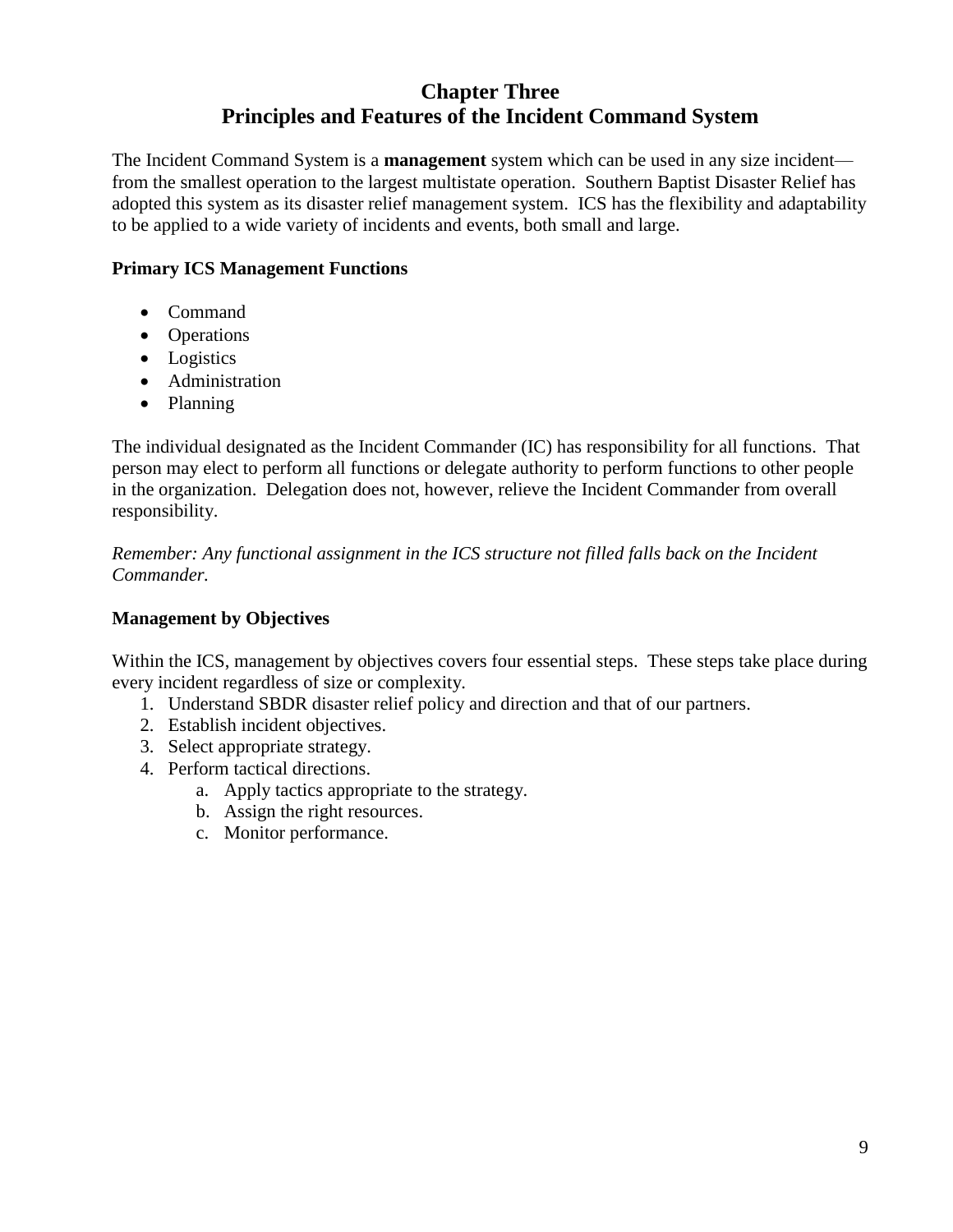# **Unity and Chain of Command**

In the ICS, unity of command means that every individual has a designated supervisor. Chain of command means that there is an orderly line of authority within the ranks of the organization with the lower levels subordinate to and connected to higher levels.

Organizational structure should be kept as simple as possible. Many incidents will have the simple command structure:

- Command
- Single resources

However, as incidents expand, the chain of command is established through an organizational structure which can consist of several layers as needed:

- Command
- Ministry Sites (Division)
- Units
- Resources

# **Establishment of the Transfer of Command**

In Southern Baptist Disaster Relief, it must be remembered that every volunteer works with and for the affected state disaster relief director. Depending upon the state and the size of the disaster, the Incident Commander may or may not be the state disaster relief director. The affected state DR director in consultation with the National Disaster Relief staff will determine who will be the Incident Commander for the disaster response. If a state DR director chooses to be the Incident Commander for a multistate disaster response, a deputy Incident Commander may be named to help coordinate the multistate response. In most multistate responses, an Incident Commander should be named from a non-affected state. This allows the affected state DR director to manage his state and fulfill his state responsibilities.

The smooth transfer of command is essential to the operation of the disaster response. The designated Incident Commander will remain in charge of all operations until he is relieved. The transfer of command is not complete until the incoming Incident Commander has been thoroughly briefed by the acting Incident Commander. This briefing should be done using a written checklist format detailing each area of the incident's operations, personnel, and resources. By using a written format, it will provide a ready reference for the incoming Incident Commander to use as necessary.

Reasons to transfer command are as follows:

- a more qualified person assumes command
- the incident situation changes and dictates a change of command
- normal turnover of personnel on long or extended incidents

The ICS is based upon the understanding that the Incident Commander is a person who is qualified and experienced to manage the operation. The emphasis is on qualifications, not "who he is." You should not transfer command to someone who is unqualified or inexperienced.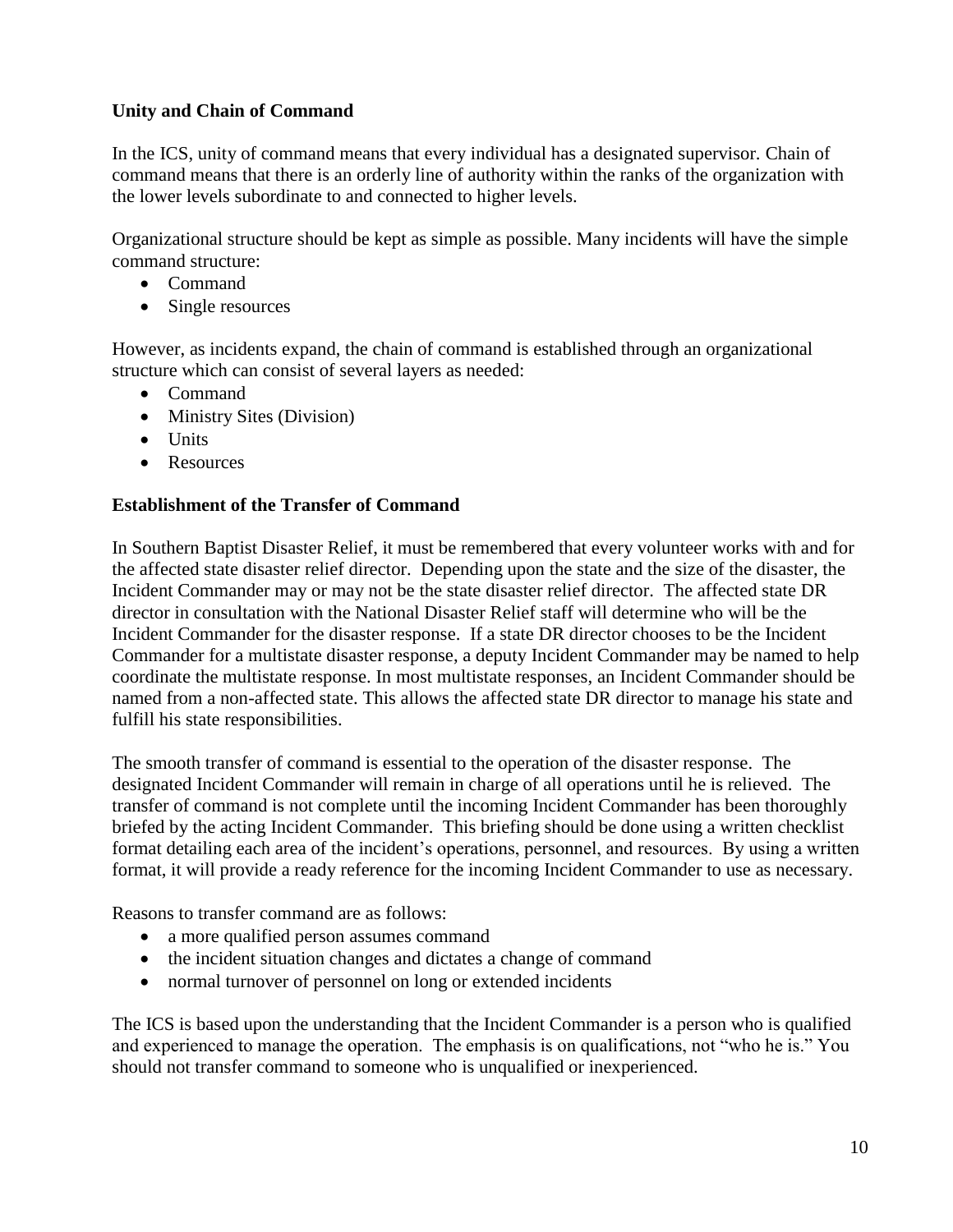# **Organizational Flexibility**

ICS organization adheres to the "form follows function" philosophy. In other words, the organization at any given time should reflect only what is required to meet planned tactical objectives. The size of the operation and current organization is determined through the incident action planning process. The Incident Commander will expand and contract the structure according to the plan. Each activated element must have a person in charge of it.

# **Unified Command**

Unified command is an ICS management process which allows all agencies who have jurisdictional or functional responsibility for the incident to jointly develop a common set of incident objectives and strategies.

# **Span of Control**

Span of control pertains to the number of individuals one supervisor can effectively manage. Maintaining an effective span of control is particularly important during incidents where safety and accountability have top priority. In ICS the span of control for any supervisor falls within a range of three to seven. If a supervisor has fewer than three people reporting or more than seven, some adjustment to the organization should be considered. The rule of thumb for span of control in ICS is one supervisory to five subordinates (1:5).

# **Incident Action Plan (IAP)**

The Incident Commander is responsible for overseeing the development and implementation of an IAP. Every incident needs an action plan. The purpose of the plan is to provide all incident supervisory personnel with appropriate direction for future actions. The plan may be oral or written. Written plans should be used when it is essential that all levels of a growing organization have a clear understanding of the tactical actions associated with the next operational period. At the simplest level, all Incident Action Plans must have four elements:

- What do we want to do?
- Who is responsible for doing it?
- How do we communicate with each other?
- What is the procedure if someone is injured?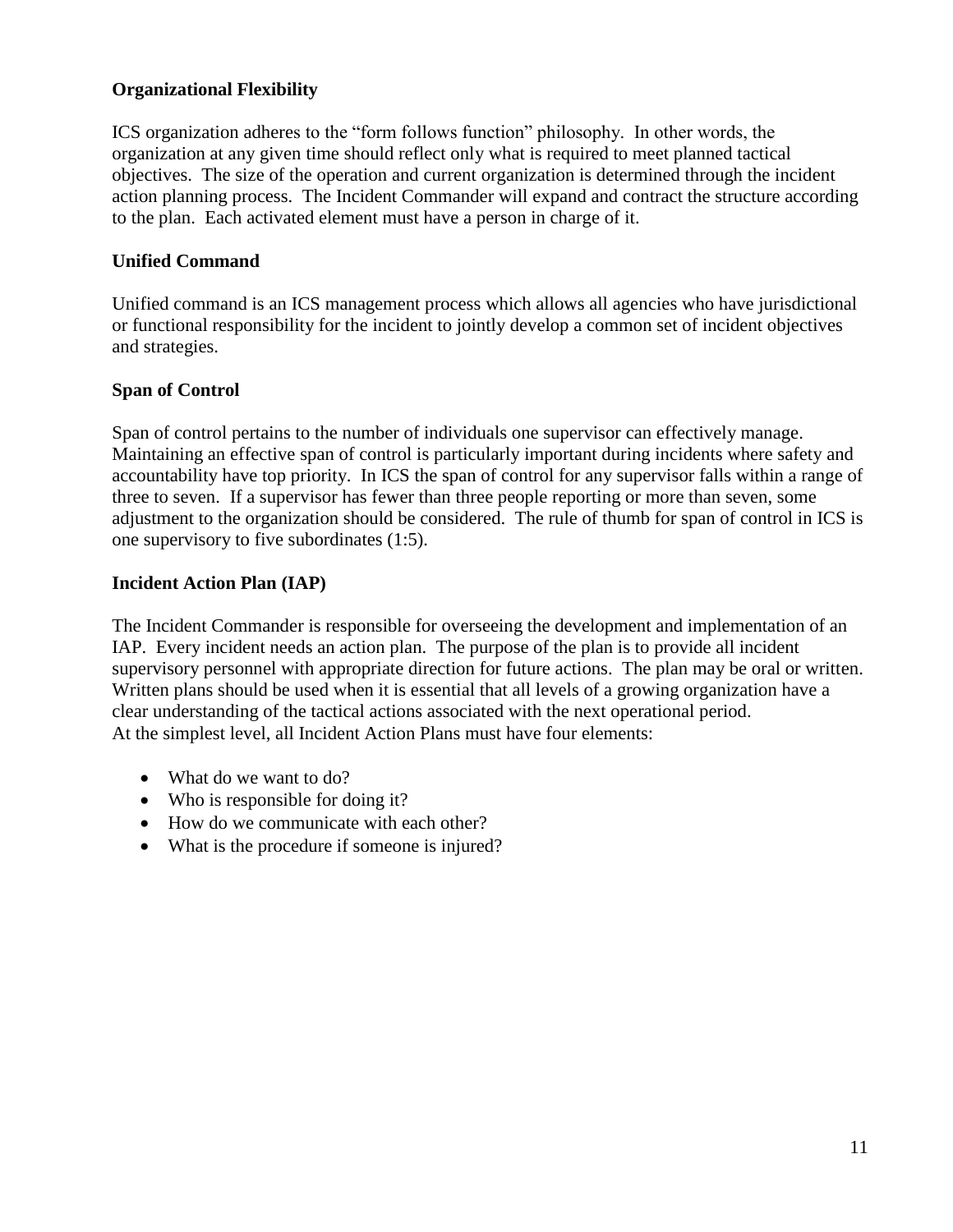# **Chapter Four Organization of the Incident Command System**

Individuals serving on the Incident Management Team (IMT) must be mature Christians with experience at various levels and in various ministries of Southern Baptist Disaster Relief.

#### **These individuals…**

- must be fluid and able to adapt to changing conditions
- must be a problem solver instead of a problem creator
- must be an encourager instead of making negative comments
- must be able to function in stressful conditions
- are generally able to respond on short notice
- are in good physical condition
- are physically able to work long hours
- are able to function with minimum direction
- are able to endure hardship living conditions
- must have a sense of humor
- must have a customer service attitude
- must work well with others
- must be sensitive to people (volunteers, fellow IMT members and others)
- must be able to multi task
- must have good verbal and written communication skills
- must be computer literate (email, Microsoft Word and Excel)
- must be emotionally stable
- must be wise steward of resources

#### **Required training:**

- Yellow Cap
- Current Blue Cap (Incident Commander, Staff Chaplain, Operations and Logistics Officer)
- SBDR ICS Training
- FEMA ICS 100, 200, 700 and 800

#### **The IMT staff consists of:**

Command Staff General Staff Incident Commander **Operations** Staff Chaplain Logistics Public Information Officer Administration Safety Officer Planning Liaison Officer

The IMT staff is led by and answers directly to the Incident Commander of the operation. Each officer is responsible for all activities, services, and ministries related to their specific assignment. They have command authority and responsibility for their area.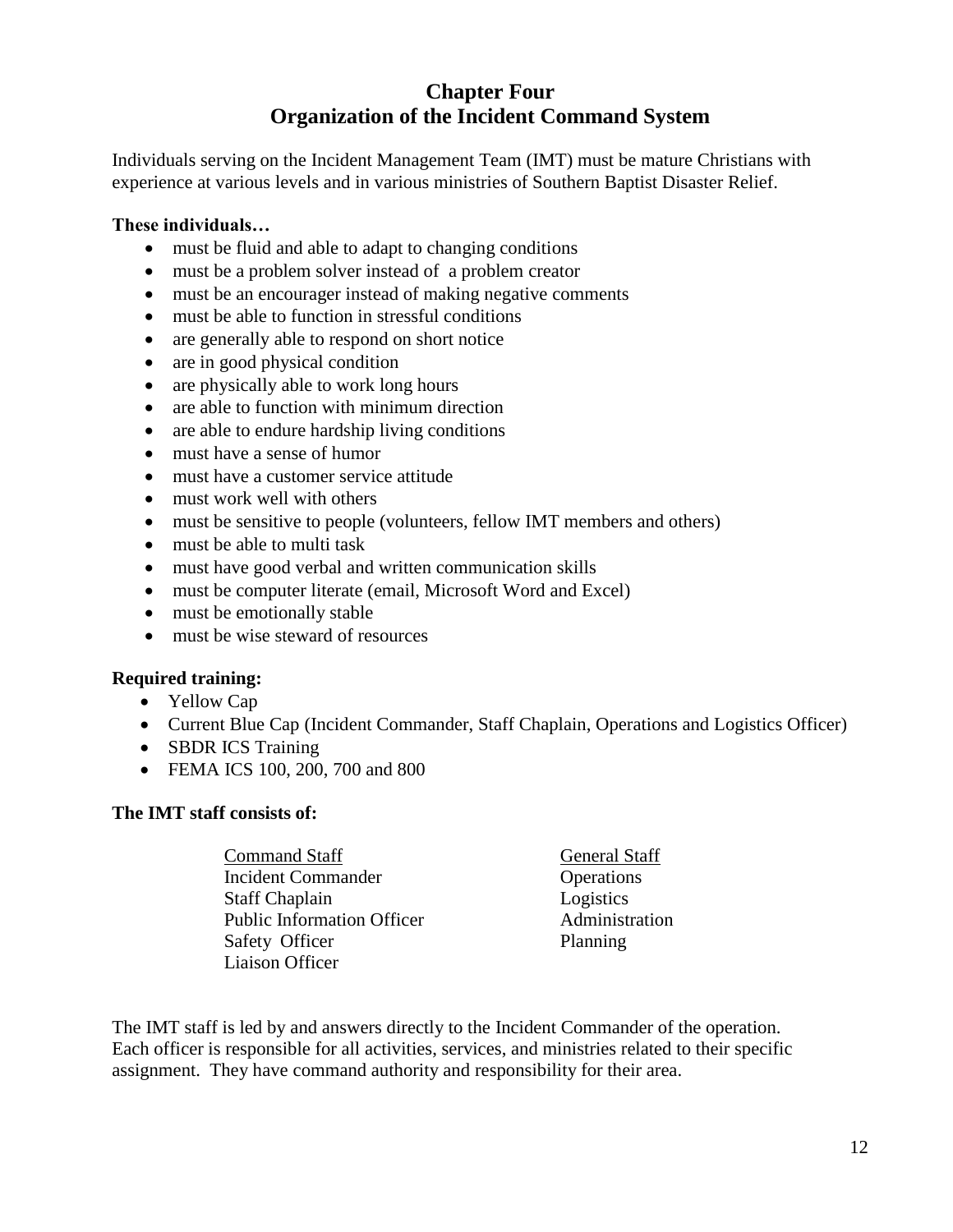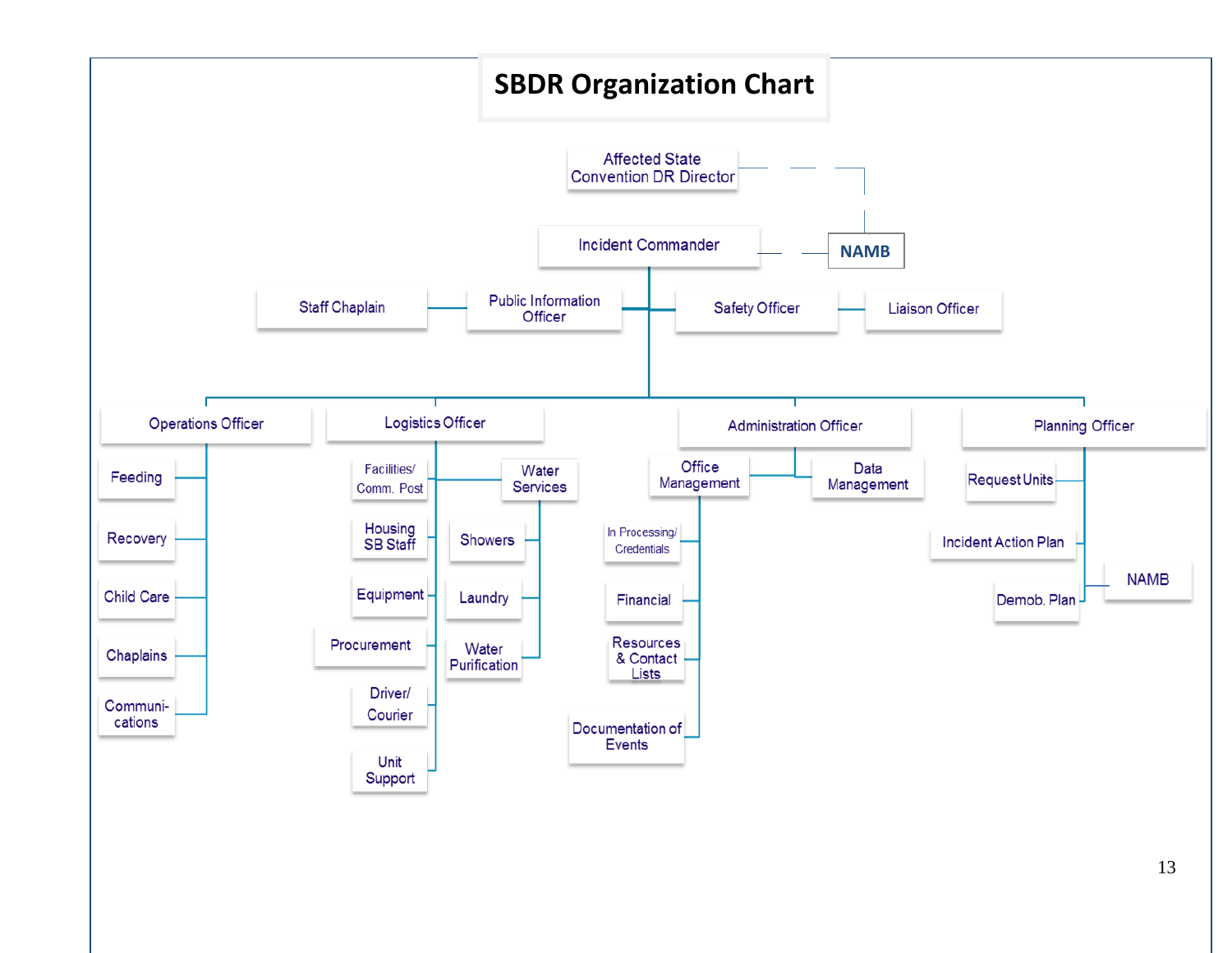# COMMAND STAFF DESCRIPTIONS AND RESPONSIBILITIES

# **Incident Commander (IC)**

The Incident Commander must be able to make command decisions in a manner that furthers the work of the Lord. The Incident Commander is assigned by the affected state and/or NAMB and is responsible for the assigned Southern Baptist Disaster Relief operation. The Incident Commander is a manager of managers allowing the command and general staff to function within their span of control.

#### *Any functional assignment in the ICS structure not filled falls back on the Incident Commander.*

#### **Responsibilities:**

- Day-to-day operation of the Southern Baptist response
- In consultation with the affected state DR director, command staff and general staff, will determine the scope and extent of the operation and ministries to be rendered
- In consultation with the affected state DR director and planning officer develop the Incident Action Plan
- Assess and adjust the Incident Action Plan daily needed
- Ensure adequate space and resources for IMT (with Logistics Officer)
- Ensure adequate staffing of the IMT
- Assign duties to all members of the IMT based on work load and available resources
- Assign TBM telephones to IMT as needed
- Assign Deputy IC when away from IMT location
- Attend local emergency management meetings as needed
- Conduct two daily staff briefings (morning and evening)
- Conduct evening debrief
- All reports and flow of information from the operation to the affected state and NAMB
- IMT (Non Unit Specific) Daily Report (may be assigned to Administration)
- Daily Summary
- Monitor and approve all credit card purchases
- Maintain relationships with the local church, association, government, and disaster relief partners (ARC, TSA, FEMA, EMA, EOC, and others)
- Liaison to the Disaster Operations Center (DOC) manager

# **Staff Chaplain**

The Staff Chaplain is responsible for managing spiritual and emotional support services during a disaster operation. This support includes internal care for staff and volunteers as well as external care for disaster survivors, rescue workers, and the public. The Staff Chaplain provides support to all functions, but relates most closely with the operations, administration and safety sections.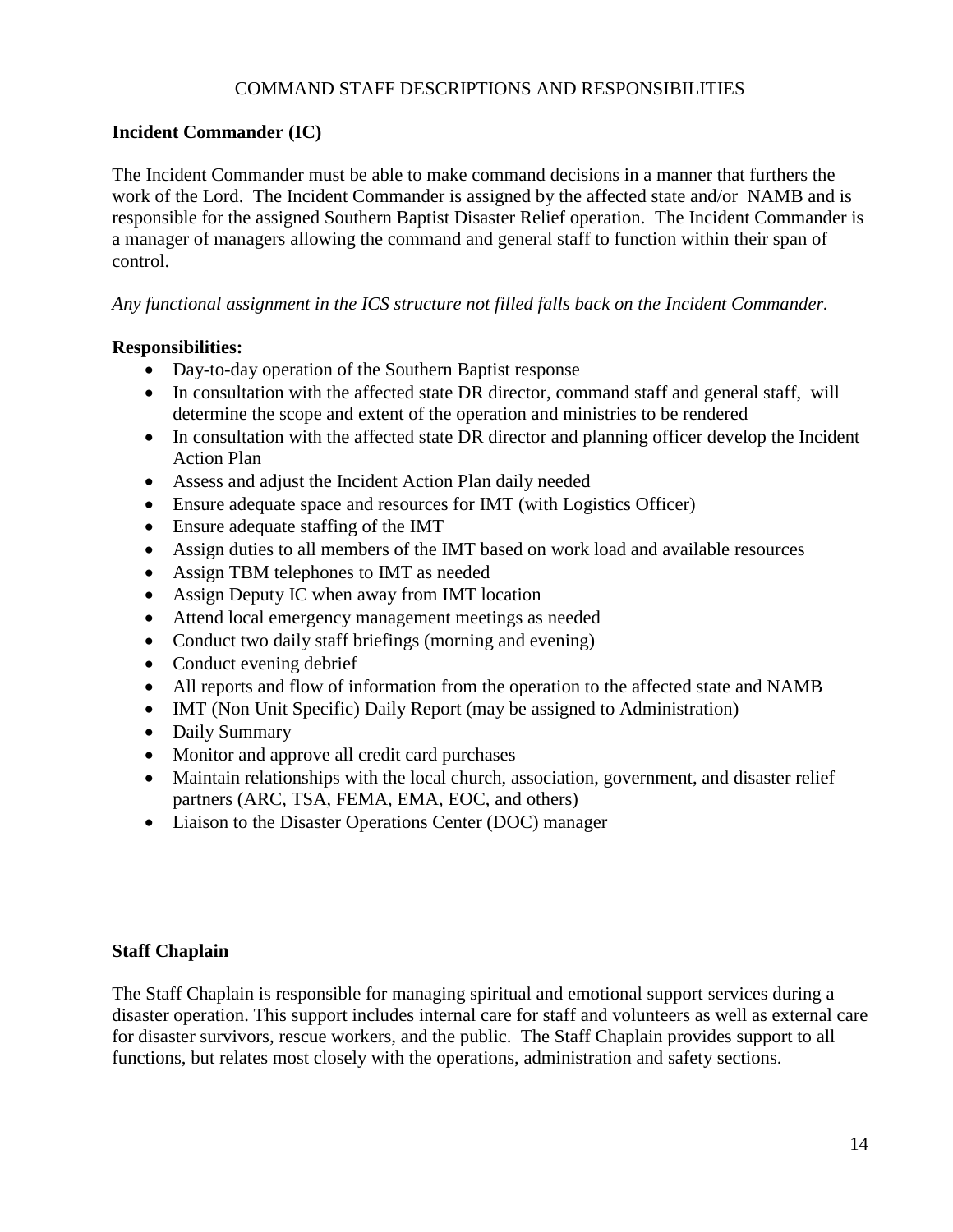Chaplains are particularly susceptible to compassion fatigue as stress and trauma from disaster survivors may be transferred to the caregiver. Chaplains must be mentally and spiritually healthy before assisting others.

Chaplains should be culturally sensitive and prepared to interact with people from different cultures, family compositions, faiths, and value systems that may be markedly different from their own; the chaplains must be prepared to meet these individuals "where they are" and be capable of interacting compassionately regardless of person's beliefs or circumstances.

# **Responsibilities:**

- Develop a plan to provide emotional and spiritual care, both internally and externally, during the operation.
- In cooperation with the operations section, ensure chaplains are embedded in each ministry service area
	- o Ministry sites, feeding units, childcare units, recovery units, assessment teams
	- o Shelters, emergency operations centers, command center, morgue staff support, and stress reduction centers
	- o This may include allowing chaplains to ride Salvation Army canteens or working alongside casework specialists in a Disaster Assistance Center or in shelters.
- In cooperation with the safety officer and chaplain coordinator, ensure emotional and spiritual care services are available to disaster relief volunteers.
	- o Monitor fatigue and stress among staff members and recommend to the Incident Commander and/or safety officer time off for personnel who are particularly fatigued or "burnt-out."
	- o One-on-one informal consultations
	- o Formal defusing as part of exit process for volunteers returning home
- Plan morning and evening devotions
- Conduct Chaplain debrief meetings
- Provide on-site orientation for chaplains
- Maintain client confidentiality.
	- o However, the Staff Chaplain must also respect the limits and capabilities of chaplain staff and be prepared to make immediate referrals to professional mental health providers for those who require a more extensive level of care.
- Work closely with the local community to assist survivors connect with faith communities and indigenous support systems for emotional and spiritual care.
- When appropriate, arrange or assist with public or private worship or memorial services
- When appropriate, provide support to coroner offices, morgues, and Disaster Mortuary Operational Response Teams (DMORT). Be prepared to assist government officials and families with issues of victim identification or death notification.
- Report statistical data of chaplain activities daily to Administration
- Maintain supply of decision cards and implement plan to provide local churches with decision information for follow up
- Other duties as assigned by Incident Commander

Additional Training

- Southern Baptist Disaster Relief Chaplain—Advanced
- CISM/NOVA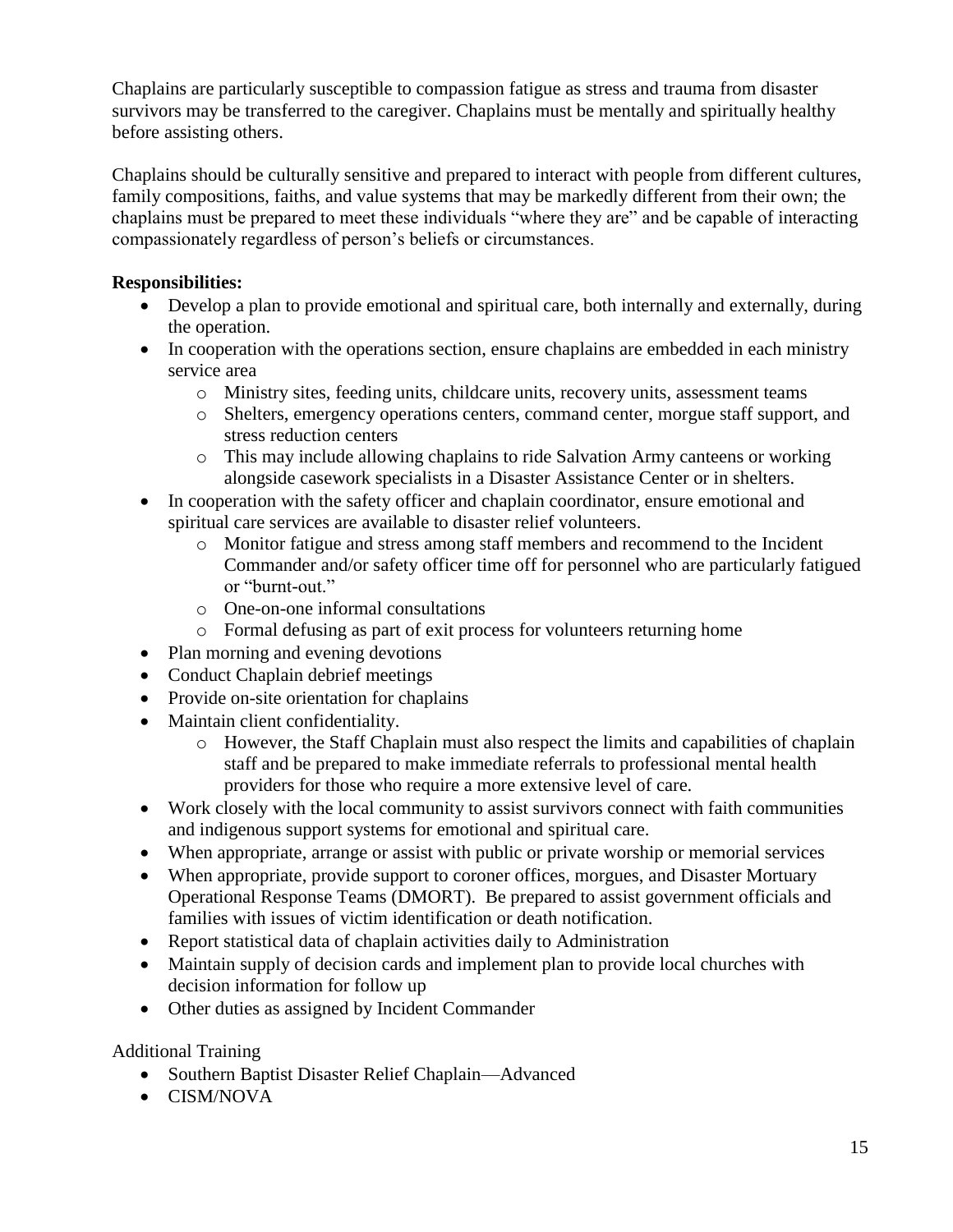# **Public Information Officer (PIO)**

The Public Information Officer is public relations spokesperson for the operation. In larger operations the PIO may have deputies or unit PIOs assisting during the operation.

- Liaison between the Incident Commander and public, private, and SBC media outlets
- Work directly with the DOC.
- Assist any media person in securing necessary information concerning the operation.
- Coordinate any unit PIOs assigned to the operation.
- Work with the affected state's public relations department concerning the operation.
- All press releases issued by the operation
	- o In accordance with guidelines established by the affected state and NAMB public relations department
	- o Must be verified and approved by the Incident Commander in consultation with the affected state DR director and/or DOC
- Ensure that press kits are available to all media outlets including local, state, national, secular, and Christian media outlets. Press kits will be a standard press kit with an update for the current operation and units involved.
- Human Interest Stories
	- o Develop and share human interest stories with media outlets. The PIO should work with the Incident Commander, affected state DR director, functional officers, and unit leadership to find and develop good human interest stories which can be used in both Christian and secular media outlets.
- Take digital pictures of the operation (respectfully) and supply these pictures to media outlets and the DOC as requested.
- Other duties as assigned by Incident Commander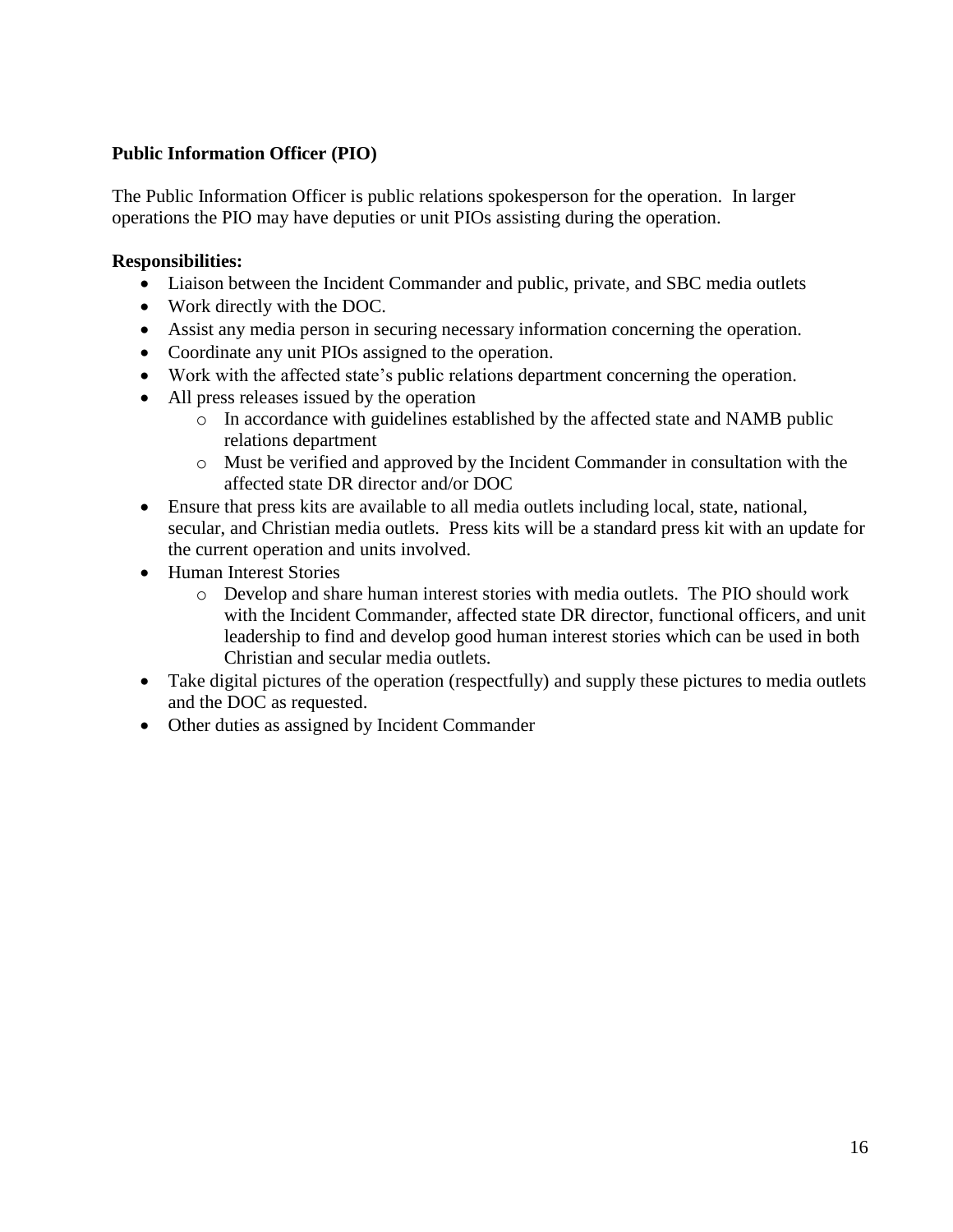# **Safety Officer**

The Safety Officer's function is the safety of personnel. He or she *may exercise emergency authority to directly stop unsafe acts if personnel are in imminent, life-threatening danger!* Usually only one safety officer is named per incident, but there may be deputies as necessary, depending on the size and scope of the operation. The Operations Office will serve as Safety Officer if one has not been assigned.

#### **Responsibilities:**

- Safety of personnel
- Safety inspection of all disaster sites and housing sites
- Assess hazardous and unsafe situations and develop measures for assuring personnel safety.
- Ensure appropriate personal protection equipment (PPE) is available according to job function. For example, food preparers should wear hats, aprons and gloves.
- Ensure first aid kits, fire extinguishers, and other safety equipment are appropriately located in case of an accident or other emergency.
- Ensure local ordinances, such as fire code and public health regulations, are followed.
- In conjunction with the logistics function, arranges security guards, public or private, for SBDR facilities as necessary.
- Ensure that accident reports are filled out immediately when an accident/injury occurs and reported to the Southern Baptist insurance company, Incident Commander, and the DOC. The safety officer will work in conjunction with these entities should a detailed investigation process be deemed necessary.
- In remote locales, develops procedures for contacting emergency medical services in the event of an injury or medical emergency.
- Assist the logistics officer in ensuring that forklifts and other heavy equipment are operated by properly qualified staff
- Other duties as assigned by Operations Officer or Incident Commander

# **Liaison Officer**

The Liaison Officer is the point of contact at the incident for personnel from assisting or cooperating agencies. This individual represents Southern Baptist Disaster Relief to our disaster relief partners, local churches, associations, and local government. In large disasters the liaison officers may have deputies with specific assignments.

- Point of contact for the cooperating agencies, DOCs, partners, National Voluntary Organizations Active in Disaster (NVOAD) and/or state Voluntary Organizations Active in Disaster (VOAD), FEMA, affected state EOCs, and other government and state convention agencies.
- Other duties as assigned by Incident Commander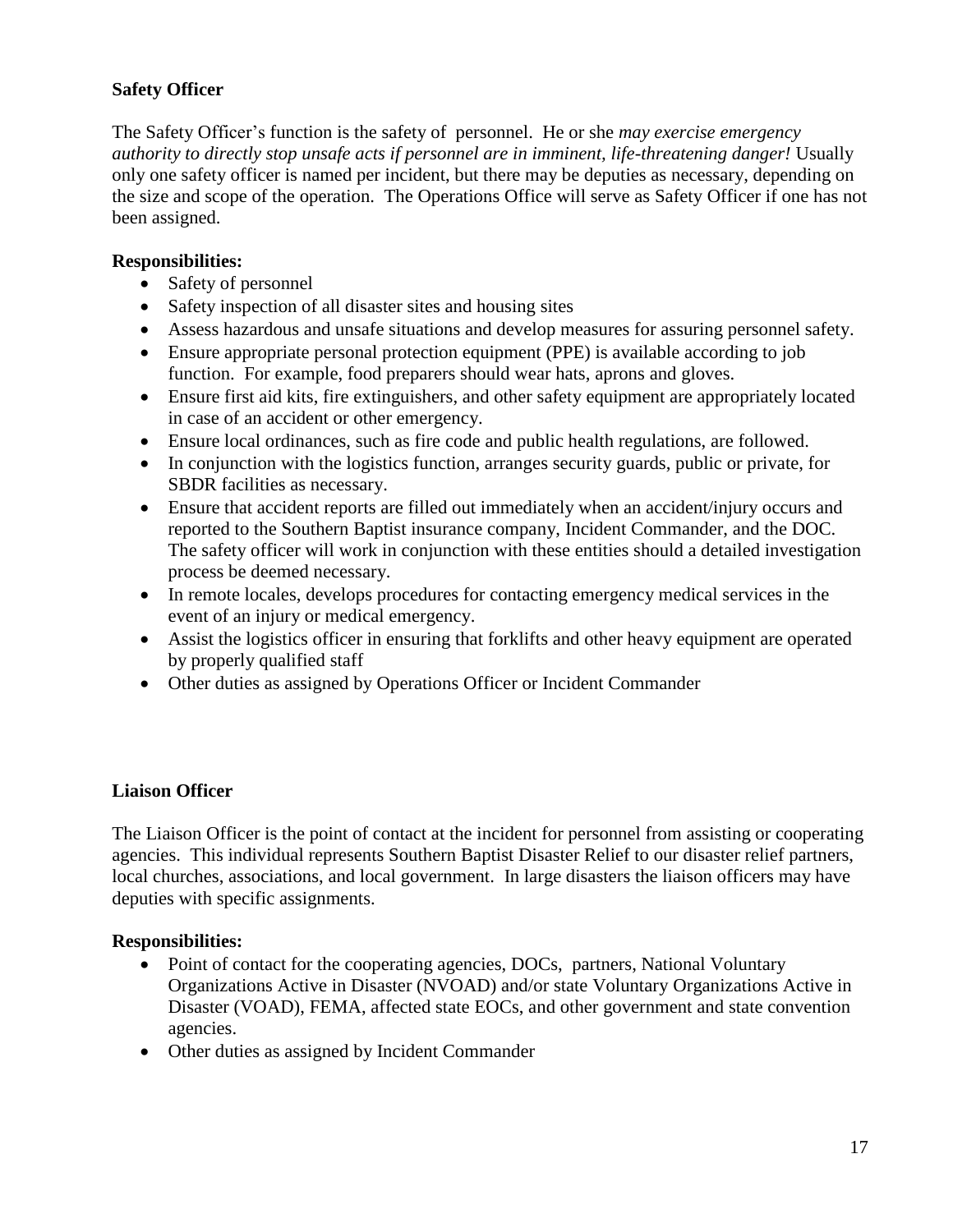# **GENERAL STAFF DESCRIPTIONS AND RESPONSIBILITIES**

# **OPERATIONS SECTION**

Conducts direct ministries to carry out tactical operations for the disaster response, the local organization, and directs all resources of the operation.



# **Operations Officer**

The Operations Officer is responsible for the direction and coordination of all incident tactical operations. In larger operations the operations officer will have deputies responsible for each of the specific ministry areas.

- Develop tactical plan and priority of work response
- Develop site specific information (debris disposal, etc) Provide to Administration for publication
- With Staff Chaplain, insure all teams have a TBM chaplain
- Implement work order tracking system (see forms and templates for instruction and examples)
	- o Columns may be added as needed to the tracking system
	- o Data system should be updated as needed and backed up to a flash drive daily
- Develop filing system for paper copy work orders
	- o Work order received not assessed
	- o Work order assessed ready for assignment
	- o Work orders assigned
	- o Work orders completed
	- o Others as needed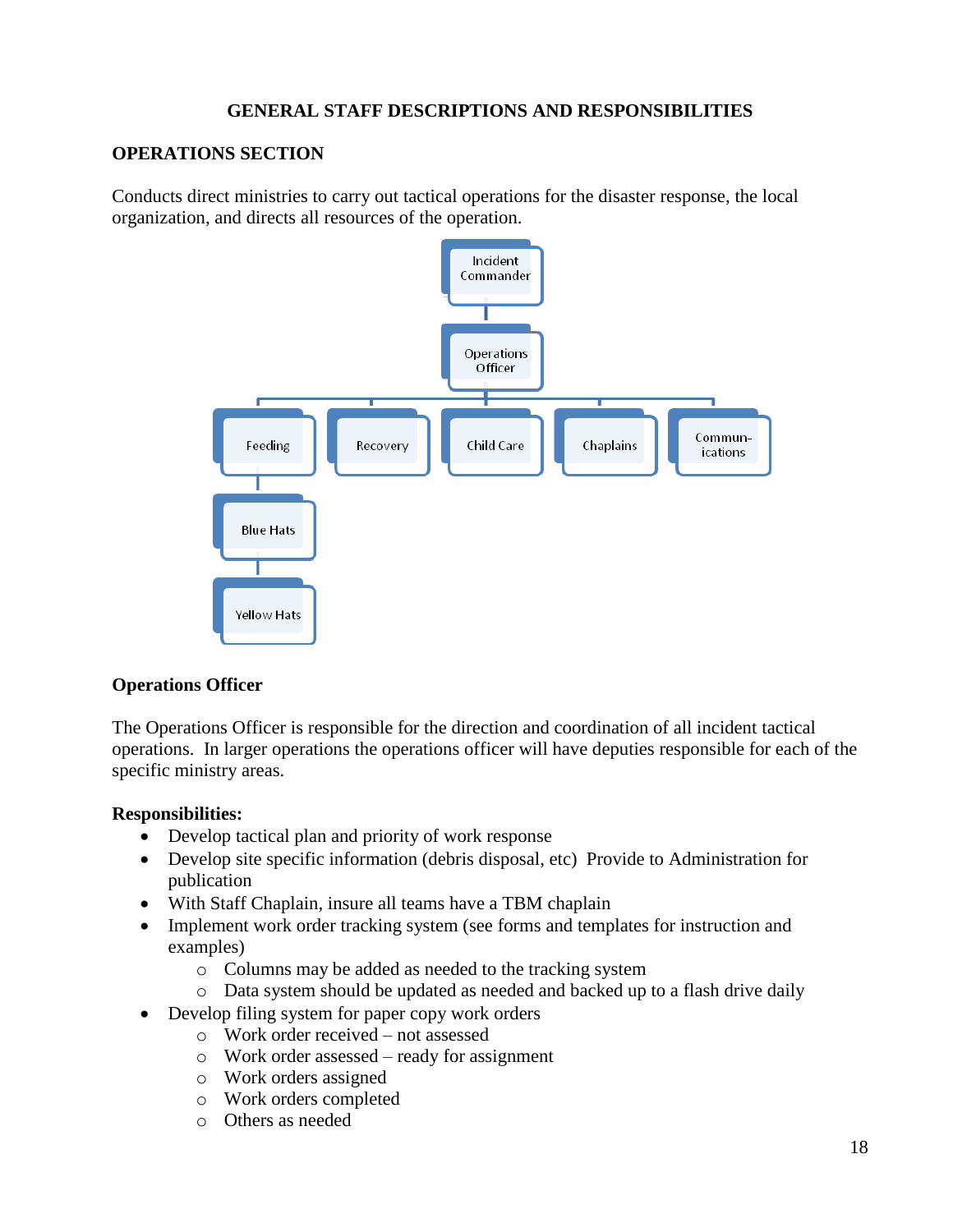- Conduct daily unit leader meetings
- Assign and track all work orders
- Monitor resource report and advise IC of needs
- Scan all work orders into a master file. (This file is optional but is valuable in maintaining back-up copies of all work orders.) Operations in consultation with the Incident Commander will determine need for database.
- Assign Assessors as needed
- Recruits Safety Officer as needed
- Back up all operations files on a daily basis
- Responsible for receipt and maintenance of reports sent in from the units.
- Create folder on ICP computer for Work Order data base and other operation information. Folder name should include location and date of deployment (i.e. Dallas.Operations.12.2013)
- Other duties as assigned by the Incident Commander

# **Feeding Coordinator**

The Feeding Coordinator is directly responsible for the feeding operation of the response. Depending upon the scope and size of the operation, he or she may have several deputies working with him or her.

- Interact with other agencies involved with the feeding operation. This may include but is not limited to ARC, TSA, EMA, and local Southern Baptist and responding units.
- Ensure all responding feeding units have the necessary support services to fulfill their mission.
- Manage those serving as deputy feeding coordinators for the ARC and/or TSA
- Manage deputy feeding coordinators assigned to other agencies and organizations.
- Manage those serving as SBDR agency representatives to other agencies that need feeding support (EMA, local churches, and so forth).
- Assist the responding units with technical support during the response.
- Receive reports and narratives from the responding units to be compiled for the Incident Commander.
- Provide feeding support for the command post and other volunteers when a feeding unit is not operational or cannot service the command post or volunteers.
- Assist the PIO to discover appropriate stories to be shared with the general public and Southern Baptists.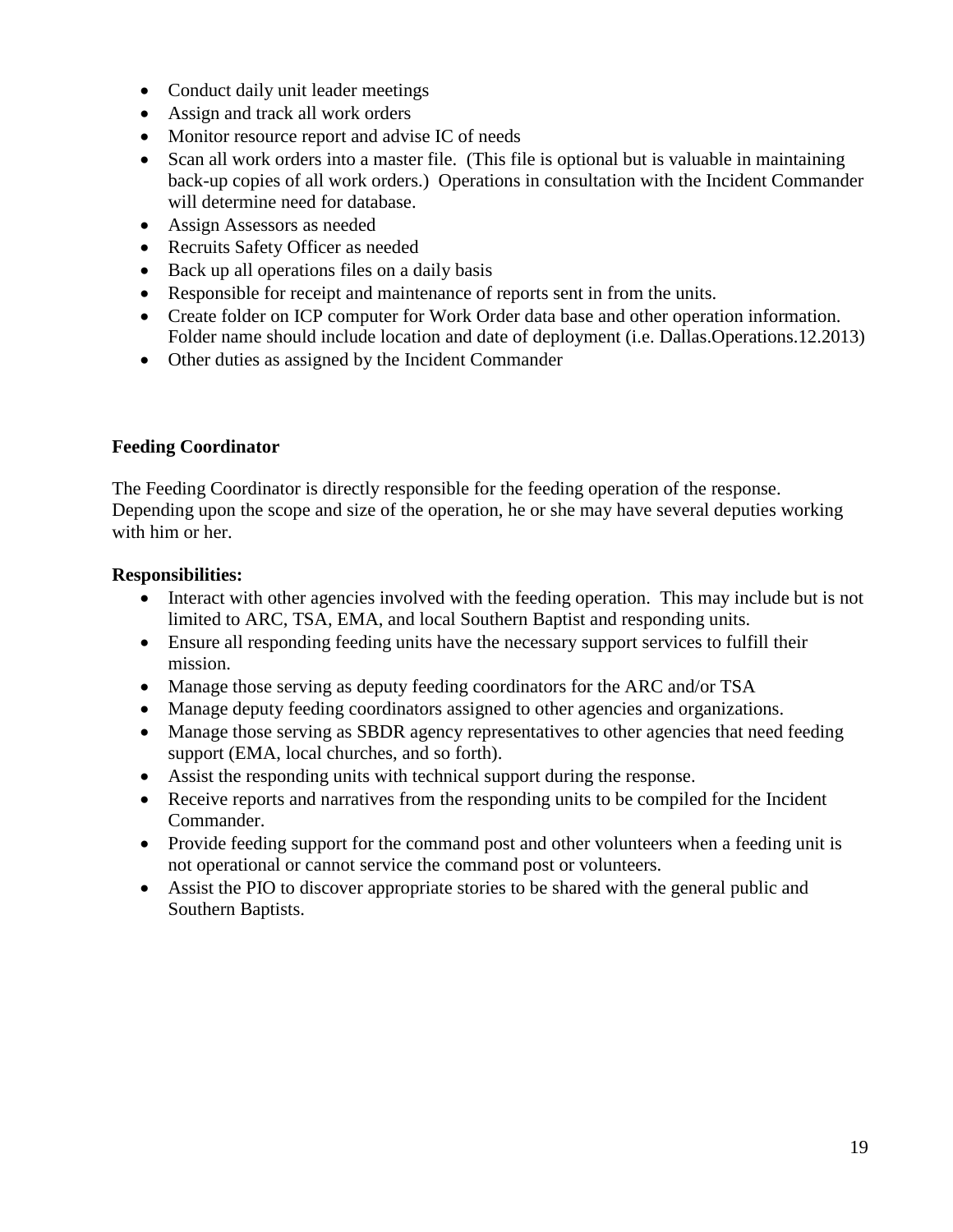# **Recovery Coordinator**

The Recovery Coordinator is directly responsible for the recovery operation of the response. Depending upon the scope and size of the operation, he or she may have several deputies working with him or her.

#### **Responsibilities:**

- Assist local Southern Baptist leadership with needs assessment.
- Ensure job sites are inspected and jobs are prioritized.
- Request appropriate recovery units through the planning officer.
- Work with responding recovery units to ensure that the needs of the responding units are met.
- Work with local Southern Baptist leadership and responding units to establish a place where clients can register for assistance.
- Secure information, forms, reports, etc. from the responding recovery units.
- Work with responding units, local churches, and other agencies to manage unsolicited volunteers.
- Manage any deputy recovery coordinators as needed or assigned.
- Assist the PIO to discover appropriate stories to be shared with the general public and Southern Baptists.

# **Child Care Coordinator**

The Child Care Coordinator is directly responsible for the child care operation of the response. Depending upon the scope and size of the operation, he or she may have several deputies working with him or her.

- Provide coordinator and liaison with requesting agencies for child care activities.
- Work with the responding child care units and feeding coordinators to ensure the needs of the units are being met.
- Secure information forms and reports from the responding units and keep the Incident Commander and operations officer informed of customer service.
- Manage any deputy child care coordinators as needed or assigned.
- Assist the PIO to discover appropriate stories to be shared with the general public and Southern Baptists.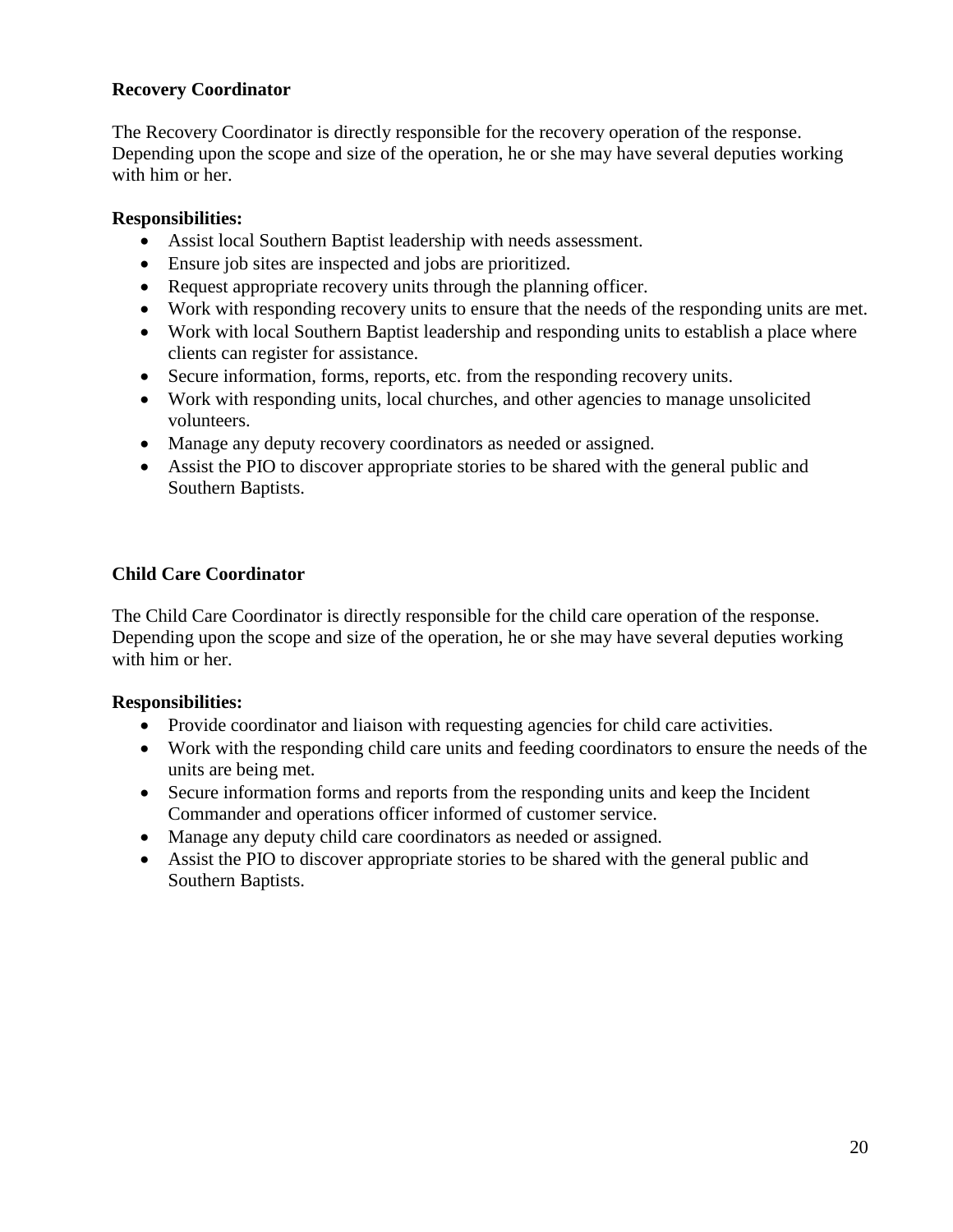# **Chaplain Coordinator**

The Chaplain Coordinator is directly responsible for the chaplain teams responding to the operation. Depending upon the scope and size of the operation, he or she may have several deputies working with him or her.

# **Responsibilities:**

- Work with the Incident Commander and the operations officer to determine the need for chaplains and their placement during the response.
- Determine the skill level and specific skill set needed to fulfill the assessed needs.
- Coordinate with disaster relief partners, local governments, local churches, associations, and other disaster response organizations to determine the assignment and placement of chaplains.
- Ensure that all needs of the chaplains are met.
- Provide consultation for chaplains working individually and in teams.
- Ensure that chaplain teams are properly balanced and each team has a unit director.
- Secure information, forms and reports from the responding chaplains.
- Secure additional chaplains as needed by working with the Incident Commander.
- Manage deputy chaplain coordinators as needed or assigned.
- Assist the PIO to discover appropriate stories to be shared with the general public and Southern Baptists.

# **Communications Coordinator**

The Communications Coordinator is a general class amateur radio operator. This person is responsible to activate the SBC communications plan and to manage the communications ministry supporting the operation.

- Operate in accordance with FCC regulations and the SBC communications plan.
- Coordinate all communicators and communications units assigned to the operation.
- Establish communications network needed to fulfill the operation.
- Ensure all assigned operators are aware of and follow the SBDR communications plan.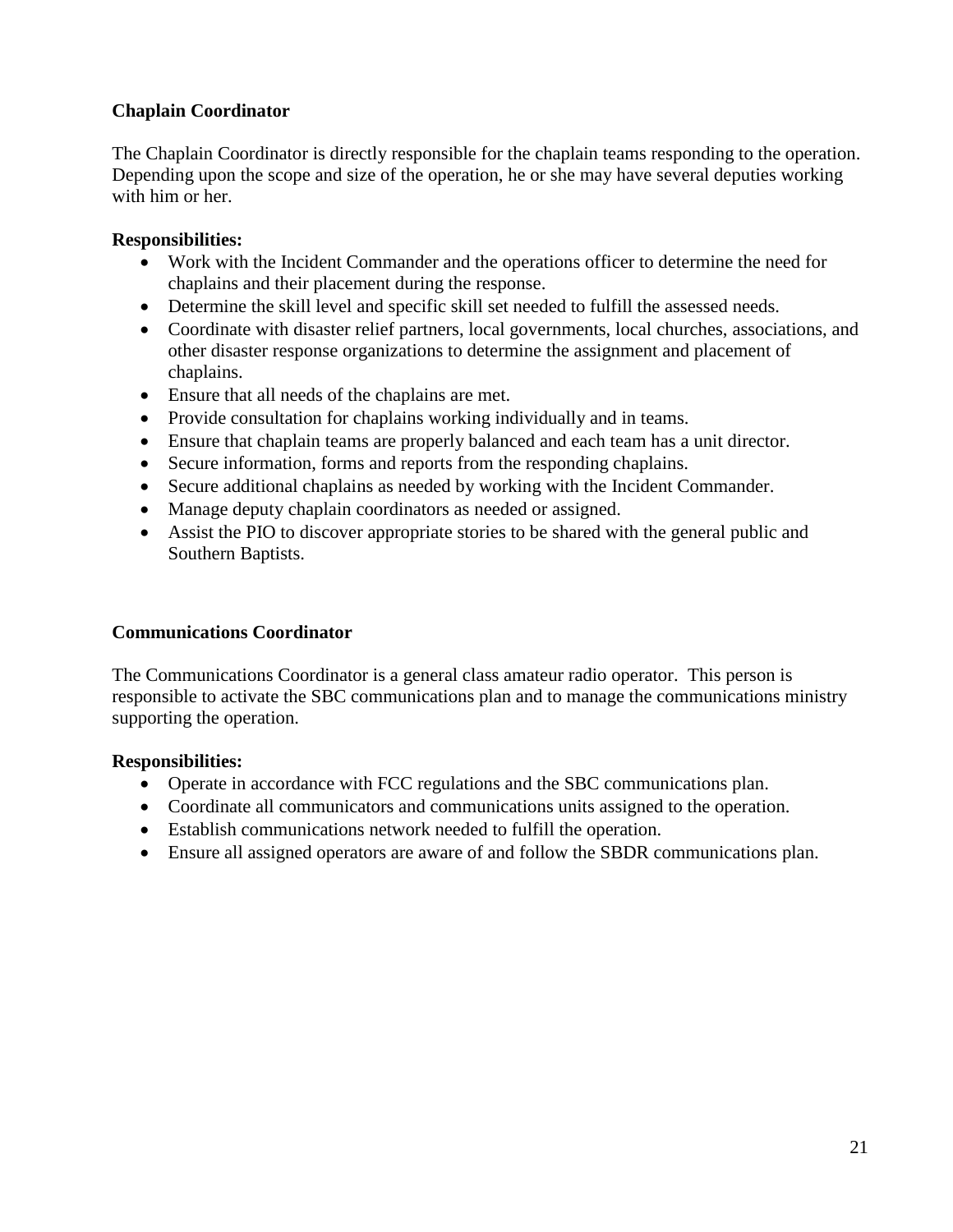# **Site/Area Coordinator**

Site/Area coordinator are used in larger operations with multiple ministry sites to maintain span of control. The area is divided into ministry sites as determined by the needs of the disaster. The site commander is the person in charge of each ministry site.

The Site/Area Coordinator must be a manager of managers and willing and able to empower his/her staff to make decisions within their span of control.



# **Responsibilities:**

• Refer to Incident Commander section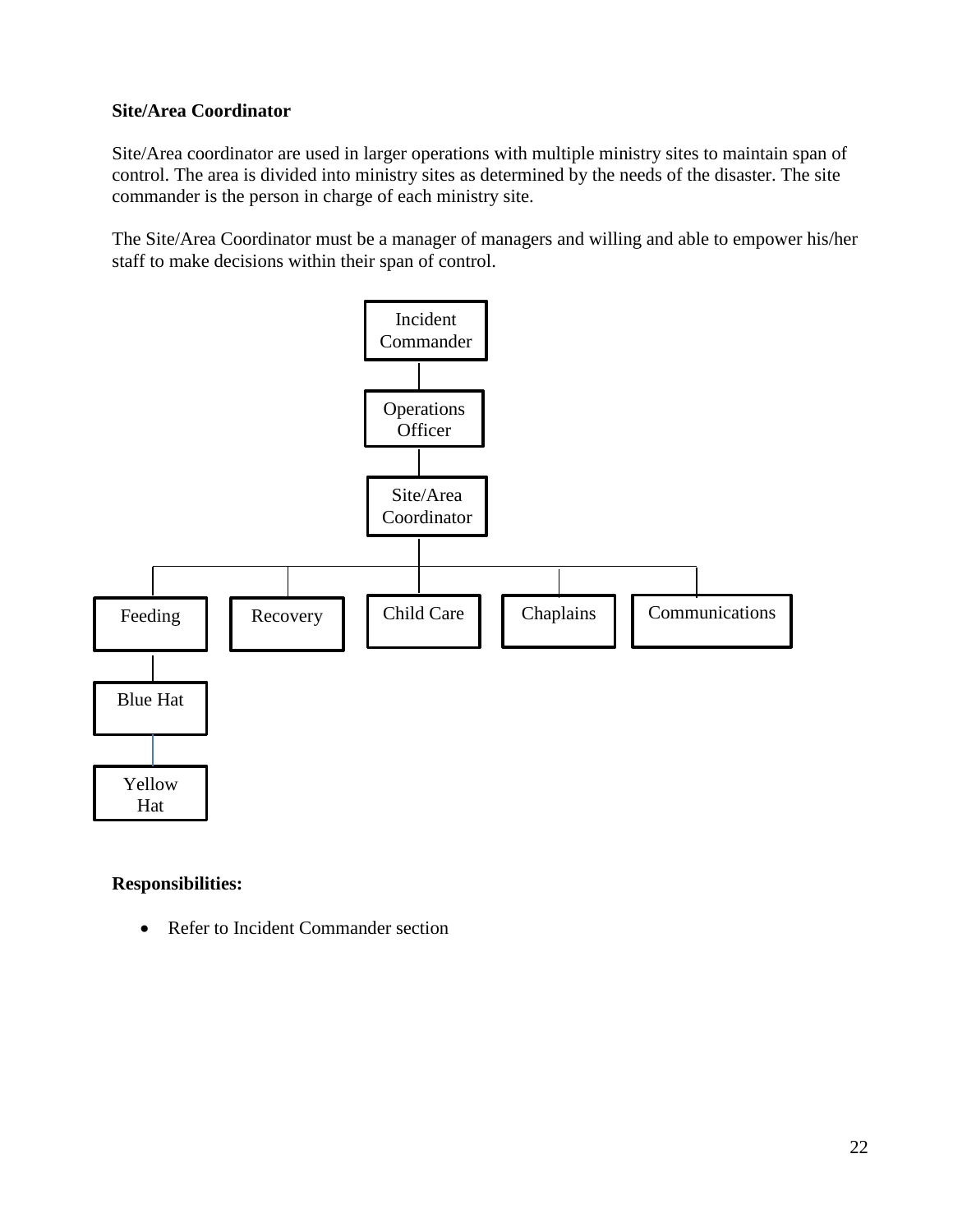# **LOGISTICS SECTION**

Provides support, resources and all other service needed to meet the incident needs.



# **Logistics Officer**

The Logistics Officer supports personnel and resources directly assigned to the incident. In larger operations the logistics officer will have deputies responsible for each of the specific areas and in some cases may have several deputies in each area depending upon the size, scope, and geographical size of the disaster response.

- Water Services
	- o Provide all water services to the disaster operation including shower units, laundry units, and water purification units.
	- o Work with the logistics officer and Incident Commander to determine the water service needs of the operation.
	- o Location and placement of all water services units.
	- o Ensure all local, state, and federal water standards are met by all water services units.
	- o Ensure all gray water removal is in accordance with local, state, and federal standards.
	- o Procure potable water for the operation as needed.
- Facilities/Command Post
	- o Procure a building or office to use as the command post during the operation
		- Secure all facilities arrangements and agreements needed to respond to the operation.
			- Form SBDR R3ICS Church Agreement
		- Walk through of all facilities, before and after use (form SBDR R3 ICS Facilities Walk Through)
			- Provide church with one copy of each form
			- Maintain files of all forms and include in final "package" to TBM
	- o Procure a location for the mobile command unit if used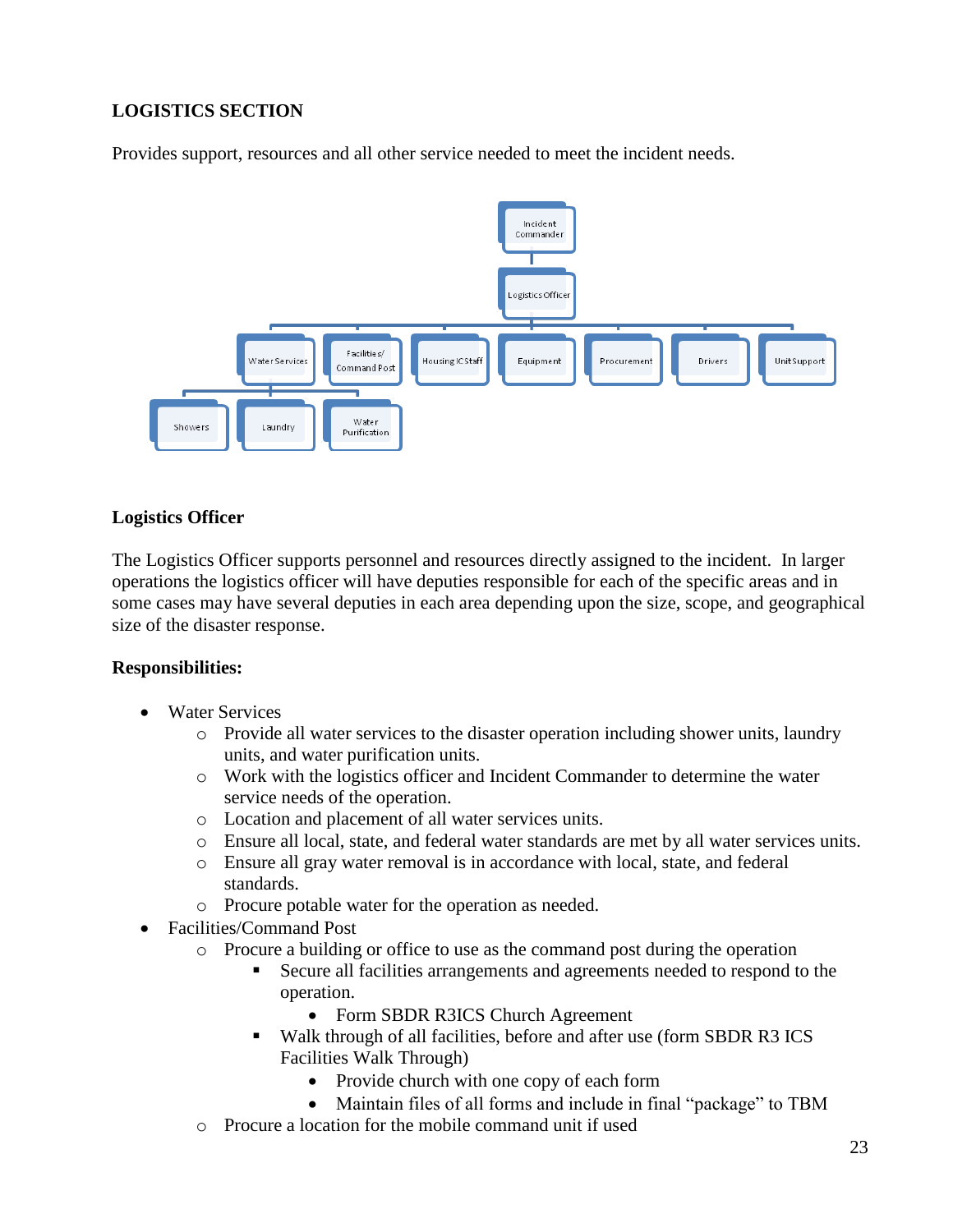- o Procure local services to support the facilities/command post task, such as power and phones
- o Work with the Incident Commander and the administration officer to provide adequate space, equipment, and supplies for the command post
- o Set up the command post.
- Housing
	- o Secure housing for the Incident Management Team
	- o Work with logistics officer and feeding coordinator to provide housing for volunteers
		- When possible, housing of the feeding unit volunteers should be at the same site as the physical location of the feeding unit.
		- Provide adequate housing for the various types of volunteers who are responding (e.g., recovery and feeding volunteers need to be housed differently due to work schedules).
		- Assign housing for all volunteers and IMT at check in.
		- Primary point of contact with housing host
		- Monitor host location supplies (toilet paper, paper towels, etc) and replenish as needed
- Equipment
	- o Work with logistics officer to provide the necessary equipment needed
	- o Procure any specialized equipment needed for the operation.
	- o Responsible for any rental equipment needed for the operation.
	- o Coordinate any equipment assigned to the operation by local agencies and governments.
- Procurement
	- o All equipment and supplies needed to fulfill the ministry and mission of the operation
- Unit Support
	- o Ensure that the various units assigned to the operation can fulfill their ministry and mission.
- Set up and monitor weather radio. If unavailable develop plan to monitor changing weather conditions
- Secure all vehicles needed for the response.
- Develop and implement parking and unit location plan
	- o Manage vehicle traffic in facility parking lots
- Assist the feeding coordinator and Incident Commander in choosing the site and supplying support services for the feeding units.
- In consultation with chief cook, develop IMT volunteer feeding plan
- Coordinate location and distribution of donated equipment and supplies
- In-kind donation process
- Work with financial services to ensure proper record keeping of all expenses incurred
- Locate first aid and hospital locations
- Other duties as assigned by Incident Commander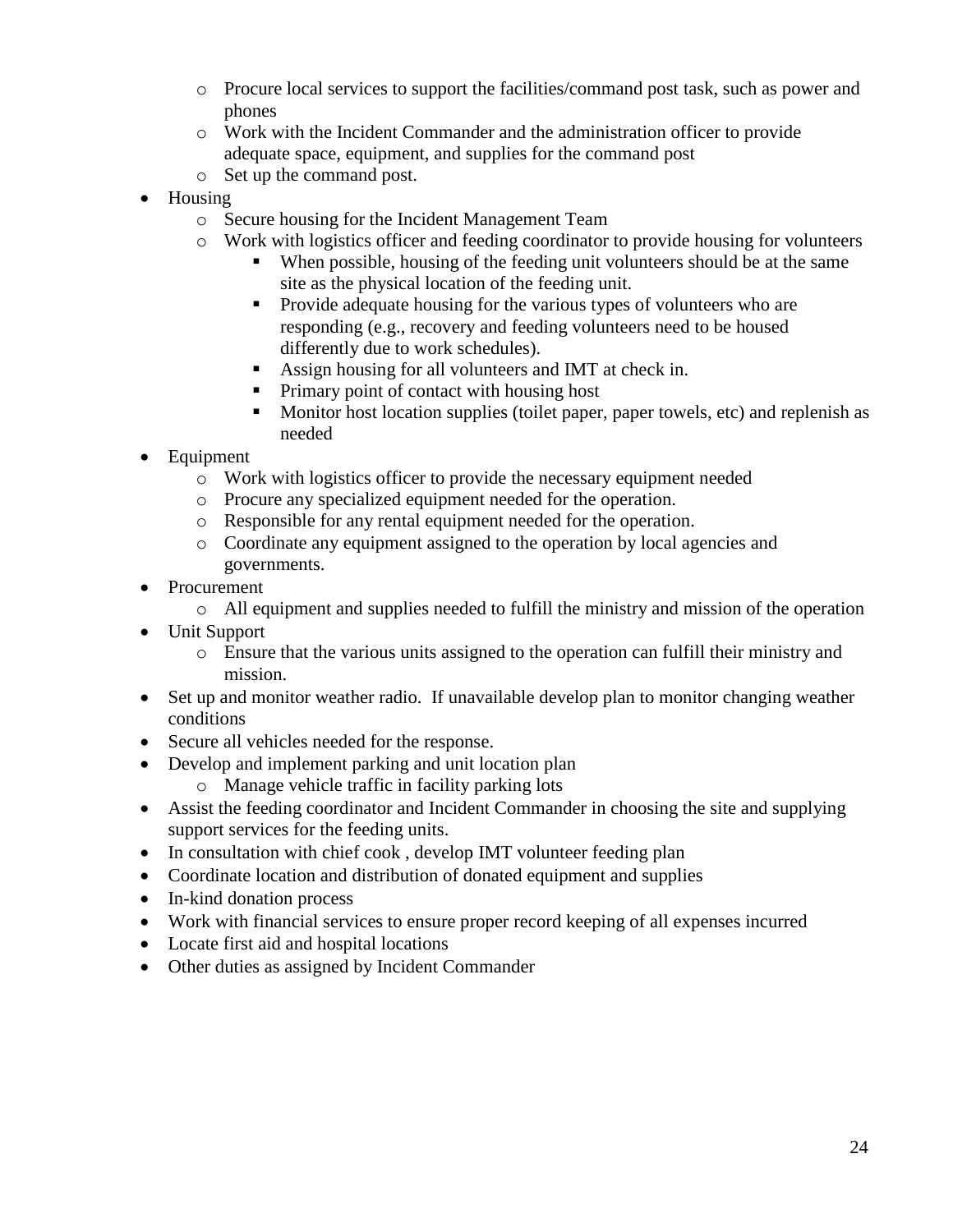# **Driver/Courier**

This person is responsible to transport the mobile command post. This person should be capable of pulling large trailers and driving large vehicles including semis, busses, or RVs.

- Answers to the logistics officer.
- Responsible to move and locate the mobile command post.
- May be responsible to set up the mobile command post.
- Act as a courier as needed.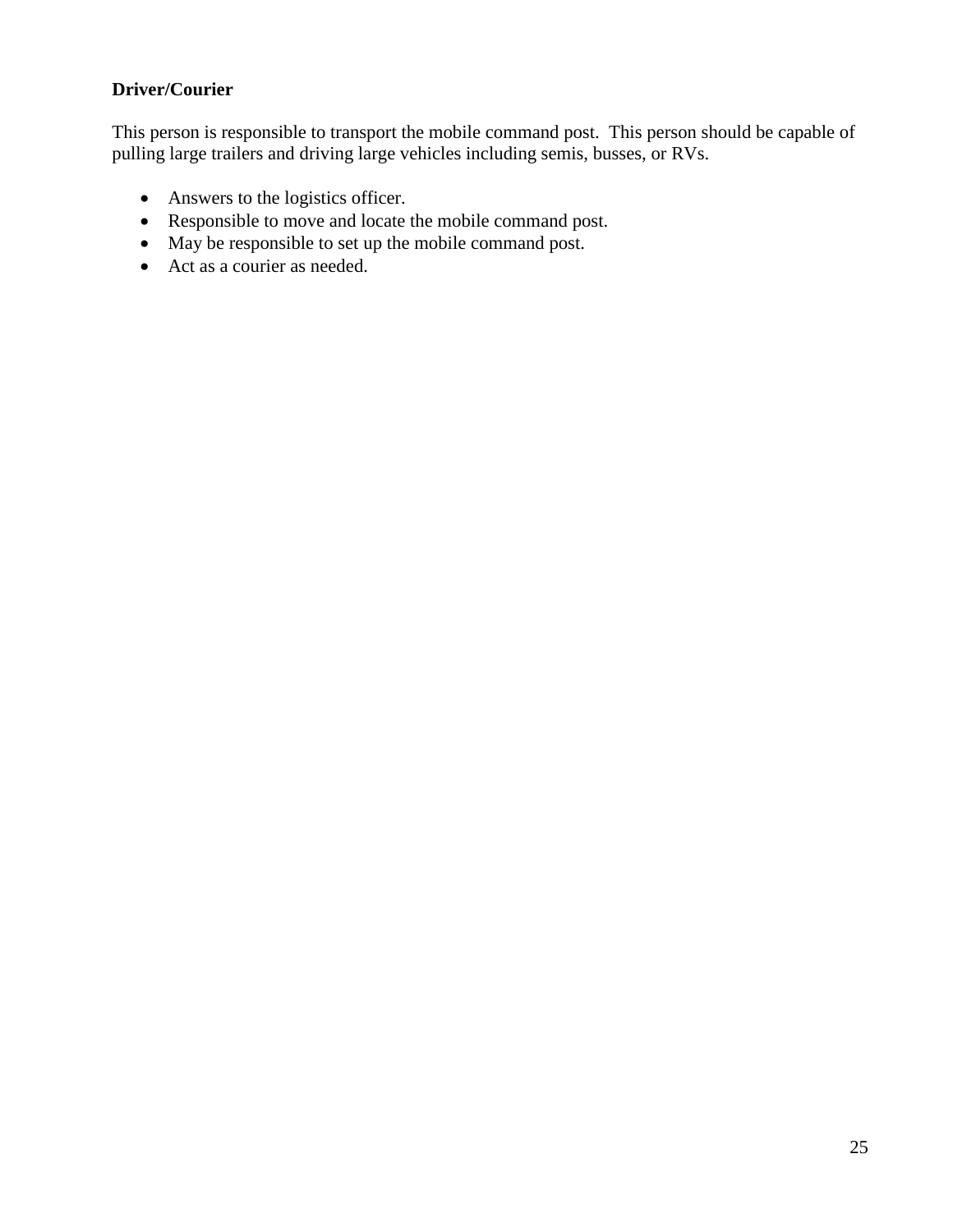# **ADMINISTRATION SECTION**

The administration section is responsible for reporting, data gathering and processing, in processing, database, credentials, and financial services of the operation.



# **Administration Officer**

The Administration Officer is directly responsible for the administrative tasks and services of the operation. In larger operations, the administration officer will have deputies responsible for specific areas and in some cases may have several deputies in each area depending upon the size, scope, and geographical size of the disaster response.

- Set up and establish the operations of the command post.
- Event documentation
	- o Ensure all records, including documents generated by the units, incident command team, and other partners are managed. At the conclusion of the operation, ensure all records are properly catalogued, distributed and stored.
- Financial records
	- o Ensure that all expenses, check requests, and disbursements are properly executed, recorded, and filed in accordance with the financial policies of NAMB/state conventions.
	- o The documentation collected by this task will be a part of the permanent record of the operation and will be turned over to the DOC at the completion of the operation.
- Ensure all volunteers are processed and briefed before they begin work.
- Manage DR field kit. Ensure all items are retuned.
- Set up DR computer network, printers and internet (local service if available, otherwise hot spot)
- Manage incident management team and assign shifts, tasks, and workstations.
- Obtain Disaster number if available from TBM, ARC, TSA or FEMA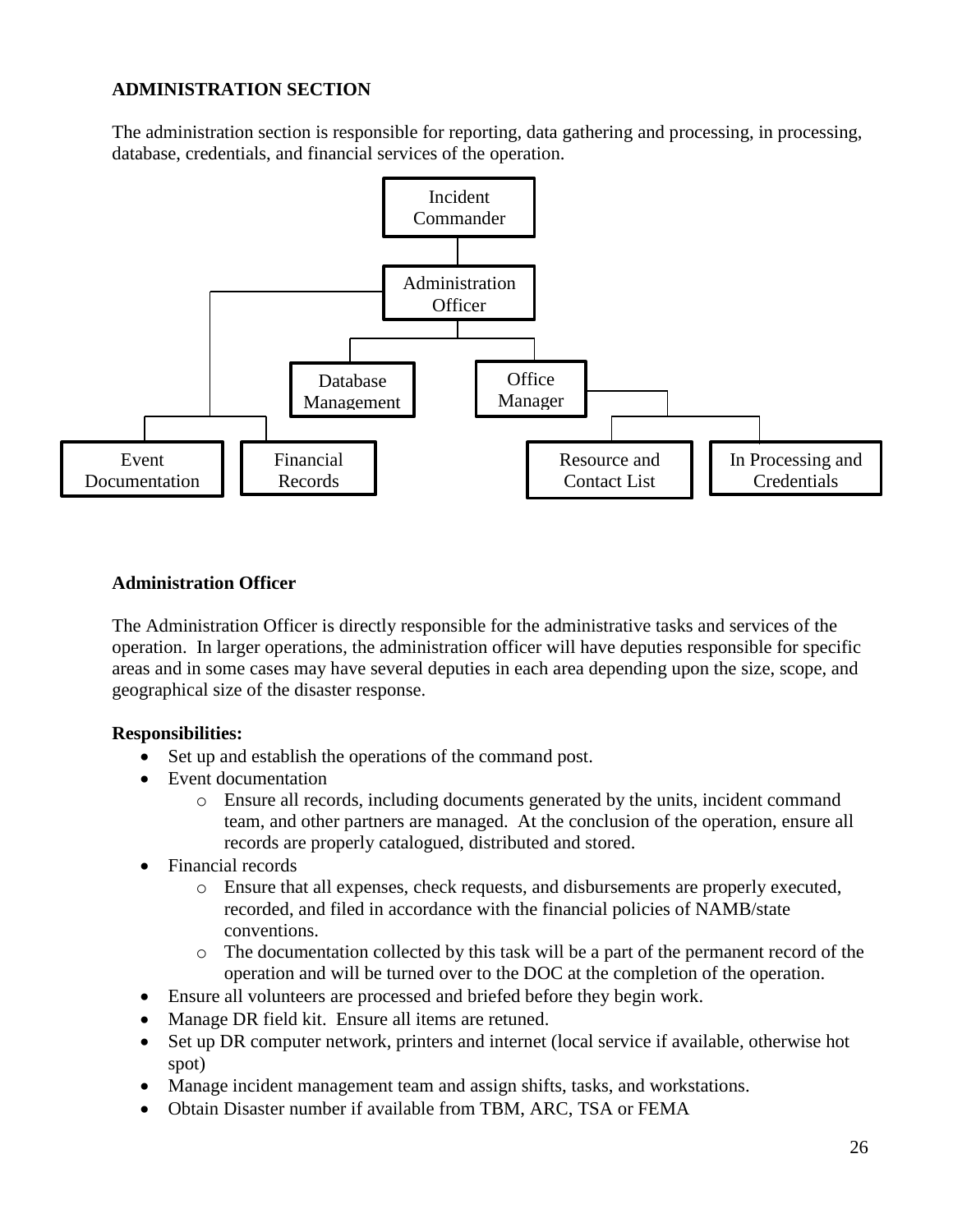- Maintain all status boards and reports in the Command Post.
- Assist the Incident Commander to develop and present the final after action report for the operation.
- Other duties as assigned by Incident Commander

# **Office Manager**

The Office Manager answers to the administration officer and is responsible for the smooth operation of the command post.

# **Responsibilities:**

- Establish appropriate record keeping for the operation.
- Maintain a safe, clean office
- In Processing and Credentials
	- o Implement a volunteer check in process
		- Maintain volunteer sign in sheet (see forms and templates)
		- Collect forms from each volunteer
			- Release & Indemnity
			- Personal Information
			- Medical Release (give to team leader and return or shred upon departure)
		- Provide the volunteer with a briefing concerning the operation and any special information needed, including any special cultural considerations.
		- Provide volunteers with credentials if required (In some operations volunteers may need to be credentialed to enable them to work in disaster areas)
		- o Receive volunteers after normal office hours
		- o Maintain filing system for all completed forms
		- o Ensure volunteers sign out upon departure
		- o Begin master volunteer information database (see forms and templates)
			- This database is optional but is valuable in accurately tracking volunteers and their information. Administration in consultation with the Incident Commander will determine need for database.
- Create an Excel contact and resources spreadsheet relative to the disaster (see forms and templates).
	- o Include names, addresses, phone and fax numbers, and email addresses for resources such as

IC personnel, NAMB and DOC staff, state DR director, local churches including pastor and appropriate staff, association DOM, ARC, TSA, FEMA, local EOC personnel, government officials, propane, etc. Other contacts should include nearest hospital and walk-in clinics in operation, white hat, and blue hat information for responding teams with unit numbers, dates of arrival and anticipated departure for each, etc.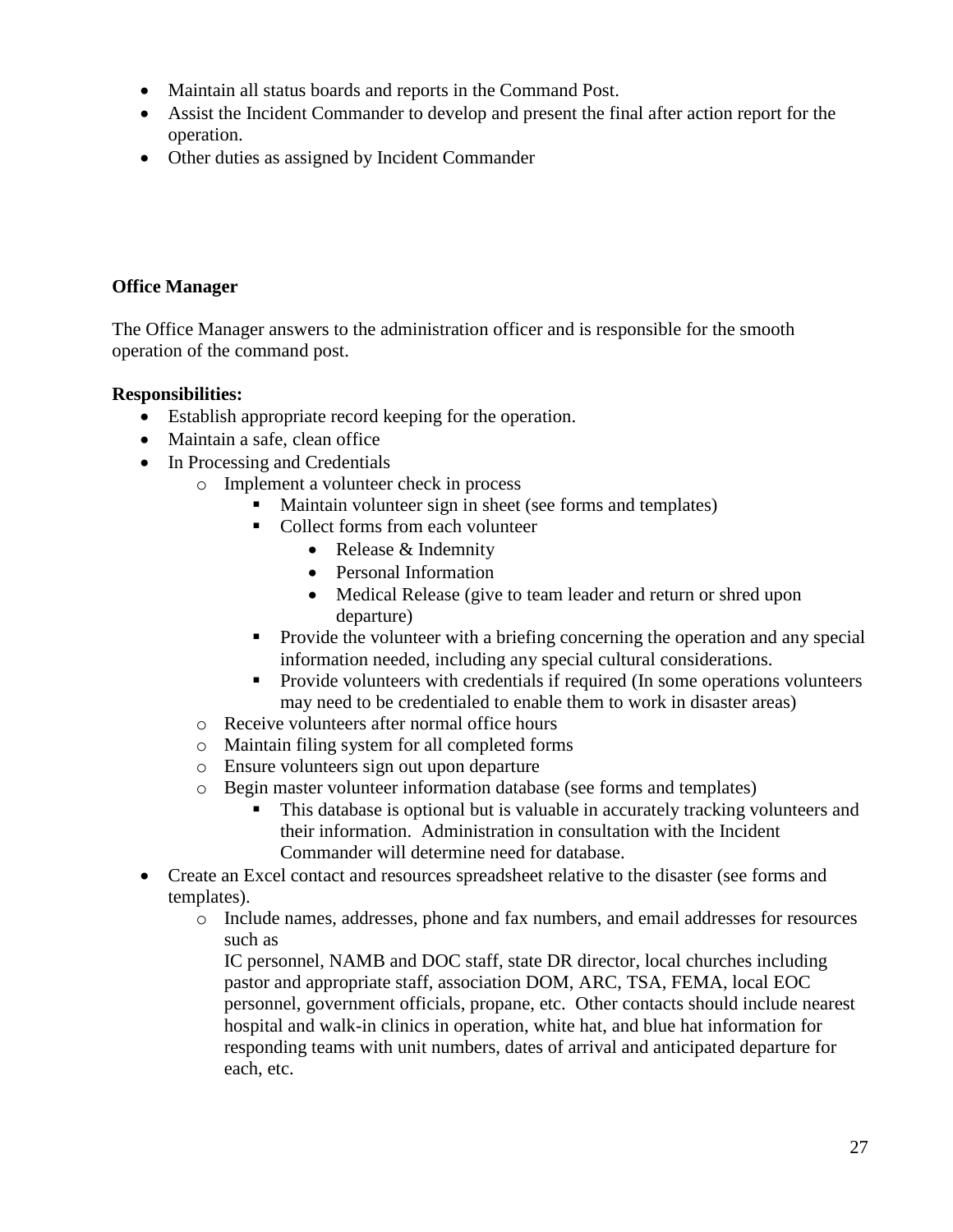- o Update on an ongoing basis and distributed to the IMT, NAMB and DOC personnel, state DR Director, local churches including pastor and appropriate staff, association DOM, etc.
- Update TBM flyer of services as needed
- Print/copy all anticipated forms
- Ensure adequate office supplies on hand
- Set up file for credit card and cash purchases. Develop spreadsheet and manage all receipts.
- Daily post day information in command post. Include day, date, and incident day number
- Ensure all deployed units submit daily reports. Assist Unit Leaders in preparation of daily reports.
- Backup all administration files on a daily basis.
- Monitor IMT email [\(tbmresponse@gmail.com\)](mailto:tbmresponse@gmail.com) and provide appropriate IMT members with information
- Update minutes, as needed on IMT telephones and hot spots
- If TBM ICP bus is used, inventory bus contents upon arrival and prior to departure of bus
- Monitor ICP telephone
- Upon "Stand Down" of ICP, prepare and send package of forms and information to DR Administrative Assistant.
	- o Personal Information forms
	- o Release & Indemnity forms
	- o Volunteer Data Base (printed copy) and/or Check-In lists
	- o Work order data base (printed copy)
	- o Incident reports
	- o Church agreements
	- o Walk Through Facilities forms
	- o Other information as requested
- Create folder in ICP computer for all Administration documents and reports. Folder name should include location and date of deployment (i.e. Dallas.Admin.12.2013)
- Create folder of ICP computer for photographs. Folder name should include location and date of deployment (i.e. Dallas.Photos.12.2013)
- Other duties as requested by Logistic or Operations Officer or Incident Commander

# **Database Management**

Database is capable of generating a wide variety of reports necessary for the operation. The office manager, in cooperation with the administration officer and NAMB DOC staff, will ensure that the information in Database is kept up to date during the operation. This includes creating site records for all locations where units are assigned and activity records for all responding units; ensuring that all tracking information and daily reports from units are entered into Database in a timely fashion; closing out activities as units are deactivated, and making sure the information on the Site Summary Report is accurate. The administration office is responsible for making sure all reports are accurate and that the Incident Commander, state DR director, and DOC all have the latest information at hand. This may require printing and/or emailing reports generated by Database to the appropriate personnel who do not have access to Database.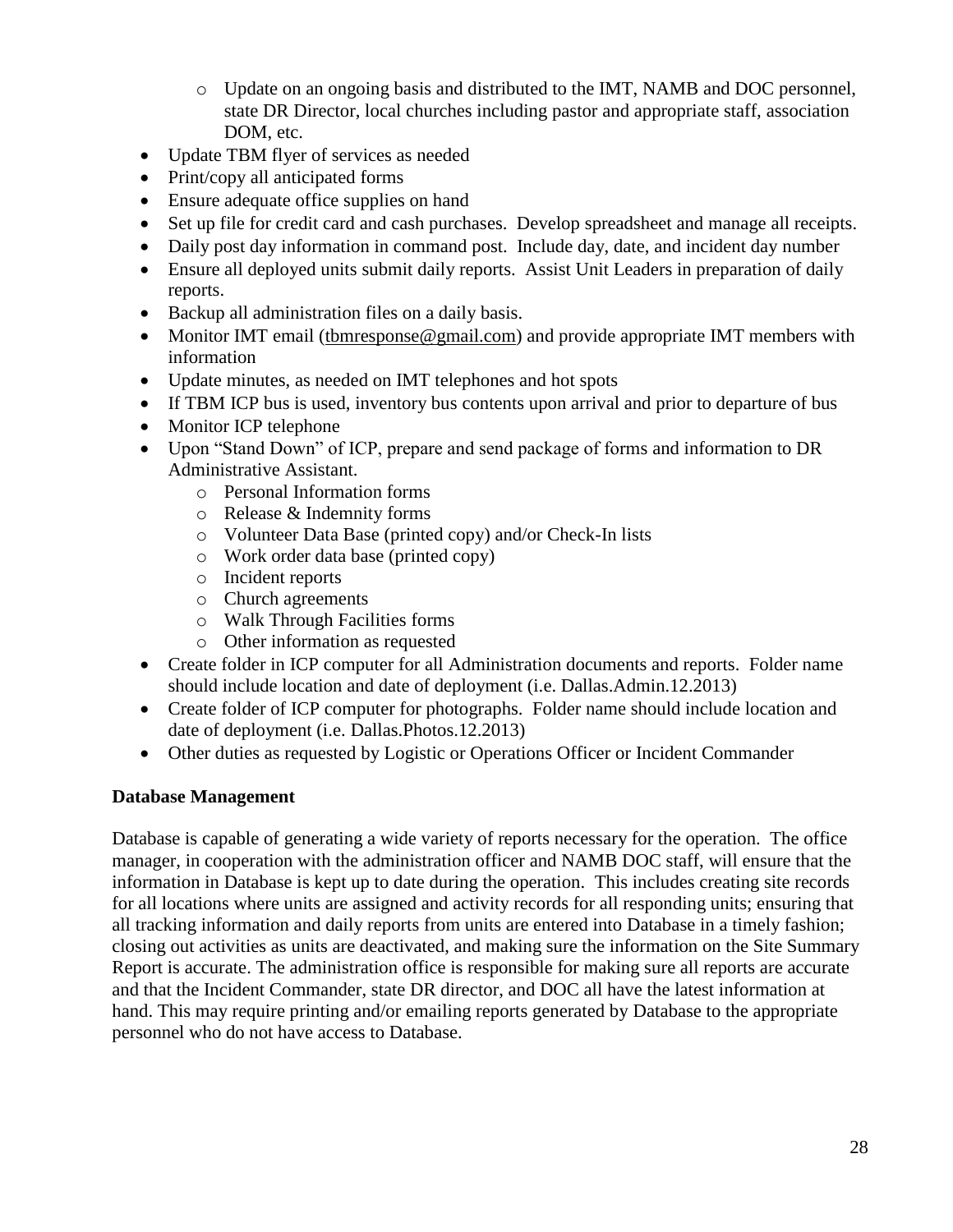# **PLANNING SECTION**

Develops actions plans to accomplish stated objectives, collects and evaluates information, maintains liaison relationships with internal and external groups. Responsible to dispatch and track assets and teams to the disaster site and coordinate the recovery of units and teams from the disaster site.



#### **Planning Officer**

The Planning Officer is responsible for requesting teams/units from the DOC, demobilization of the operation, daily incident action plans, and management of disaster relief resources, both human assets and unit assets. The planning officer may have deputies who will assist in these functions depending upon the size and scope of the operation. The planning officer will work in conjunction and consultation with the Incident Commander and the affected state DR director.

- Request teams and units other assets as needed
	- o Determine the type and number of units to activate.
	- o Confirm arrival of all units on site with the administration officer.
- In consultation with the Incident Commander develop the daily Incident Action Plan for each 24-hour operational period. The plan may be oral or written.
- Request other assets as needed through the DOC as determined by the incident action plan.
- Maintain status board showing all resources. This information should also be available in digital form.
- In consultation with Operations, determine future needs (meals, teams, childcare, etc)
- In conjunction with the Incident Commander, the affected state DR director, the DOC, and the requesting agencies or partners assist in the development of the demobilization plan
	- o Inform the Site/Area Coordinator or unit directors of the demobilization plan.
- Other duties as assigned by Incident Commander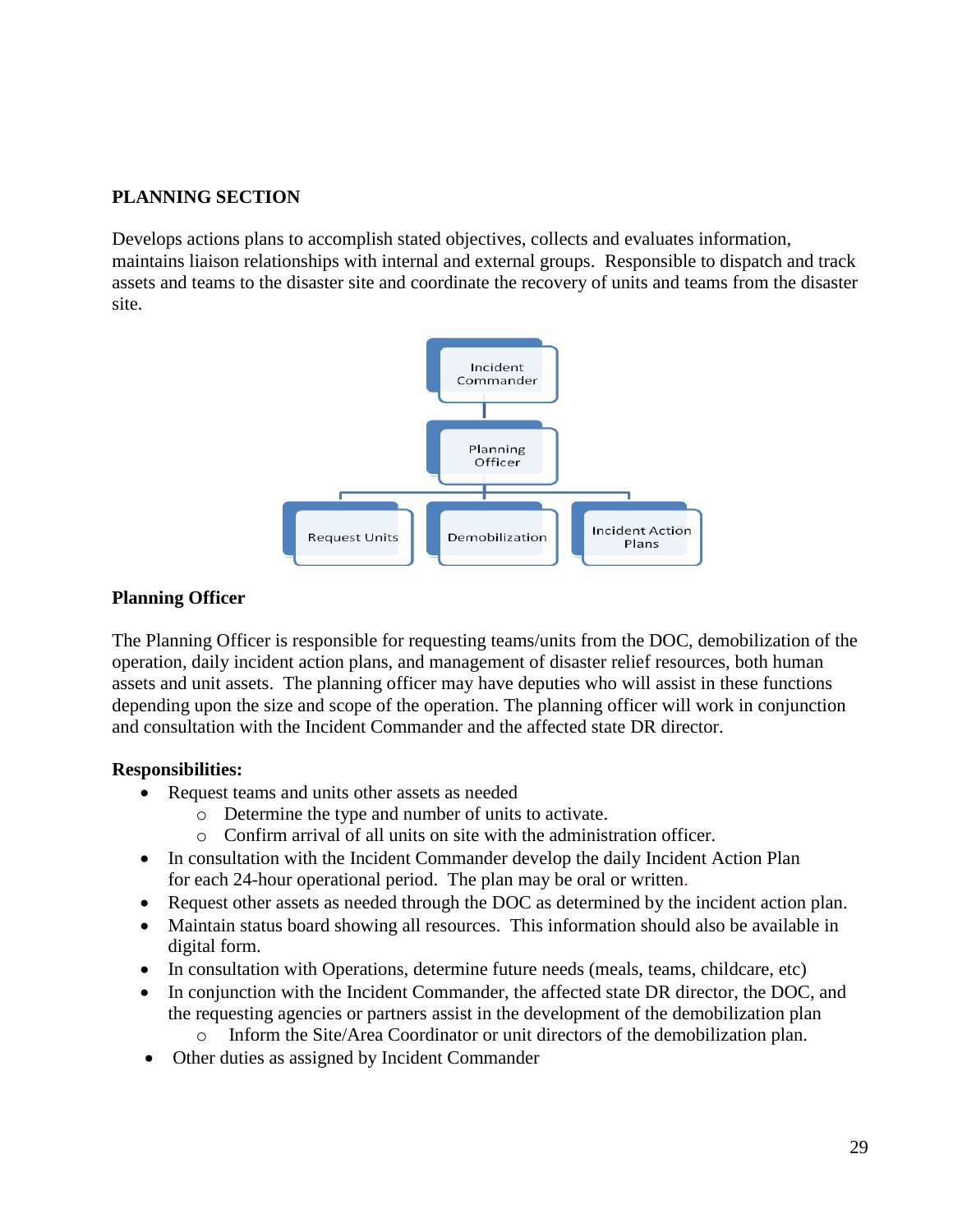# Appendix A

# **Glossary**

**Affected State –** The state Baptist convention that has experienced a disaster in the jurisdiction and is responding to the needs of the affected area

**American Red Cross (ARC) –** The national organization given a Congressional Charter to provide disaster relief in the United States

**Assisting State** – The designation for a state Baptist convention that has been called upon to provide disaster response assistance to another state that has been affected by a disaster

**Baptist Global Response –** A global Southern Baptist relief and development organization

**Base Camp** – The designation used by The Salvation Army for the large feeding units used during disaster responses. There are four of these units in the U.S. These are often staffed by trained Southern Baptist Disaster Relief volunteers

**Canteen** – One of the feeding units used by The Salvation Army. This unit is designed to travel into the affected area and serve from its resources. They can be restocked or come out of the area each evening to restock. Food served by the canteen is often much like fast food. It is staffed by two or more volunteers

**Chainsaw Unit –** A disaster relief recovery unit that is equipped to provide tree removal from homes and/or yards damaged by a disaster. This unit has trained chainsaw operators assigned to it.

**Child Care Unit -** A disaster relief unit that is equipped to provide appropriate care for children of families affected by a disaster. The unit usually cares for children up to seven years of age. This unit uses trained child care volunteers and a leadership team assigned to the unit.

#### **Command/Communication Unit** - A

disaster relief unit that is equipped to provide appropriate communications, command, and control during a disaster response. This unit has trained communication volunteers and a leadership team assigned to the unit.

**Database –**Used by the DOC and IMT to document, track, report, and archive activities associated with a disaster relief response

**Disaster Operation Center (DOC) -** The offsite location where command and control of a disaster relief response by Southern Baptists has been established by the North American Mission Board or a state Baptist convention. The DOC supports the onsite IMT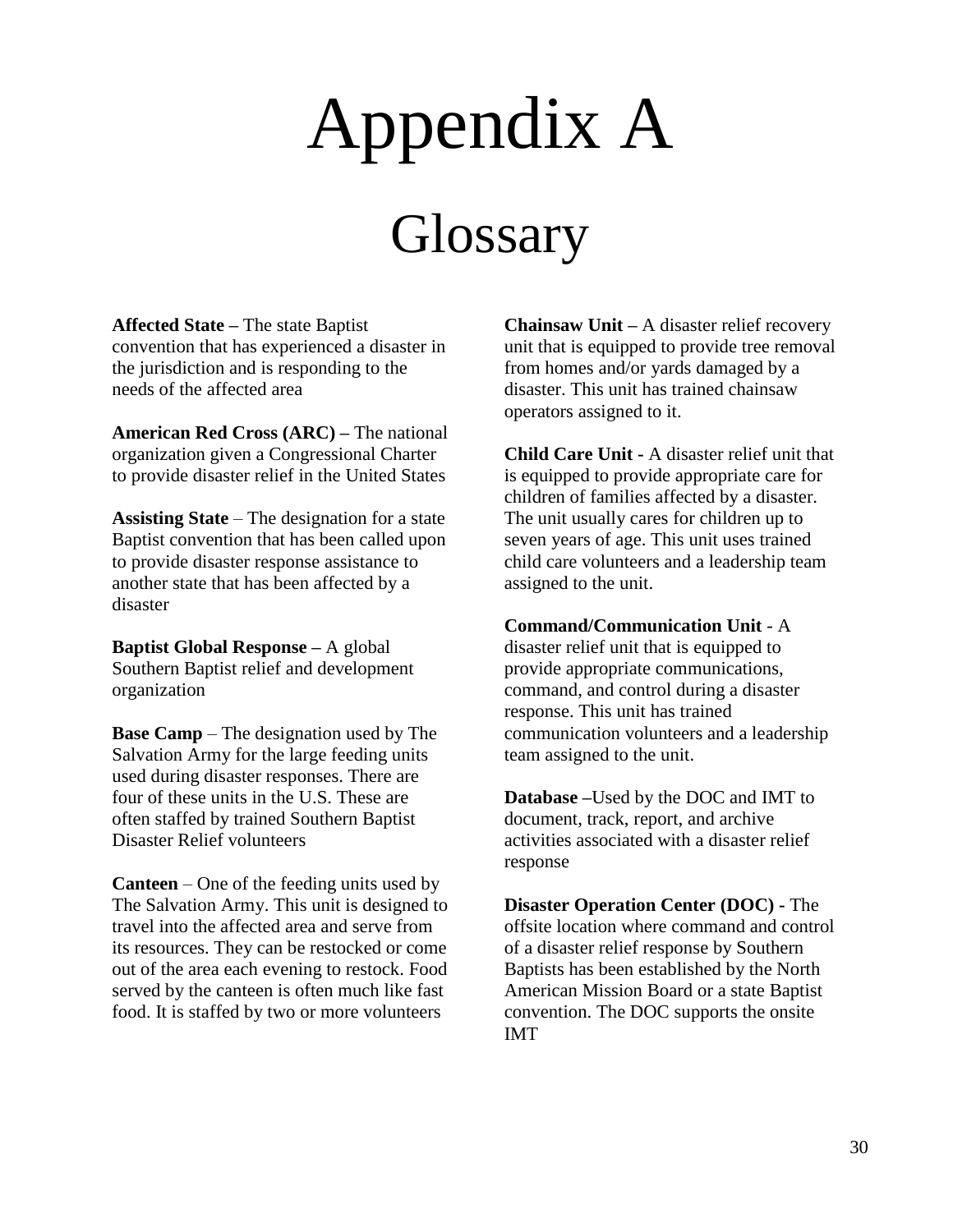# **Disaster Relief (DR), or Southern Baptist**

**Disaster Relief (SBDR)** - the partnership between the 42 state conventions and the North American Mission Board which provides a cooperative, coordinated response to communities affected by disaster in the United States and around the world

**Disaster Relief Kit (DR Kit) -** kits equipped with a computer, printer, and other supplies that are used at the field command post during a disaster response

#### **Disaster Relief Operational Procedures**

**(DROP)** - A manual that contains the operational procedures used by Southern Baptist Disaster Relief. This manual contains information and policies and is used by NAMB, state Baptist conventions, and units during trainings and responses

**Disaster Relief Update – The daily** (sometimes more often) report developed by the PIO which is posted to the disaster relief website [\(http://www.namb.net/dr\)](http://www.namb.net/dr) and the disaster relief e-newsletter. The update documents information about the response, requests for donations of in-kind goods, services or funds, etc.

**Disaster Response Unit (DRU) -** a vehicle used by The Salvation Army to deliver food and other supplies into communities affected by disaster. The DRU usually has a twoperson crew and is assigned to a feeding unit and/or warehouse.

**Disaster Relief Website –** NAMB's disaster relief website [\(http://www.namb.net/dr\)](http://www.namb.net/dr) provides information and resources pertaining to disaster preparation, responses, and reports

#### **Emergency Management Agency (EMA)**  the agency assigned by the government (city, county, state and/or federal) to manage a response to a disaster and/or crisis. The agency has jurisdiction and authority for the government entity's response

#### **Emergency Operations Center (EOC) -**

The designation use by the emergency response community for their headquarters. An EOC can be operational for any government entity (local, county, state, regional, or federal) or department of these entities (fire, police, etc.).

#### **Emergency Response Vehicle (ERV) -** a

vehicle used by the American Red Cross to deliver food and other supplies into communities affected by disasters. The ERV usually has a two-person crew and is assigned to a feeding unit.

#### **Federal Emergency Management Agency**

**(FEMA) -** the agency assigned by the federal government to manage the response to disasters and/or crises. The agency is a part of the Homeland Security Department and has jurisdiction and authority for the federal government's response to a crisis event. FEMA works in support of the state emergency management agencies.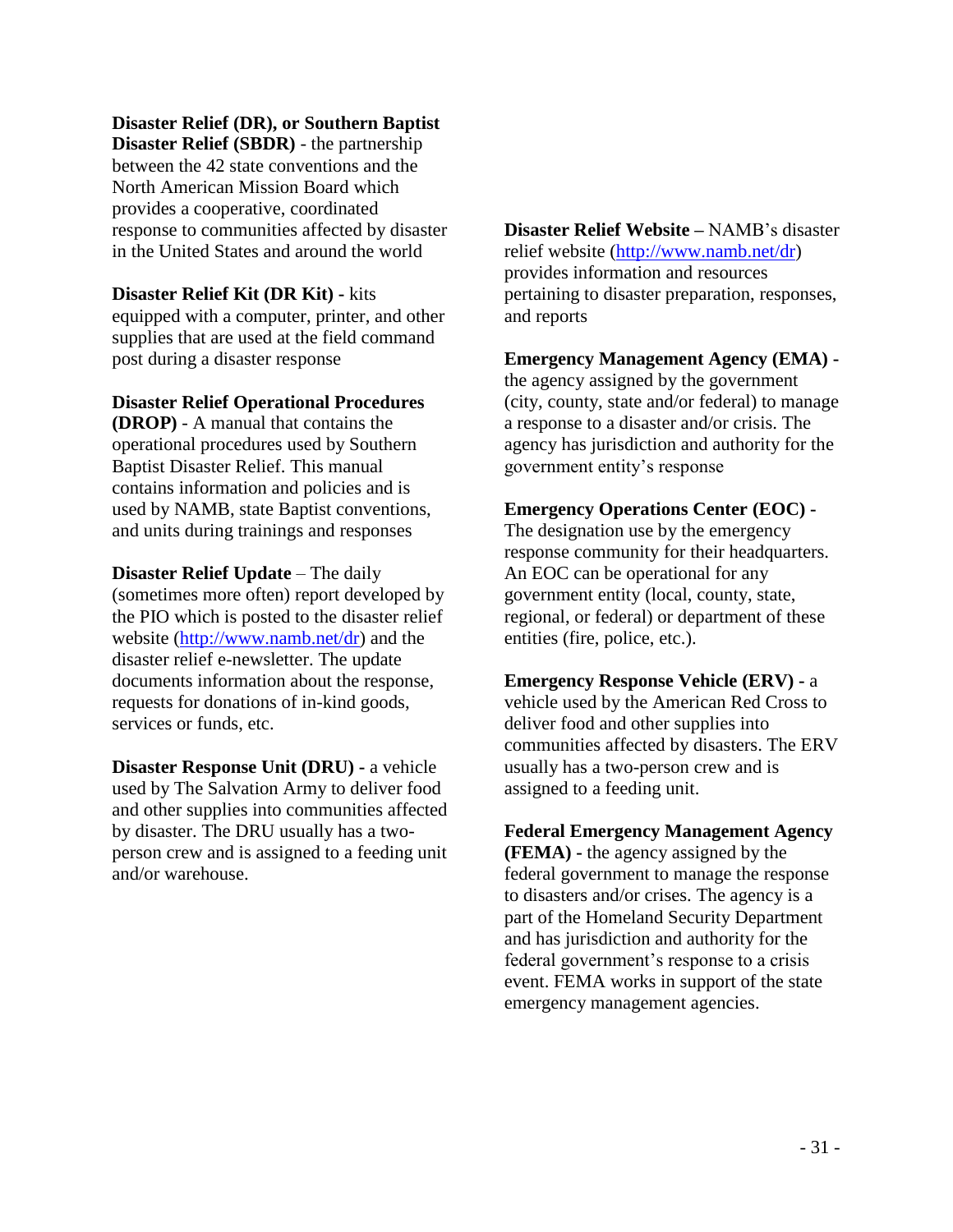**Feeding Unit -** A disaster relief unit that provides appropriate feeding support to the general public in support of Southern Baptist partners and Southern Baptists. This unit has trained feeding support volunteers assigned to it.

**Incident Action Plan (IAP) -** A plan of action developed by the ICS Team and DOC on a daily basis to establish priorities for the work of that day.

**Incident Management Team (IMT)** - A team of trained volunteers appointed, deployed, and empowered to staff a field command post and provide appropriate management to a response for an affected state and/or the North American Mission Board.

**International Mission Board (IMB) -** The Southern Baptist Convention's agency assigned responsibility for international mission activity.

**Laundry Unit -** A disaster relief unit that is equipped to provide appropriate support to the general public and volunteers in the washing and drying of clothes. This unit has trained laundry support volunteers assigned to it.

**Mercy Medical Airlift (MMA)** - The Homeland Security Emergency Air Transportation System (HSEATS) along with trained volunteer pilots is prepared to launch and conduct missions with either a two-hour or six-hour advance notification. Mercy Medical Airlift administers this program at the national level, and individual Angel Flight regional organizations provide the volunteer pilot services and means to notify said pilots in times of emergency.

**Mud-out Unit -** A disaster relief recovery unit that provides for appropriate support to the general public in the removal of mud and other debris following a flood or other invasion of water into a building. This unit has trained mud-out support volunteers assigned to it.

**North American Mission Board (NAMB)**

The domestic agency assigned by the Southern Baptist Convention which supports ministries in the United States and Canada, including sending missionaries, evangelism, church planting, volunteering in missions, and disaster relief.

**Public Information Officer (PIO) -** The PIO is the spokesman for the operation, state, or unit to the news media. The PIO develops press releases, news stories, and photos for Baptist and public media outlets. The PIO works under the authority and is responsible to the Incident Commander and DOC manager.

**Recovery Unit -** A disaster relief unit that provides appropriate support to the general public in the removal of mud, trees, or other debris and makes temporary repairs. This unit has trained support volunteers assigned to it. There are four types of recovery units: chainsaw, mud-out, temporary repair, and roofing.

**Repair Unit –** A disaster relief recovery unit which provides appropriate support to the general public in making temporary repair to homes, churches, and other building. This unit has trained support volunteers assigned to it.

**Shower Unit -** A disaster relief unit that provides appropriate support to the general public and volunteers for showering. This unit has trained volunteers assigned to it.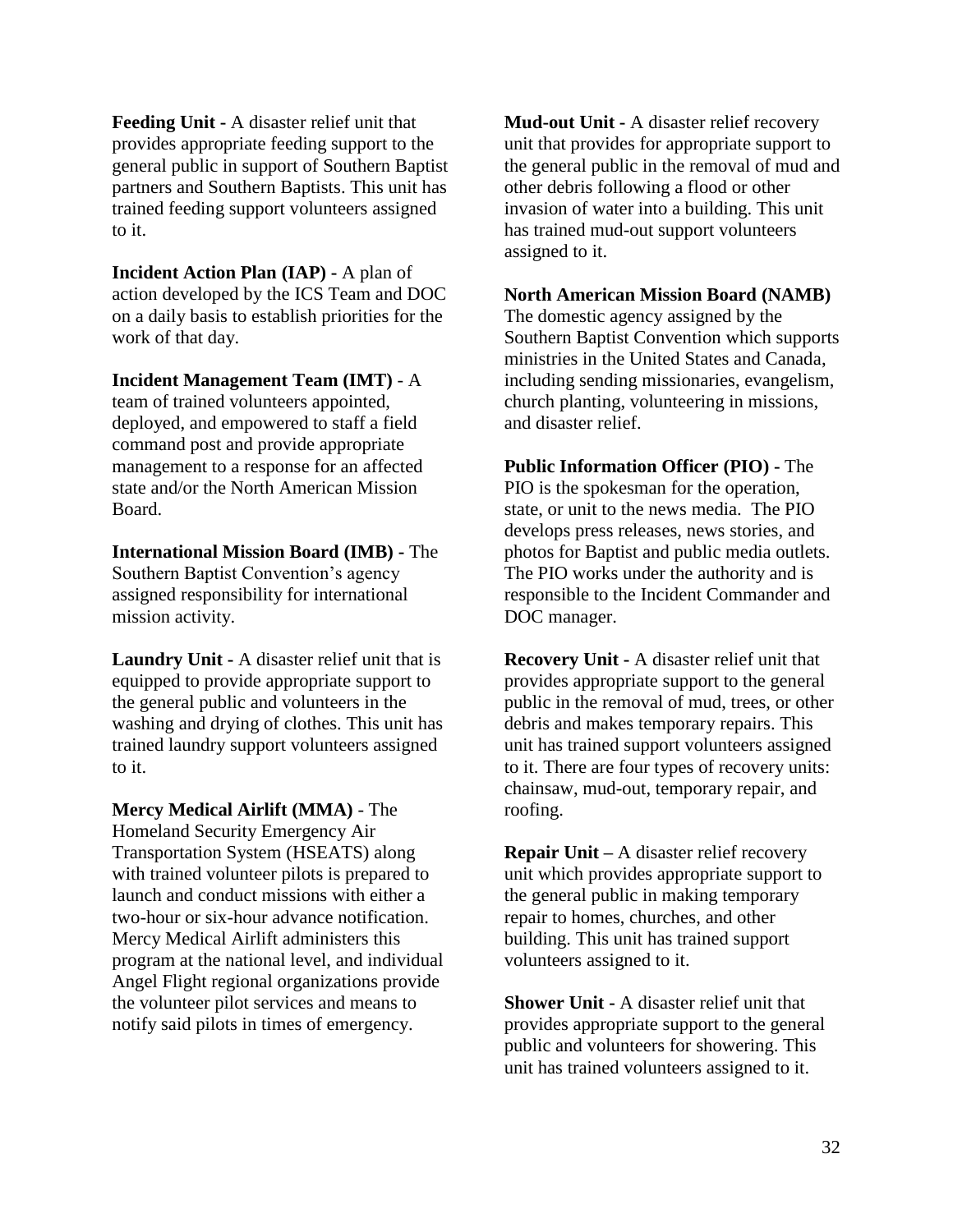#### **Stages of Activation -** Southern Baptist

Disaster Relief uses four stages of activation when mobilizing units.

- **Alert** There is a possibility the unit will respond to a disaster.
- **Stand-by** There is a probability the unit will respond to a disaster.
- **Go/No Go** The unit is requested to respond to a disaster. Information about the assignment is given to the unit at this time. Should the unit not be needed, it is released or placed on standby or alert.
- **Closing**  Conditions are such that the unit can return home. A closing time is established and the units are released from the operation.

**Status Boards –** An information mechanism that provides quick-glance, real-time information about a disaster response. A status board might be a white board, a wall, projector screen, newsprint, or electronic mail to name a few.

**The Salvation Army (TSA) -** A religious denomination with a very large emergency services component that often responds to the same disasters that Southern Baptist Disaster Relief does. The Salvation Army became involved in disaster relief in 1900 during the Galveston, Texas hurricane response. TSA is a national partner with Southern Baptist Disaster Relief.

.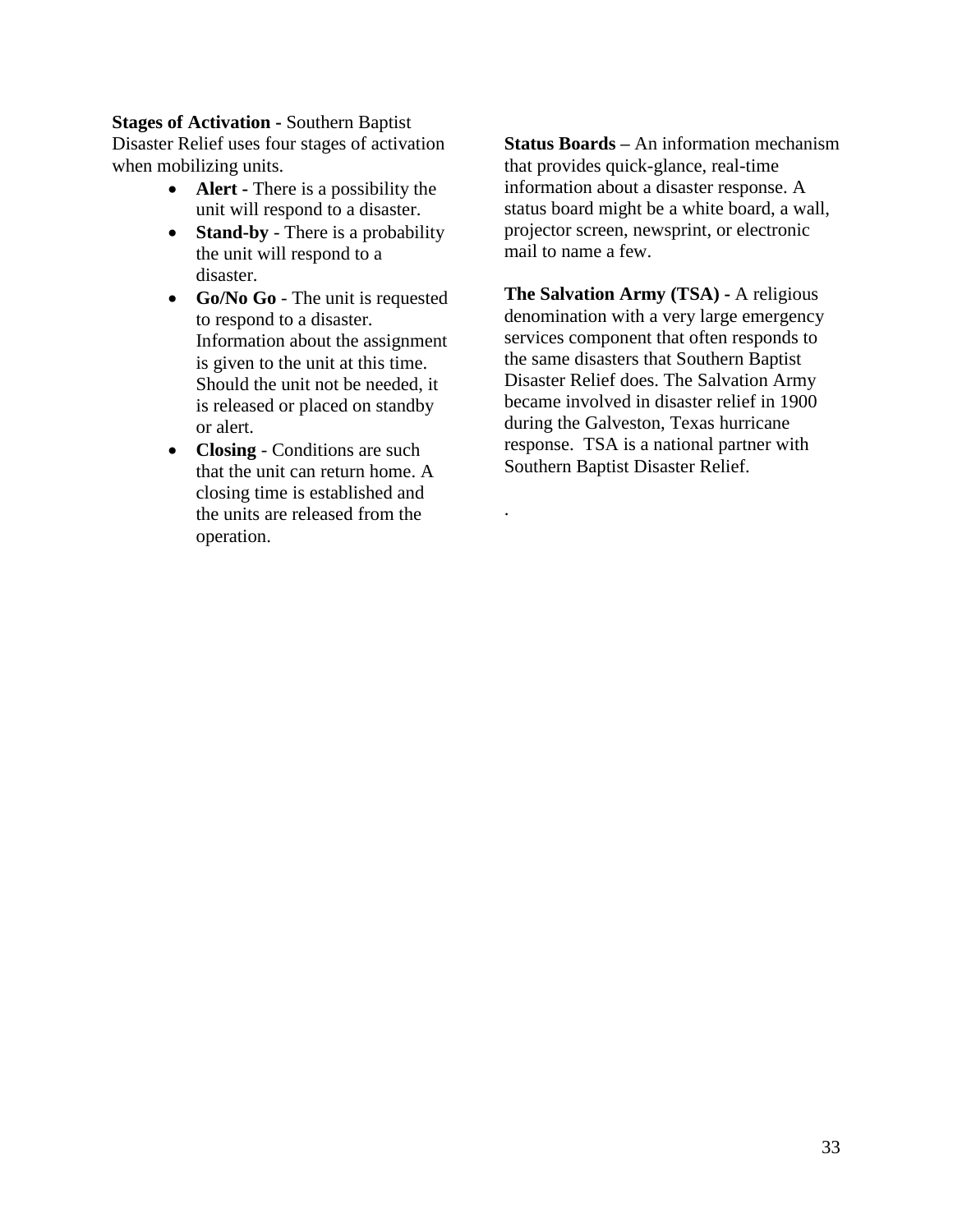# Appendix B

# *Checklists and Guides*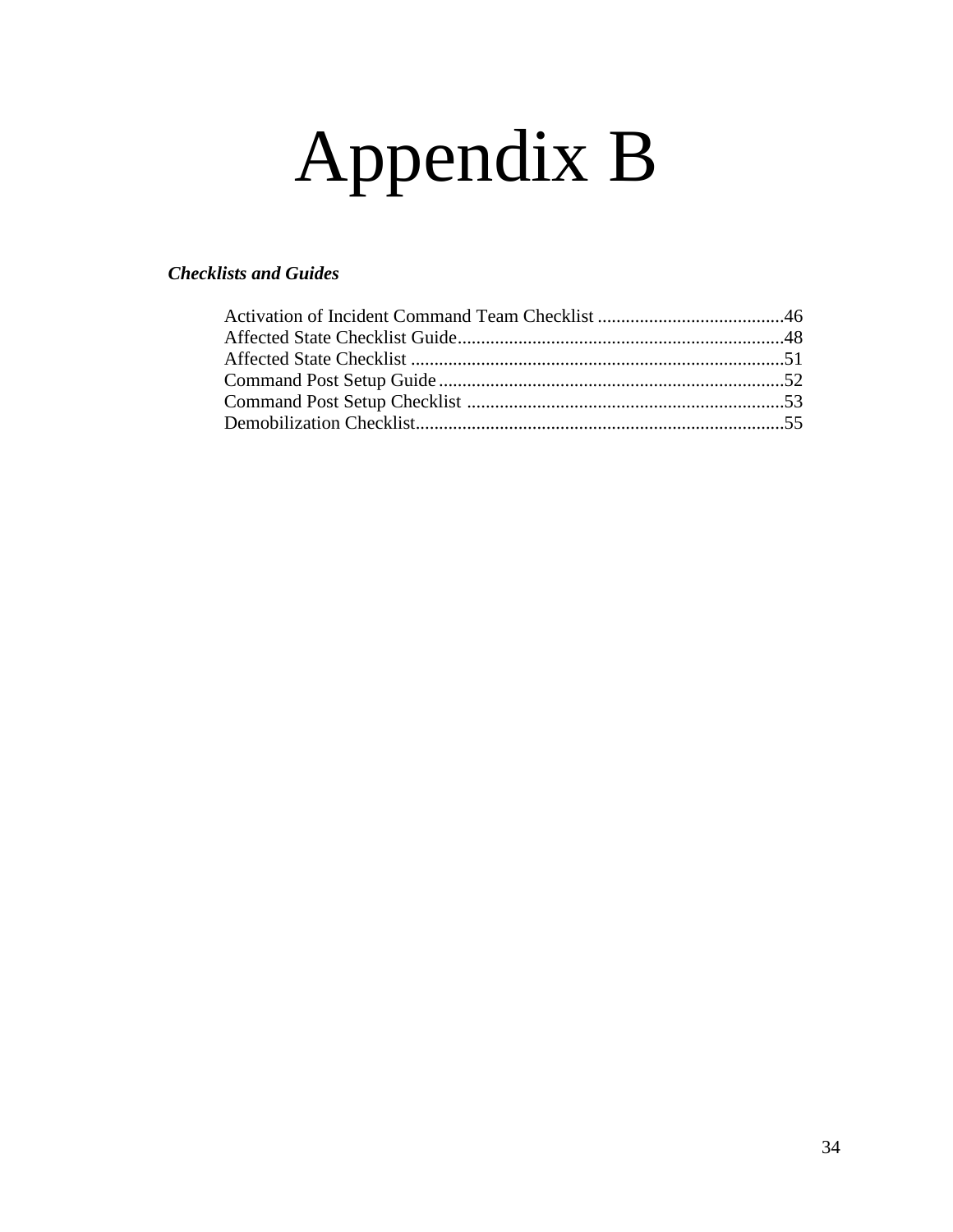#### **Affected State Checklist Guide**

The Affected State Checklist Guide was designed to help a state disaster relief director respond to a disaster in his state. This is not an exhaustive list; rather it is a guide to assist the state director in implementing a disaster response plan in his state.

There are three areas of concern: **pre-event, disaster event, and post-event.** 

#### **Pre-Event**

*That time before an actual disaster event. This may be days in the case of hurricanes or floods or mere minutes in the case of tornadoes and earthquakes. It is that time before you actually have a disaster to which you must respond.*

State Assets – What type of equipment and trained manpower do you have that will be able to respond to a disaster.

Activate State DR Plan – Is the disaster of the type that your state disaster plan should be activated?

Readiness – What is your manpower/equipment level of readiness? Are your people and the equipment ready to respond?

 $DR$ -friendly Churches – A DR-friendly church is a church in your state that is supportive of the disaster relief ministry and is willing and ready to help in the disaster effort. DR-friendly churches are also those churches that the state DR director has pre-event agreements to use their facilities in the event of a disaster within or near their community.

Contacts – Who do you need to contact in case of a disaster?

State Baptist convention – Executive director or other convention leadership

State ARC – Lead chapter or state DR specialists

State EMA – The state emergency director or authority

NAMB –Disaster relief staff

Other – Anyone else you may need to contact in the event of a disaster

The Salvation Army – Regional representative

#### **Disaster Event**

#### *That time when the disaster takes place and the state responds to the disaster.*

Assessments – An assessment determines how extensive the disaster event is and will give the state director an idea of how he will need to respond.

Scope – How big is the disaster? Who does it affect? What utilities and infrastructure have been affected? In short, how bad is it?

Area – Where did the disaster take place? What part of the state is affected (associations, counties, or churches).

Needs – This refers to a needs assessment. What needs can be met by your disaster relief units and/or manpower? This is a state DR ministry assessment.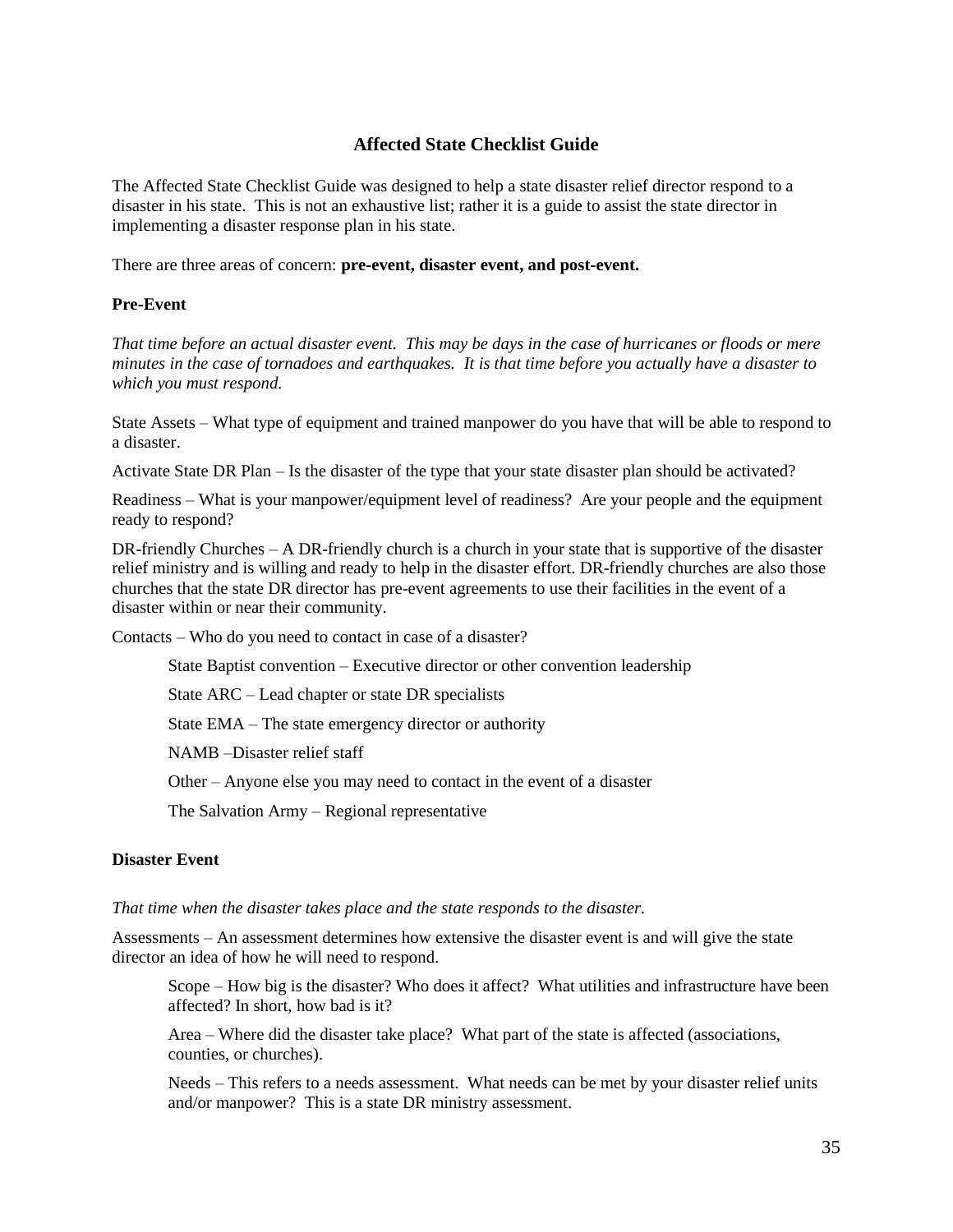Damage – Damage assessment is an ARC function; however, the state DR ministry may choose to do its own damage assessment to assist the state DR director in determining the scope of the state response to the disaster. In short, how much damage has been done to the affected area? This is usually given as a monetary value for personal property and an injury/death report for human suffering.

Mobilization – Once the assessment is complete, the state DR director will have some idea how he can respond. When he responds, he moves into the mobilization section.

Feeding – Are feeding units needed and dispatched?

Recovery – Are recovery units needed and dispatched?

Communication – Are communication units needed and dispatched?

Child Care – Are child care units needed and dispatched?

Disaster Operation Center – Will a DOC be set up at the Baptist building and/or NAMB?

Command Post – Is a command post unit needed and dispatched?

Showers – Are shower units needed and dispatched?

Shelters – Are shelters needed and opened?

Other – Are other units needed and dispatched? (i.e., water purification, generators)

Command Post – The command post could be in the disaster area or out of the disaster area.

Location – An actual physical location of the state command post.

Communication – Is communication reliable at the command post? Ham radio may be necessary.

Support staff – Does the command post have the support staff needed to fulfill the mission?

Equipment – Is office equipment available such as copier, fax, phones, etc.?

Utilities – Does the command post have utilities working?

Water – Is potable water available?

Electricity – Is the electricity working?

Sleeping – Have sleeping arrangements been made for staff?

Logistical Support – What kind and type of logistical support and systems will you be able to supply? Will you be able to support the different units' needs?

#### **Post-Event**

#### *That time after the disaster response closes and completes its operation.*

Close Operations – The actual closing of the disaster response has taken place.

Recovery of the units – Does a team need to be sent into the affected area to recover any units or will the last team recover the units? Have all units been cleaned and prepared for another response? Has all equipment been returned to the vendors? Have all bills been paid or a process established to have the bills paid?

Debrief – A time of reporting, analyzing, and evaluating the disaster response. This includes the spiritual, physical, and emotional responses of those involved along with an evaluation of the actual operation.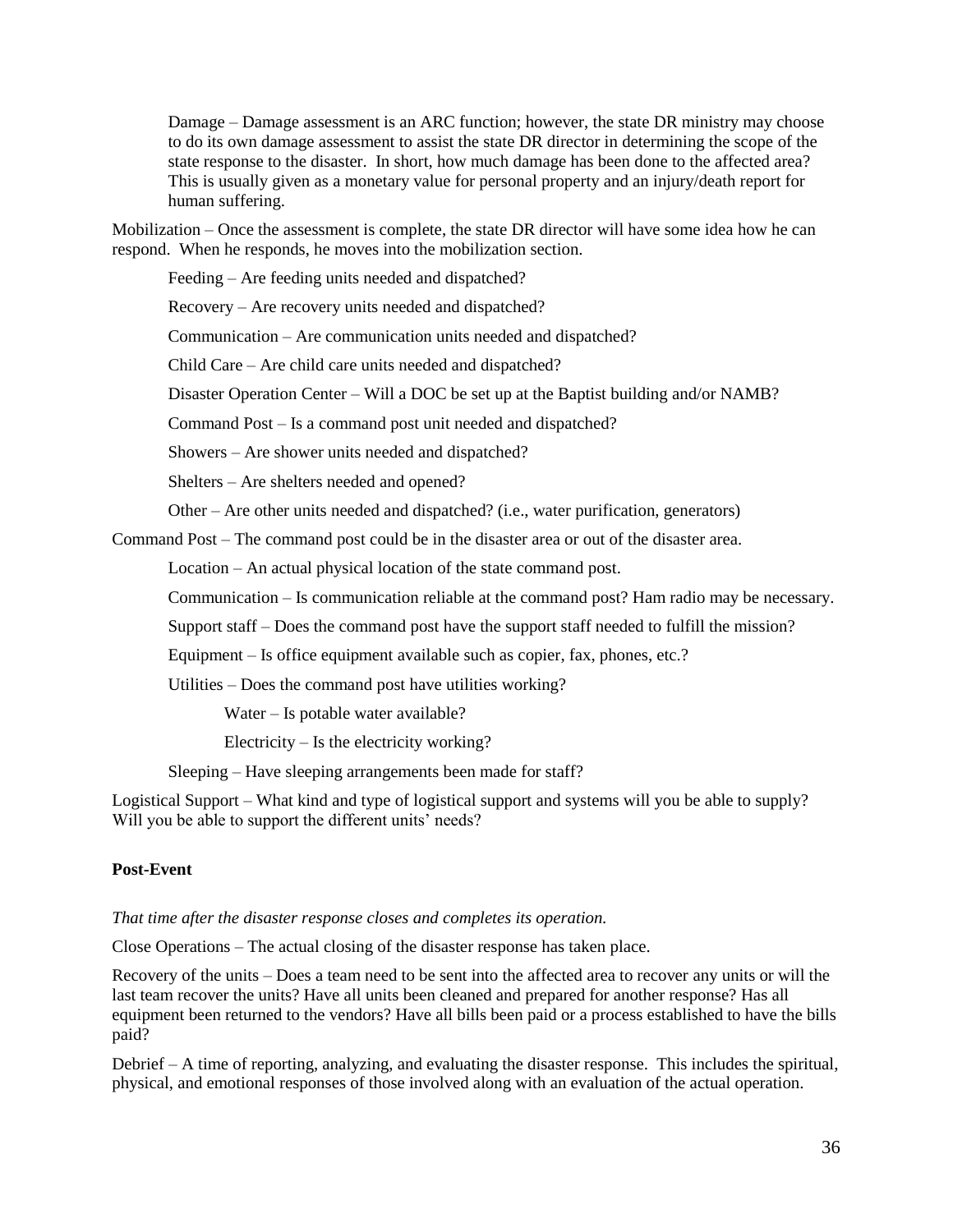- IMT Personally debrief and receive after action reports from all members of the IMT.
- Unit Directors Debrief all unit directors by the state DR director, task force directors, or his designated person. This includes the spiritual, physical, and emotional responses of those involved along with an evaluation of the actual operation.
- Volunteers Unit directors are responsible to debrief all volunteers on their unit. This should include the spiritual, physical, and emotional responses of those involved along with an evaluation of the actual operation.

After Action Report – The report that the state director makes at the end of the operation. This report is to include all phases of the disaster response, including a summary of the operation, any problems encountered, and any suggestions or recommendations about the disaster operation. A summary of human interest stories or evangelistic stories should be included in this report.

File all paper work – Archive all reports from the field, all paper work from the field, and the after action report.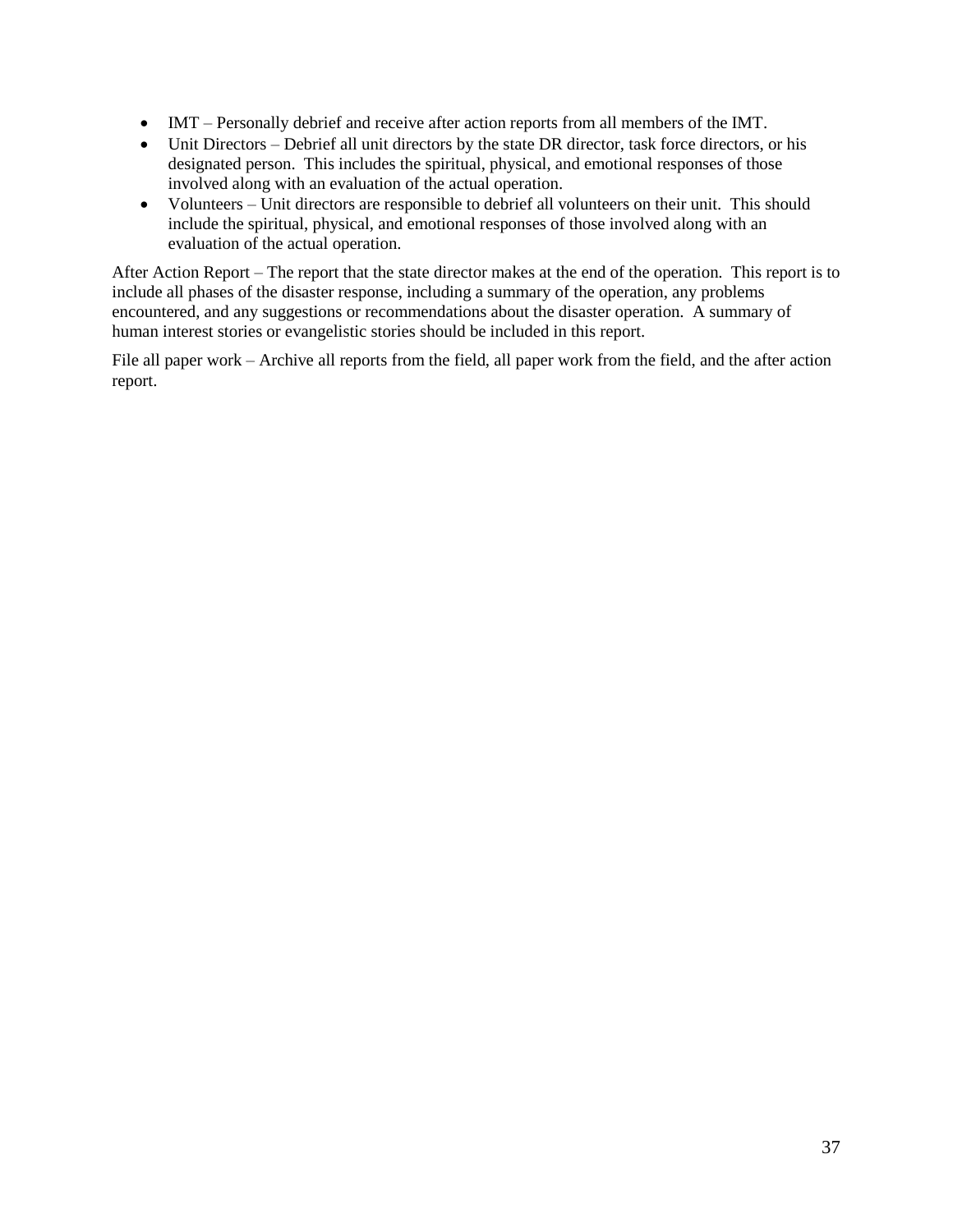# **Affected State Checklist**

| <b>Pre-Event</b>                                                                                                                                                                                        | <b>Shelters</b>                                                                                                                                                                                                                               |  |
|---------------------------------------------------------------------------------------------------------------------------------------------------------------------------------------------------------|-----------------------------------------------------------------------------------------------------------------------------------------------------------------------------------------------------------------------------------------------|--|
| <b>State Assets</b><br>Activate State DR Plan<br>Readiness<br>DR-friendly Churches<br>Contacts<br>State Leadership<br><b>State ARC</b><br><b>State EMA</b><br><b>NAMB</b><br><b>TSA Region</b><br>Other | Other<br><b>Command Post</b><br>Location<br>Communications<br>Support staff<br>Equipment<br><b>Utilities</b><br>Water<br>Electricity<br>Sleeping<br><b>Logistical Support</b>                                                                 |  |
| <b>Disaster Event</b><br>Assessments<br>Scope<br>Area<br><b>Needs</b><br>Damage<br>Mobilization<br>Feeding<br>Recovery<br>Communications<br>Child Care<br><b>Command Post</b><br>Shower                 | <b>Post Event</b><br><b>Close Operations</b><br>Recovery of Units<br>Debrief<br><b>Site Commander</b><br><b>Unit Directors</b><br>Volunteers<br>After Action Report<br><b>NAMB</b><br><b>ARC</b><br><b>State Office</b><br>File all paperwork |  |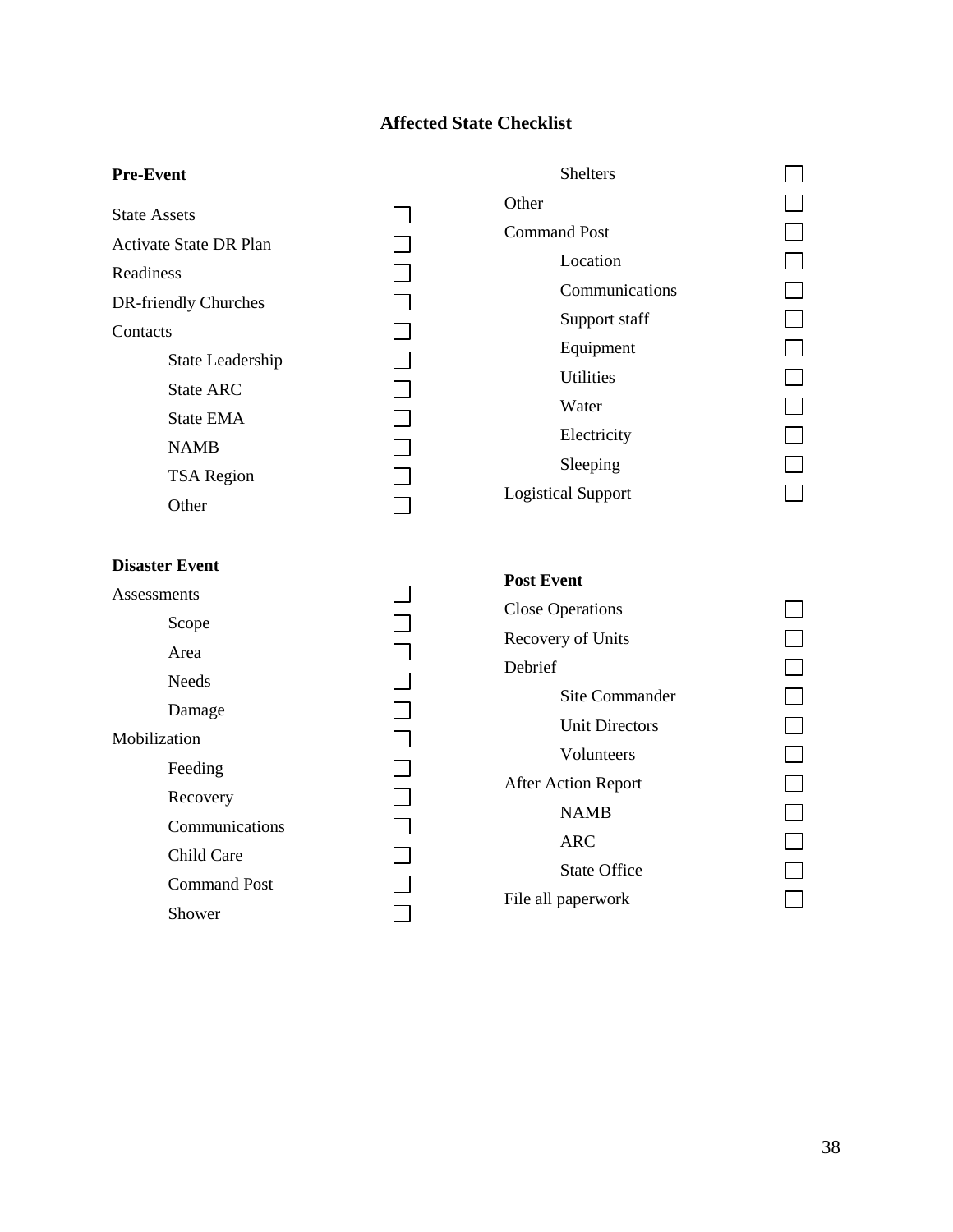# **Command Post Setup Guide**

- 1. Find a location for the command post.
	- a. If mobile command center is used, find a location that is large enough to handle the unit and support equipment.
	- b. If a fixed location is used, try to use a room 20 x 40 or larger.
- 2. Sign agreement form.
	- a. Be sure the pastor understands the full implications of serving as a host for a disaster relief operation.
	- b. Be sure to give the pastor a copy of the agreement.
- 3. Organize the command post.
	- a. Team assignments
	- b. Physical setup
		- i) Focal point
		- ii) Status board
		- iii) Main room
			- (1) Incident Commander desk
			- (2) Office manager
			- (3) Database
			- (4) Functions desks
				- (a) Operations
				- (b) Logistics
				- (c) Administration
				- (d) PIO
		- iv) In processing
		- v) Team briefing area
- 4. Establish communications
- 5. Establish power source
- 6. Determine operation parameters and briefing
	- a. Paperwork
	- b. Housing/meals
	- c. Showers
	- d. Credentials
	- e. Cultural considerations
- 7. Get functions operational
- 8. Set up needs/ministry assessment
- 9. Schedule and post work hours and assignments
- 10. Manage the operation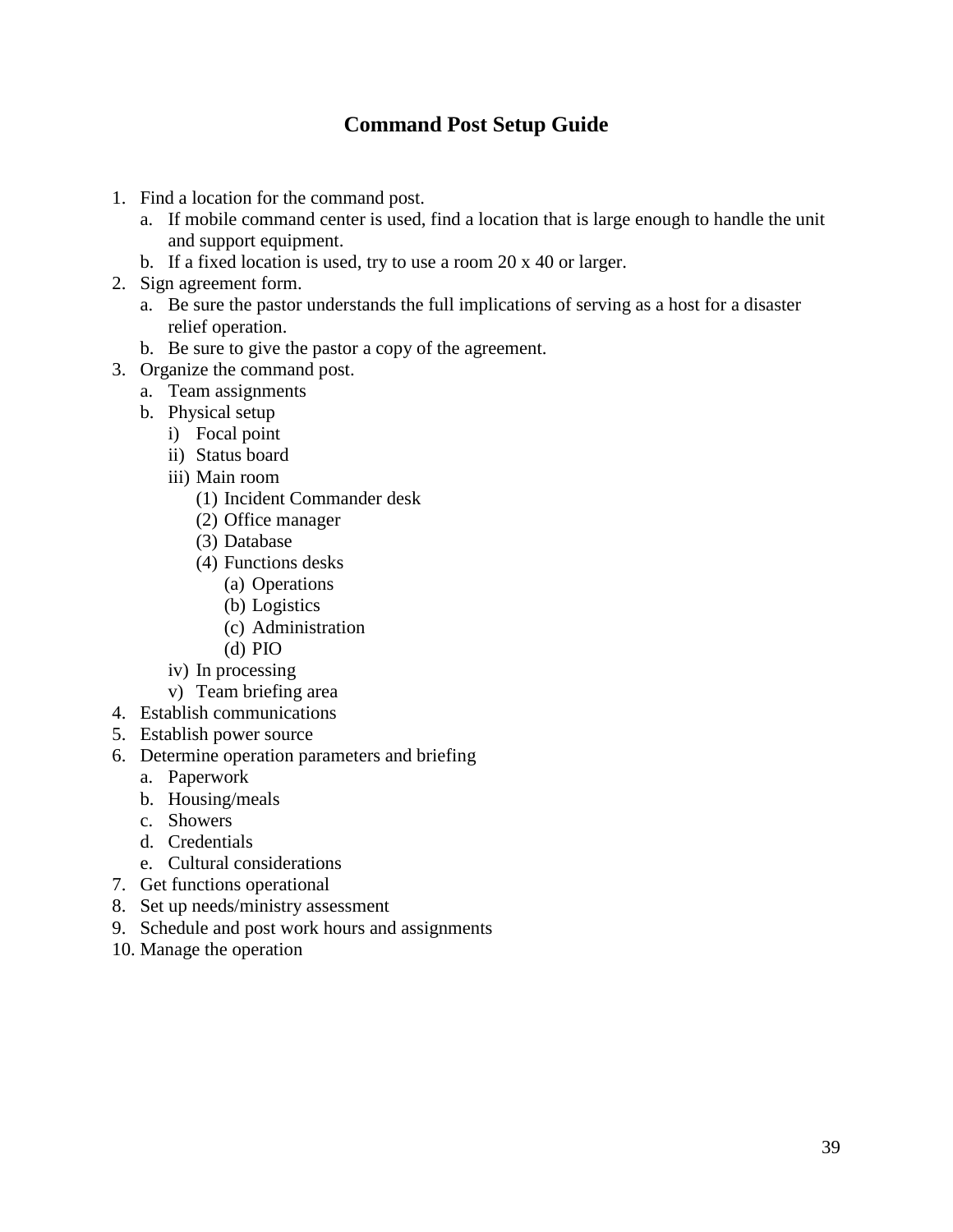# **Command Post Setup Checklist**

# **Office**

# **Needs Assessment**

 $\Box$ 

 $\Box$ 

 $\Box$ 

 $\Box$ 

 $\Box$ 

 $\Box$ 

 $\Box$ 

 $\Box$ 

 $\Box$ 

 $\Box$ 

 $\Box$ 

| Location                                                                                                                      |               | Feeding                                                                                           |
|-------------------------------------------------------------------------------------------------------------------------------|---------------|---------------------------------------------------------------------------------------------------|
| Electricity                                                                                                                   | $\mathcal{L}$ | Clean-up and Recovery                                                                             |
| Phone                                                                                                                         | $\sim 10$     | Child Care                                                                                        |
| Fax                                                                                                                           |               | Communications                                                                                    |
| <b>Internet Access</b>                                                                                                        |               | Command                                                                                           |
| <b>Office Supplies</b>                                                                                                        |               | Shower                                                                                            |
| <b>Status Board</b>                                                                                                           | $\Box$        | <b>Water Purification</b>                                                                         |
| <b>Onsite Kit Ordered</b>                                                                                                     |               | <b>Other Units</b>                                                                                |
| <b>Staff Concerns</b>                                                                                                         |               |                                                                                                   |
| Lodging<br>Transportation<br>Meals<br>Feeding Unit<br>Church<br>٠<br><b>Local Restaurants</b><br>$\bullet$<br><b>Meetings</b> | $\sim$        | <b>Contacts</b><br><b>State Director</b><br><b>Incident Commander Team</b><br><b>NAMB DR Team</b> |
| <b>Affected State</b><br><b>ARC</b><br><b>Local Government</b><br><b>FEMA</b>                                                 |               | <b>Address:</b><br><b>Directions:</b>                                                             |
| <b>TSA</b>                                                                                                                    |               |                                                                                                   |

 $\mathbf{I}$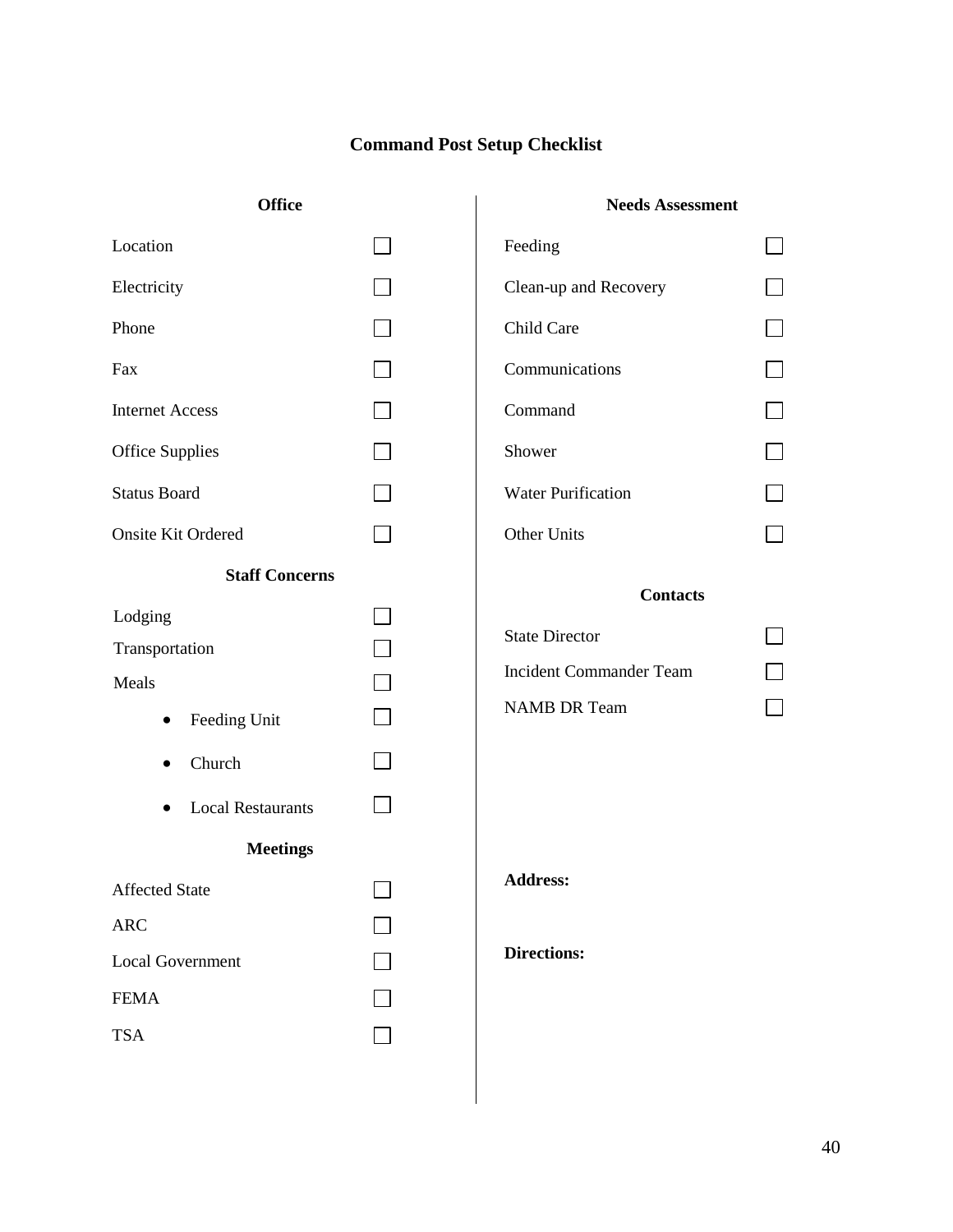#### **Demobilization Checklist**

Following a disaster relief response, the operation must be closed in an orderly fashion. During the response the IM planning officer will work with the IMT and the DOC manager to establish an orderly process to scale down the DOC and to close it at the appropriate time. Coordination and tracking of the units as they return home must be considered.

The closing of the DOC should be intentional and reflect a clear and accurate report of the disaster relief response. All equipment and furniture that was loaned for the command post operation should be returned to the proper person.

1. Receive information from the IM planning officer about the impending closing of the response.

2. Verify the information with the affected state Baptist convention, national partners, and other response organizations.

3. Develop a DOC demobilization plan in consultation with the IMT.

4. Adjust the operational hours of the DOC to support tracking of the units being demobilized.

5. Assign staff to cover the operational hours of the DOC during the demobilization.

6. Develop a plan to ensure the cleaning and repair of the facilities used by Southern Baptist Disaster Relief during the response. This plan should include the facilities used to support other organizations during the response.

7. Develop a plan with the IMT to ensure all expenses are paid or provided for regarding the facilities used during the response.

8. Verify with the IMT and all responding units that accurate information and reporting of their response activity has been given to the IMT and entered into Database.

9. Reduce the number of IMT as appropriate during the final days of the operation.

10. Update all notebooks, logs, status boards, and other information systems with an accurate final report of the response activity.

11. Provide a final report of activity of the operation to the affected and assisting states.

12. Verify all expenses are paid for equipment, meals, volunteers, and any other associated costs during the operation.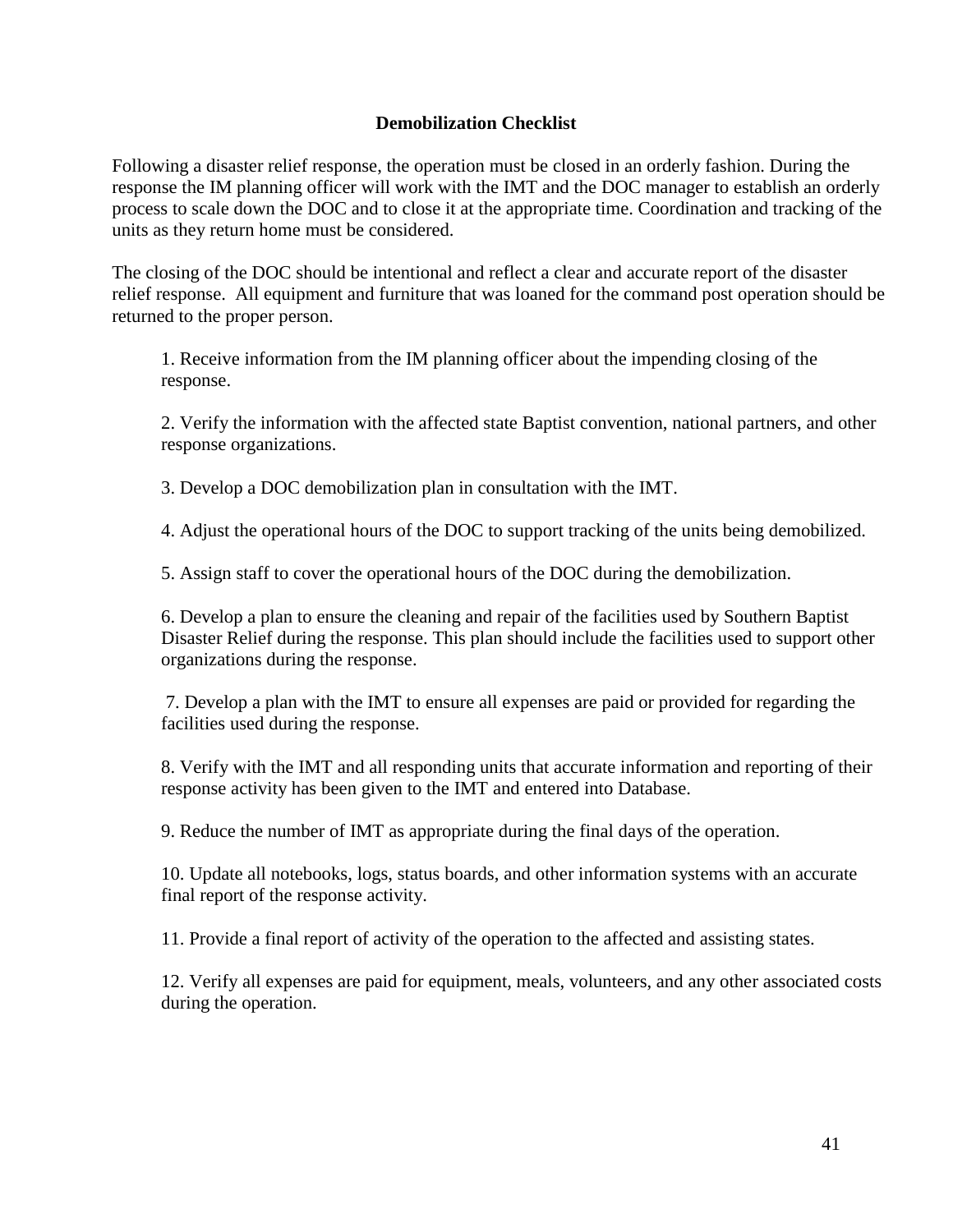# Appendix C

# *Quick Reference Pullout*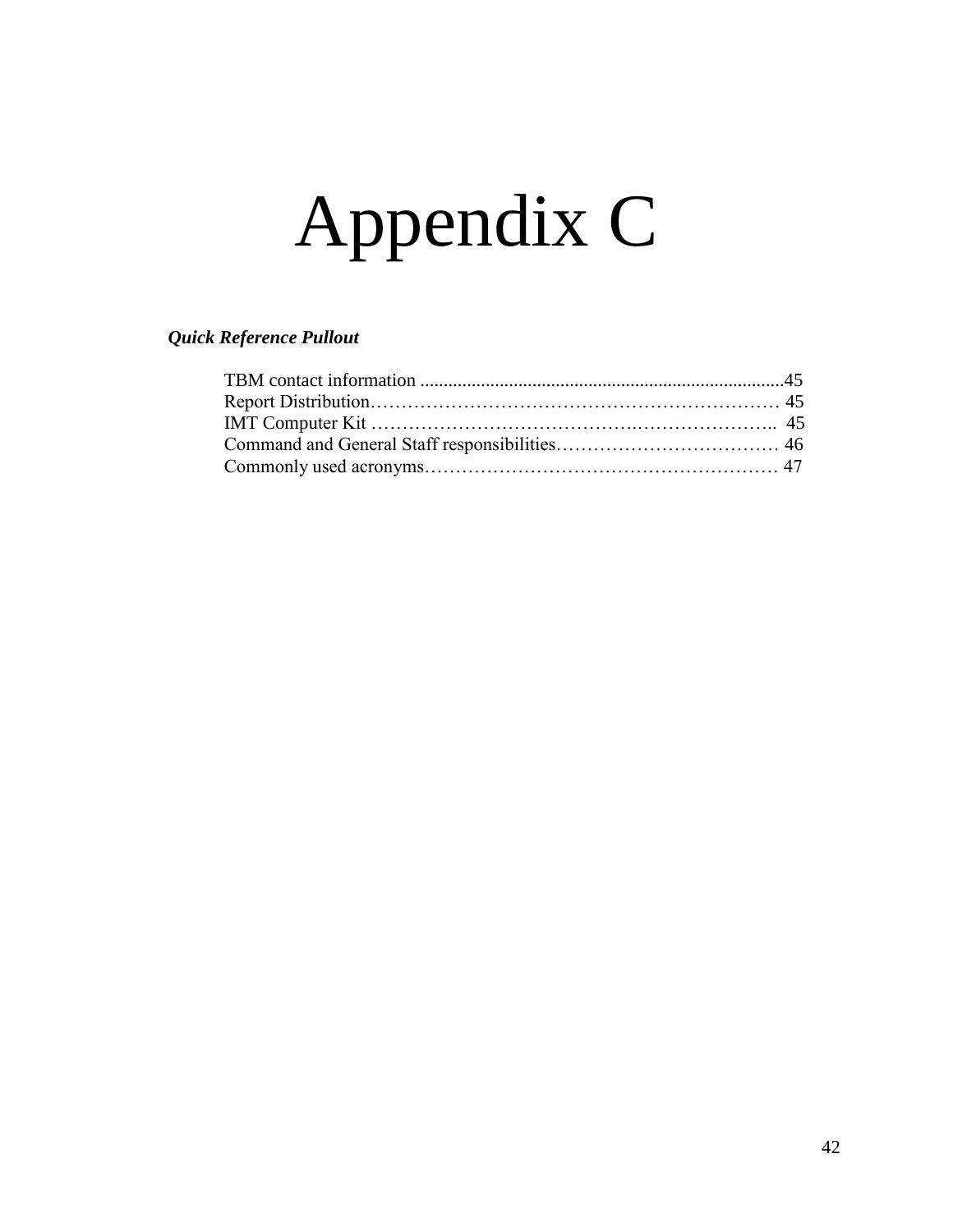# **QUICK REFERENCE PULLOUT**

*This pullout section is written as a quick reference for the IMT. For detailed procedures and assignments, refer to the SBDR ICS Manual. All procedures and assignments are subject to change from the Incident Commander as dictated by the operation.*

#### **TBM Contact Information**

Texas Baptist Men 5351 Catron Dallas, Texas 75227

| Terry Henderson  | 214-676-7201 (cell)                    |
|------------------|----------------------------------------|
| Alicia Enriquez  | 214-275-1177 (office)                  |
| TBM Fax          | 214-381-7900                           |
| Survivor Hotline | 866-826-2600 (if assigned to response) |

#### **Report Distribution**

Unit Daily Reports, Master Volunteer List and IMT Daily Reports

- o [reportsdr@TexasBaptistMen.org](mailto:reportsdr@TexasBaptistMen.org)
- o Alicia.enriquez@texasbaptistmen.org
- o [tbmresponse@gmail.com](mailto:tbmresponse@gmail.com)

#### Incident Reports

- o Alicia.enriquez@texasbaptistmen.org
- o [Terry.Henderson@TexasBaptistMen.org](mailto:Terry.Henderson@TexasBaptistMen.org)
- o [tbmresponse@gmail.com](mailto:tbmresponse@gmail.com)

Incident Commander Daily Summary Report

- o [Terry.Henderson@TexasBaptistMen.org](mailto:Terry.Henderson@TexasBaptistMen.org)
- o [tbmresponse@gmail.com](mailto:tbmresponse@gmail.com)

# **Incident Management Kit (IC Computers)**

- TBM forms, process, policies (TBM Forms)
- All SB ICS forms (ICS Forms)
- Work Order database (WODataBase)
- Volunteer Sign In sheet (VolCheck)
- Volunteer database (VolDataBase)
- Contact list (ContactList)
- Resource tracking  $(SB ICS211 Modified)$
- Day posting (DayPost)
- $\bullet$  Flyer (Flyer)
- IMT handbook (IMT Handbook)
- SBDR ICS position details (SBDRICS)

*All forms are available on ICP computer or may be downloaded from the TBM website. All database or document examples may be modified as needed to meet the needs of a specific deployment. The example files should not be modified but "save as" with a deployment specific name.*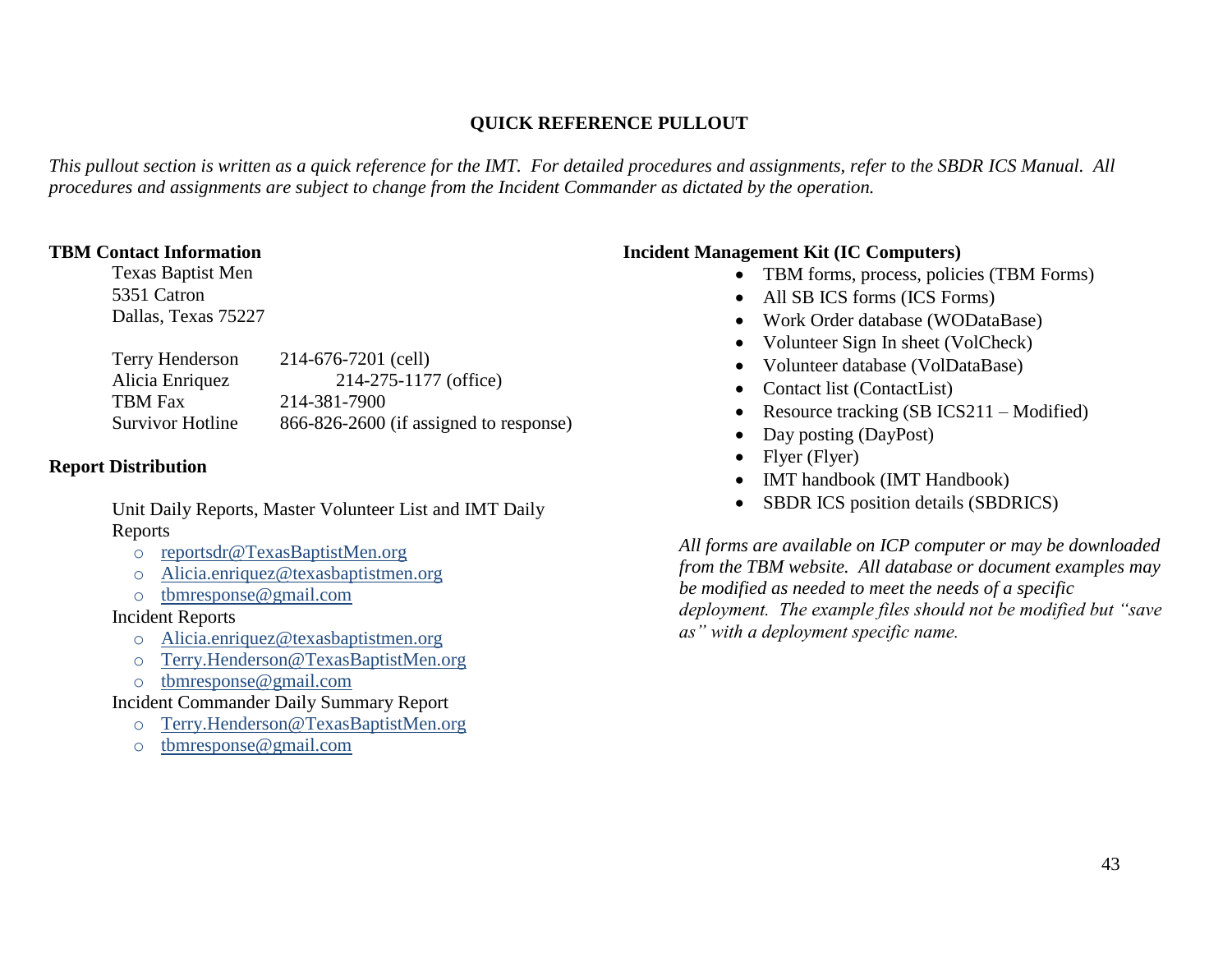#### **Incident Commander (IC)**

*Any functional assignment in the ICS structure not filled falls back on the Incident Commander.*

#### **Responsibilities:**

- Day-to-day operation of the Southern Baptist response
- In consultation with the affected state DR director, command staff and general staff, will determine the scope and extent of the operation and ministries to be rendered
- In consultation with the affected state DR director and planning officer develop the Incident Action Plan
- Assess and adjust the Incident Action Plan daily needed
- Ensure adequate space and resources for IMT (with Logistics Officer)
- Ensure adequate staffing of the IMT
- Assign duties to all members of the IMT based on work load and available resources
- Assign TBM telephones to IMT as needed
- Assign Deputy IC when away from IMT location
- Attend local emergency management meetings as needed
- Conduct two daily staff briefings (morning and evening)
- Conduct evening debrief
- All reports and flow of information from the operation to the affected state and NAMB
- IMT (Non Unit Specific) Daily Report
- Daily Summary
- Monitor and approve all credit card purchases
- Maintain relationships with the local church, association, government, and disaster relief partners (ARC, TSA, FEMA, EMA, EOC, and others)
- Liaison to the Disaster Operations Center (DOC) manager

#### **Staff Chaplain**

- Develop a plan to provide emotional and spiritual care, both internally and externally, during the operation.
- In cooperation with the operations section, ensure chaplains are embedded in each ministry service area
- In cooperation with the safety officer and chaplain coordinator, ensure emotional and spiritual care services are available to disaster relief volunteers.
- Plan morning and evening devotions
- Conduct Chaplain debrief meetings
- Provide on-site orientation for chaplains
- Maintain client confidentiality.
- Work closely with the local community to assist survivors connect with faith communities and indigenous support systems for emotional and spiritual care.
- When appropriate, arrange or assist with public or private worship or memorial services
- When appropriate, provide support to coroner offices, morgues, and Disaster Mortuary Operational Response Teams (DMORT). Be prepared to assist government officials and families with issues of victim identification or death notification.
- Report statistical data of chaplain activities daily to Administration
- Maintain supply of decision cards and implement plan to provide local churches with decision information for follow up
- Other duties as assigned by Incident Commander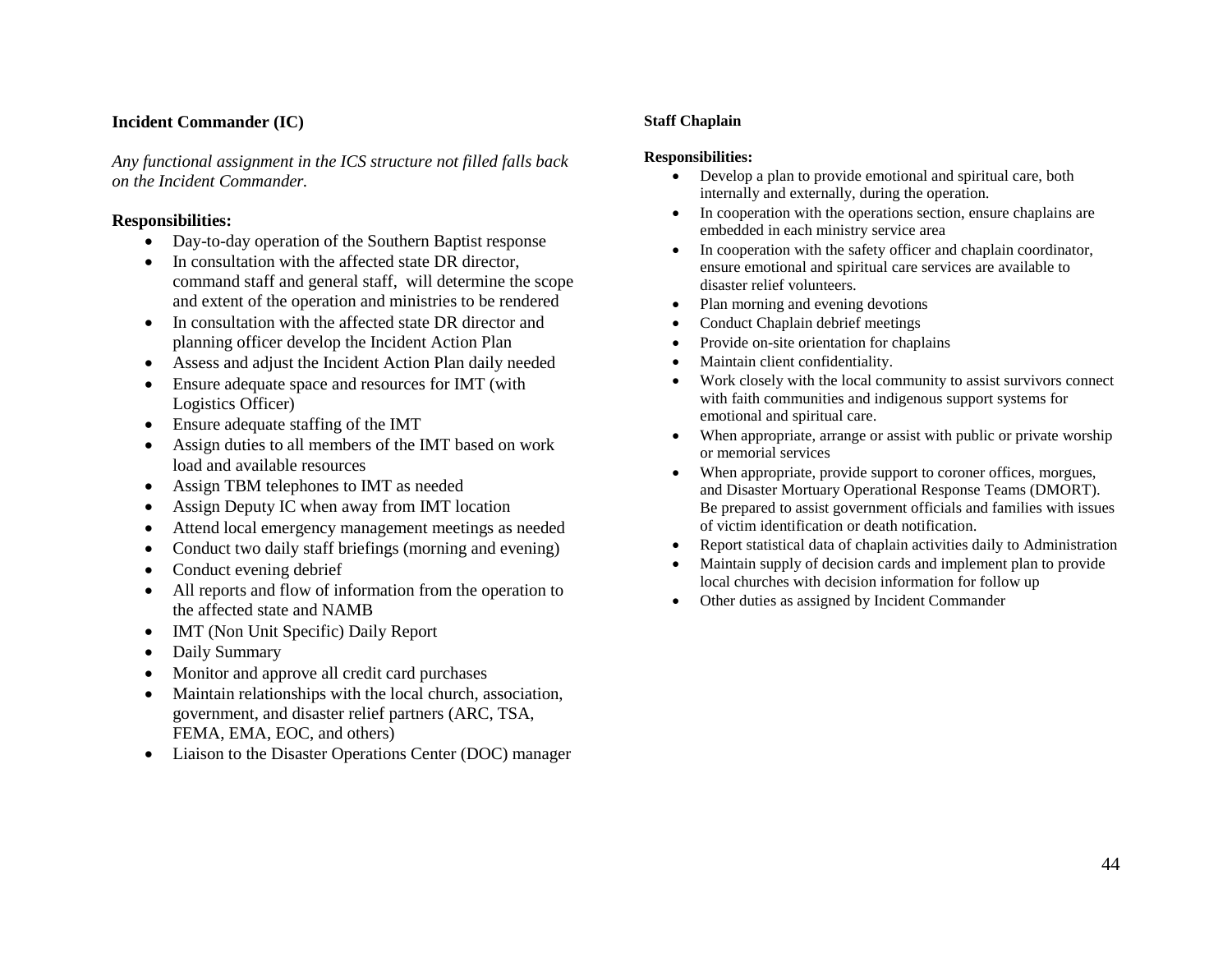#### **Public Information Officer (PIO)**

#### **Responsibilities:**

- Liaison between the Incident Commander and public, private, and SBC media outlets
- Work directly with the DOC.
- Assist any media person in securing necessary information concerning the operation.
- Coordinate any unit PIOs assigned to the operation.
- Work with the affected state's public relations department concerning the operation.
- All press releases issued by the operation
- Ensure that press kits are available to all media outlets including local, state, national, secular, and Christian media outlets. Press kits will be a standard press kit with an update for the current operation and units involved.
- Human Interest Stories
- Take digital pictures of the operation (respectfully) and supply these pictures to media outlets and the DOC as requested.
- Other duties as assigned by Incident Commander

#### **Liaison Officer**

#### **Responsibilities:**

- Point of contact for the cooperating agencies, DOCs, partners, National Voluntary Organizations Active in Disaster (NVOAD) and/or state Voluntary Organizations Active in Disaster (VOAD), FEMA, affected state EOCs, and other government and state convention agencies.
- Other duties as assigned by Incident Commander

#### **Safety Officer**

- Safety of personnel
- Safety inspection of all disaster sites and housing sites
- Assess hazardous and unsafe situations and develop measures for assuring personnel safety.
- Ensure appropriate personal protection equipment (PPE) is available according to job function
- Ensure first aid kits, fire extinguishers, and other safety equipment are appropriately located in case of an accident or other emergency.
- Ensure local ordinances, such as fire code and public health regulations, are followed.
- In conjunction with the logistics function, arranges security guards, public or private, for SBDR facilities as necessary.
- Ensure that accident reports are filled out immediately when an accident/injury occurs and reported to the Southern Baptist insurance company, Incident Commander, and the DOC. The safety officer will work in conjunction with these entities should a detailed investigation process be deemed necessary.
- In remote locales, develops procedures for contacting emergency medical services in the event of an injury or medical emergency.
- Assist the logistics officer in ensuring that forklifts and other heavy equipment are operated by properly qualified staff
- Other duties as assigned by Operations Officer or Incident Commander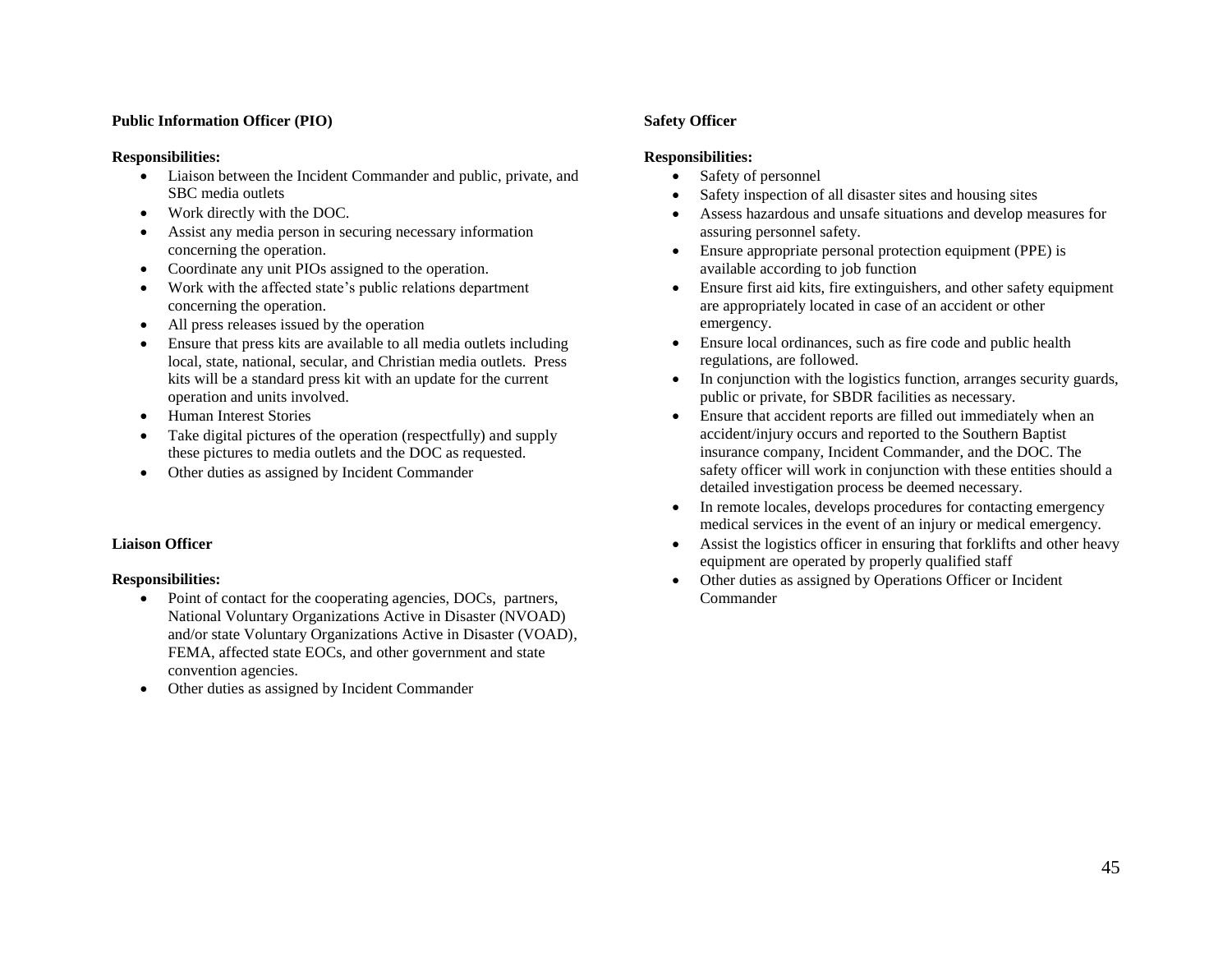#### **Operations Officer**

#### **Responsibilities:**

- Develop tactical plan and priority of work response
- Develop site specific information (debris disposal, etc)
- With Staff Chaplain, insure all teams have a TBM chaplain
- Implement work order tracking system
- Develop filing system for paper copy work orders
- Conduct daily unit leader meetings
- Assign and track all work orders
- Monitor resource report and advise IC of needs
- Scan all work orders into a master file. Assign Assessors as needed
- Recruits Safety Officer as needed
- Back up all operations files on a daily basis
- Responsible for receipt and maintenance of reports sent in from the units.
- Create folder on ICP computer for Work Order data base and other operation information.
- Other duties as assigned by the Incident Commander

#### **Logistics Officer**

- Water Services
- Facilities/Command Post
- Housing
- Equipment
- Procurement
- Unit Support
- Set up and monitor weather radio. If unavailable develop plan to monitor changing weather conditions
- Secure all vehicles needed for the response.
- Develop and implement parking and unit location plan
- Assist the feeding coordinator and Incident Commander in choosing the site and supplying support services for the feeding units.
- In consultation with chief cook, develop IMT volunteer feeding plan
- Coordinate location and distribution of donated equipment and supplies
- In-kind donation process
- Work with financial services to ensure proper record keeping of all expenses incurred
- Locate first aid and hospital locations
- Other duties as assigned by Incident Commander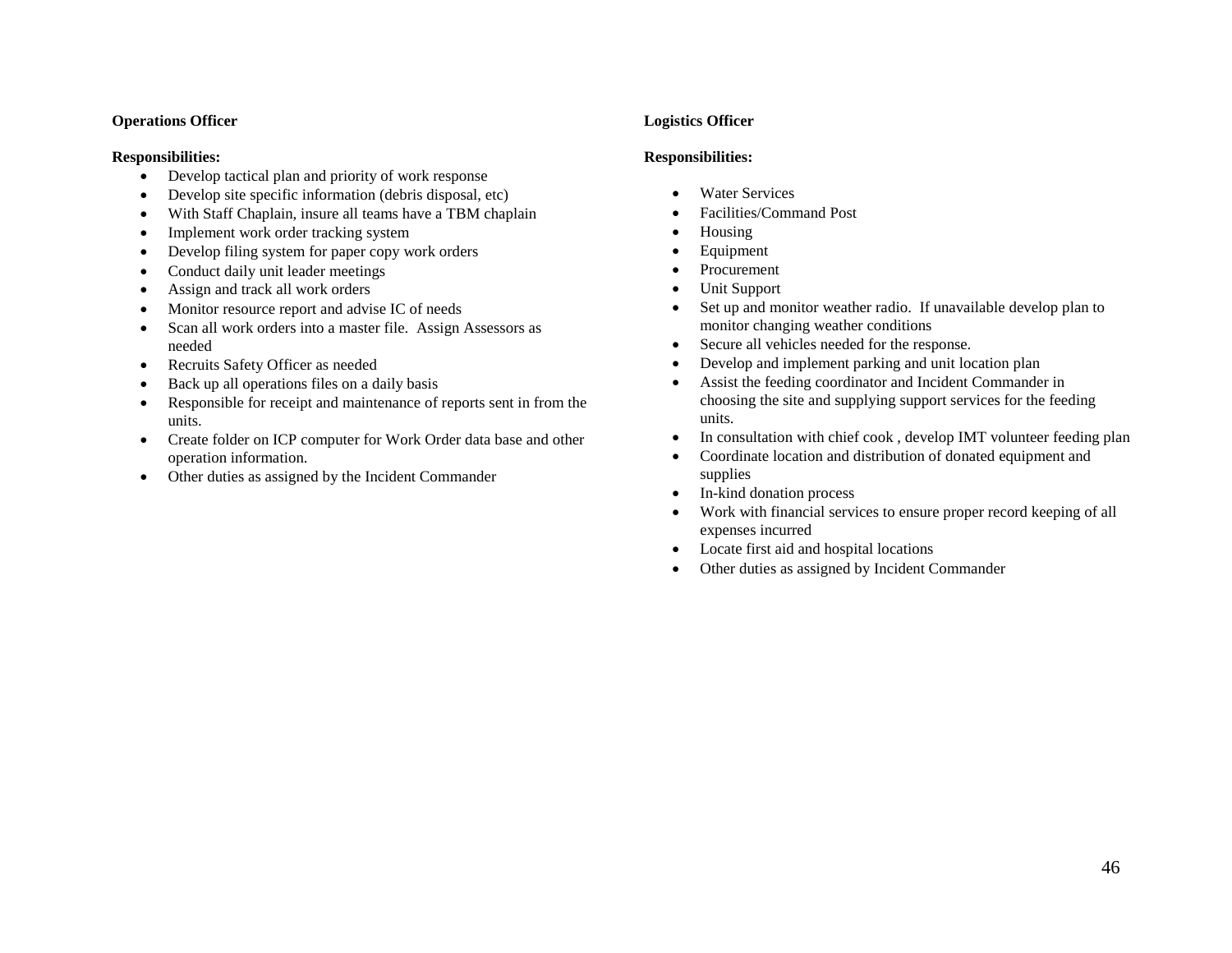#### **Administration Officer**

#### **Responsibilities:**

- Set up and establish the operations of the command post.
- Event documentation
- Financial records
- Ensure all volunteers are processed and briefed before they begin work.
- Manage DR field kit. Ensure all items are retuned.
- Set up DR computer network, printers and internet (local service if available, otherwise hot spot)
- Manage all incident command volunteers and staff and assign shifts, tasks, and workstations.
- Obtain Disaster number if available from TBM, ARC, TSA or FEMA
- Maintain all status boards and reports in the IC.
- Assist the Incident Commander to develop and present the final after action report for the operation.
- Other duties as assigned by Incident Commander

#### **Office Manager**

- Establish appropriate record keeping for the operation.
- Maintain a safe, clean office
- In Processing and Credentials
- Create an Excel contact and resources spreadsheet relative to the disaster
- Update and distribute TBM flyer of services as needed Print/copy all anticipated forms
- Ensure adequate office supplies on hand
- Set up file for credit card and cash purchases. Develop spreadsheet and manage all receipts.
- Daily post day information in command post. Include day, date, and incident day number (see forms and templates)
- Ensure all deployed units submit daily reports. Assist Unit Leaders in preparation of daily reports.
- Backup all administration files on a daily basis.
- Monitor IMT email [\(tbmresponse@gmail.com\)](mailto:tbmresponse@gmail.com) and provide appropriate IMT members with information
- Update minutes, as needed on IMT telephones and hot spots
- If TBM ICP bus is used, inventory bus contents upon arrival and prior to departure of bus
- Monitor ICP telephone
- Upon "Stand Down" of ICP, prepare and send package of forms and information to Cindy Finn
- Create folder in ICP computer for all Administration documents and reports
- Create folder of ICP computer for photographs
- Other duties as requested by Logistic or Operations Officer or Incident Commander